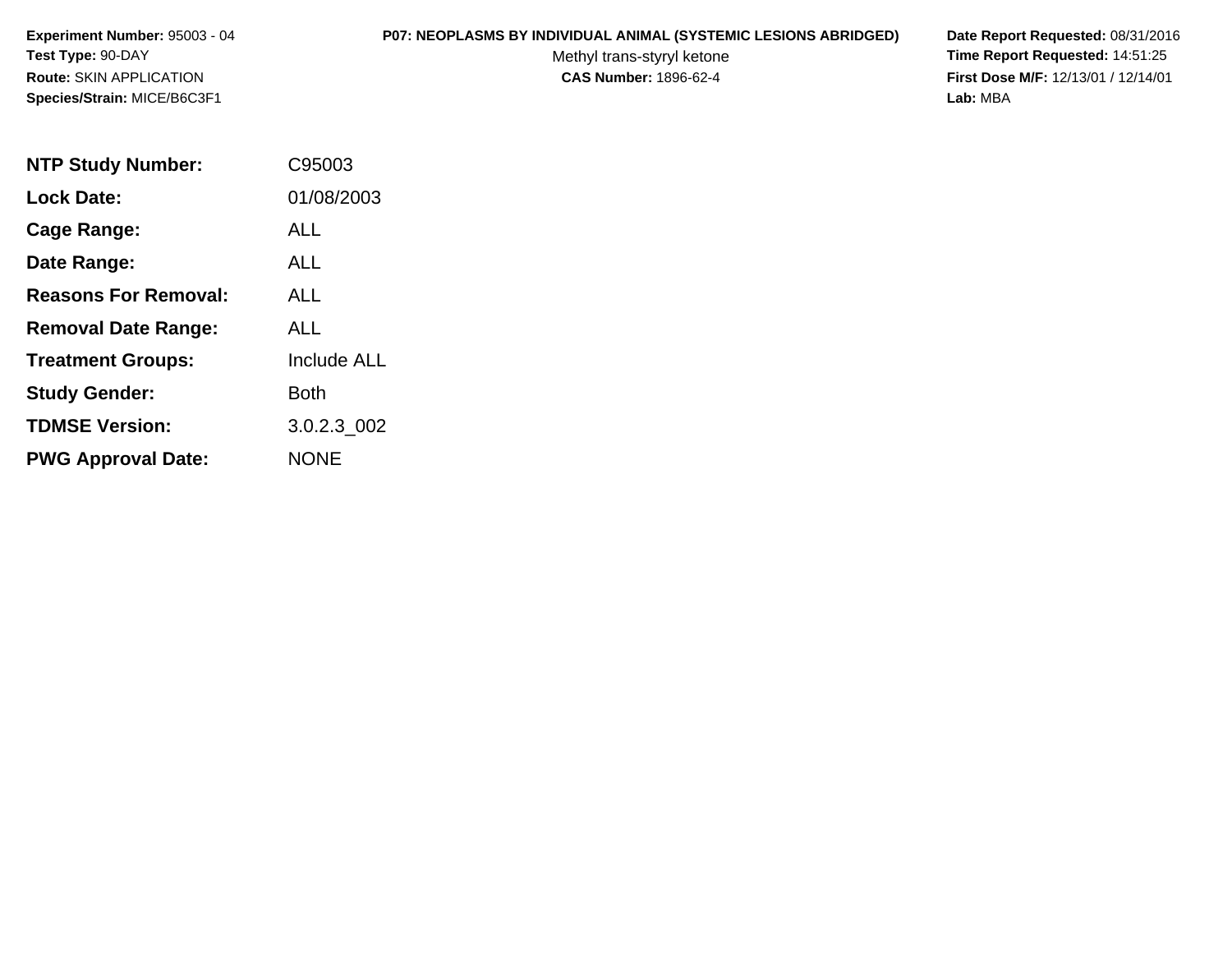#### **P07: NEOPLASMS BY INDIVIDUAL ANIMAL (SYSTEMIC LESIONS ABRIDGED) Date Report Requested:** 08/31/2016

Methyl trans-styryl ketone<br>CAS Number: 1896-62-4

 **Time Report Requested:** 14:51:25 **First Dose M/F:** 12/13/01 / 12/14/01<br>**Lab:** MBA **Lab:** MBA

| <b>B6C3F1 MICE MALE</b>   | DAY ON TEST      | $\begin{smallmatrix} 0\\0 \end{smallmatrix}$<br>$\boldsymbol{9}$<br>$\overline{a}$ | $_{\rm 0}^{\rm 0}$<br>$\frac{9}{2}$                                         | $\pmb{0}$<br>$\ddot{\mathbf{0}}$<br>$9\,$<br>$\overline{2}$ | $\begin{array}{c} 0 \\ 0 \\ 9 \\ 2 \end{array}$                         | $\pmb{0}$<br>$\mathsf{O}\xspace$<br>$\boldsymbol{9}$<br>$\overline{2}$ | $\pmb{0}$<br>$\mathsf{O}\xspace$<br>9<br>$\overline{2}$                      | $\pmb{0}$<br>$\ddot{\mathbf{0}}$<br>9<br>$\overline{2}$                  | $\pmb{0}$<br>$\pmb{0}$<br>$\boldsymbol{9}$<br>$\overline{2}$ | $_{\rm 0}^{\rm 0}$<br>$\boldsymbol{9}$<br>$\overline{2}$          | 0<br>0<br>$\boldsymbol{9}$<br>$\sqrt{2}$               |          |
|---------------------------|------------------|------------------------------------------------------------------------------------|-----------------------------------------------------------------------------|-------------------------------------------------------------|-------------------------------------------------------------------------|------------------------------------------------------------------------|------------------------------------------------------------------------------|--------------------------------------------------------------------------|--------------------------------------------------------------|-------------------------------------------------------------------|--------------------------------------------------------|----------|
| <b>VEHICLE CONTROL</b>    | <b>ANIMAL ID</b> | $\pmb{0}$<br>$_{\rm 0}^{\rm 0}$<br>$\pmb{0}$<br>$\mathbf{1}$                       | 0<br>$\boldsymbol{0}$<br>$\ddot{\mathbf{0}}$<br>$\pmb{0}$<br>$\overline{2}$ | 0<br>0<br>$\mathsf{O}\xspace$<br>$\mathbf 0$<br>3           | $\pmb{0}$<br>$\pmb{0}$<br>$\overline{0}$<br>$\pmb{0}$<br>$\overline{4}$ | 0<br>$\mathbf 0$<br>$\ddot{\mathbf{0}}$<br>$\pmb{0}$<br>5              | $\pmb{0}$<br>$\mathsf{O}\xspace$<br>$\mathsf{O}\xspace$<br>$\mathsf{O}$<br>6 | $\mathbf 0$<br>$\mathbf 0$<br>$\pmb{0}$<br>$\mathbf 0$<br>$\overline{7}$ | $\mathbf 0$<br>0<br>$\pmb{0}$<br>$\pmb{0}$<br>8              | $\mathbf 0$<br>$\pmb{0}$<br>$\ddot{\mathbf{0}}$<br>$\pmb{0}$<br>9 | $\mathbf 0$<br>$\mathbf 0$<br>0<br>$\overline{1}$<br>0 | * TOTALS |
| <b>ALIMENTARY SYSTEM</b>  |                  |                                                                                    |                                                                             |                                                             |                                                                         |                                                                        |                                                                              |                                                                          |                                                              |                                                                   |                                                        |          |
| Esophagus                 |                  | $\pm$                                                                              | $\div$                                                                      |                                                             |                                                                         |                                                                        |                                                                              |                                                                          |                                                              |                                                                   | $+$                                                    | 10       |
| Gallbladder               |                  | $+$                                                                                |                                                                             |                                                             |                                                                         |                                                                        |                                                                              |                                                                          |                                                              |                                                                   | $^{+}$                                                 | 8        |
| Intestine Large, Cecum    |                  |                                                                                    |                                                                             |                                                             |                                                                         |                                                                        |                                                                              |                                                                          |                                                              |                                                                   | $\ddot{}$                                              | 10       |
| Intestine Large, Colon    |                  |                                                                                    |                                                                             |                                                             |                                                                         |                                                                        |                                                                              |                                                                          |                                                              |                                                                   | $\ddot{}$                                              | 10       |
| Intestine Large, Rectum   |                  |                                                                                    |                                                                             |                                                             |                                                                         |                                                                        |                                                                              |                                                                          |                                                              |                                                                   | $\ddot{}$                                              | 10       |
| Intestine Small, Duodenum |                  |                                                                                    |                                                                             |                                                             |                                                                         |                                                                        |                                                                              |                                                                          |                                                              |                                                                   | $+$                                                    | 10       |
| Intestine Small, Ileum    |                  |                                                                                    |                                                                             |                                                             |                                                                         |                                                                        |                                                                              |                                                                          |                                                              |                                                                   | $\ddot{}$                                              | 10       |
| Intestine Small, Jejunum  |                  |                                                                                    |                                                                             |                                                             |                                                                         |                                                                        |                                                                              |                                                                          |                                                              |                                                                   | $\overline{+}$                                         | 10       |
| Liver                     |                  | $+$                                                                                |                                                                             |                                                             |                                                                         |                                                                        |                                                                              |                                                                          |                                                              |                                                                   | $\ddot{}$                                              | 10       |
| Pancreas                  |                  |                                                                                    | $\ddot{}$                                                                   |                                                             |                                                                         |                                                                        |                                                                              |                                                                          |                                                              |                                                                   | $\ddot{}$                                              | 10       |
| Salivary Glands           |                  |                                                                                    |                                                                             |                                                             |                                                                         |                                                                        |                                                                              |                                                                          |                                                              |                                                                   | $\overline{+}$                                         | 10       |
| Stomach, Forestomach      |                  |                                                                                    |                                                                             |                                                             |                                                                         |                                                                        |                                                                              |                                                                          |                                                              |                                                                   | $\ddot{}$                                              | 9        |
| Stomach, Glandular        |                  |                                                                                    |                                                                             |                                                             |                                                                         |                                                                        |                                                                              |                                                                          |                                                              |                                                                   | $+$                                                    | 10       |
| Tongue                    |                  |                                                                                    |                                                                             |                                                             |                                                                         |                                                                        |                                                                              |                                                                          |                                                              |                                                                   | $+$                                                    | 10       |

# **CARDIOVASCULAR SYSTEM**

\* .. Total animals with tissue examined microscopically; Total animals with tumor

+ .. Tissue examined microscopically

X .. Lesion present

I .. Insufficient tissue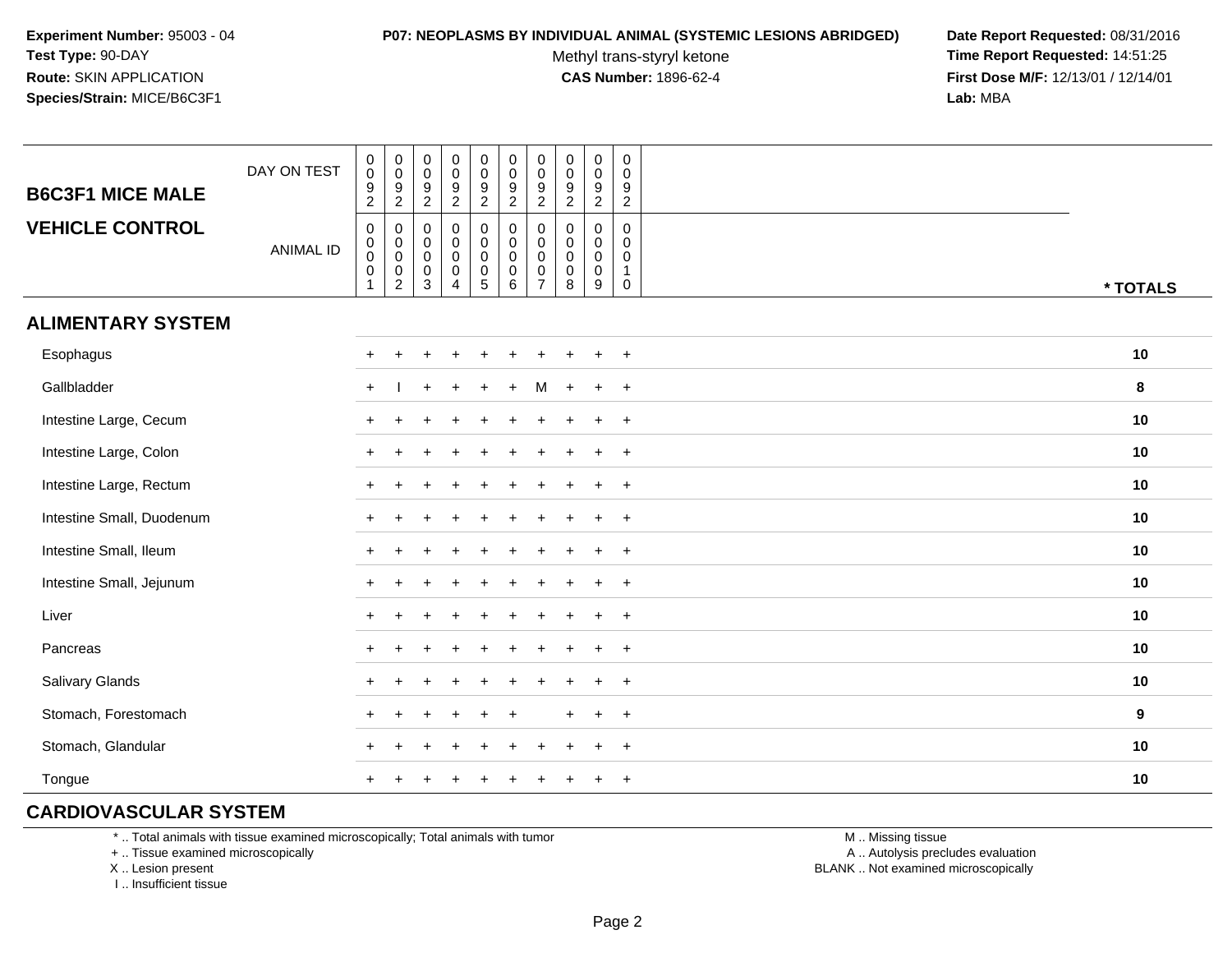#### **P07: NEOPLASMS BY INDIVIDUAL ANIMAL (SYSTEMIC LESIONS ABRIDGED) Date Report Requested:** 08/31/2016

Methyl trans-styryl ketone<br>CAS Number: 1896-62-4

| <b>B6C3F1 MICE MALE</b>                                                           | DAY ON TEST                                                                     | $_{\rm 0}^{\rm 0}$<br>$\boldsymbol{9}$<br>$\overline{c}$                           | $_{\rm 0}^{\rm 0}$<br>9<br>$\overline{a}$                      | $_{\rm 0}^{\rm 0}$<br>$\frac{9}{2}$                       | $_{\rm 0}^{\rm 0}$<br>$\frac{9}{2}$                       | $\begin{smallmatrix}0\0\0\end{smallmatrix}$<br>$\boldsymbol{9}$<br>$\overline{2}$ | $\begin{smallmatrix} 0\\0 \end{smallmatrix}$<br>$\frac{9}{2}$ | $\pmb{0}$<br>$\mathbf 0$<br>9<br>$\overline{c}$               | $\pmb{0}$<br>$\mathbf 0$<br>$\boldsymbol{9}$<br>$\overline{2}$ | $\pmb{0}$<br>$\pmb{0}$<br>9<br>$\overline{2}$             | $\mathbf 0$<br>$\Omega$<br>9<br>$\sqrt{2}$                     |                                                                                               |          |
|-----------------------------------------------------------------------------------|---------------------------------------------------------------------------------|------------------------------------------------------------------------------------|----------------------------------------------------------------|-----------------------------------------------------------|-----------------------------------------------------------|-----------------------------------------------------------------------------------|---------------------------------------------------------------|---------------------------------------------------------------|----------------------------------------------------------------|-----------------------------------------------------------|----------------------------------------------------------------|-----------------------------------------------------------------------------------------------|----------|
| <b>VEHICLE CONTROL</b>                                                            | <b>ANIMAL ID</b>                                                                | $\boldsymbol{0}$<br>$\mathbf 0$<br>$\mathbf 0$<br>$\boldsymbol{0}$<br>$\mathbf{1}$ | 0<br>$\mathsf 0$<br>$\pmb{0}$<br>$\mathbf 0$<br>$\overline{c}$ | $\mathbf 0$<br>$\mathbf 0$<br>$\pmb{0}$<br>$\pmb{0}$<br>3 | $\pmb{0}$<br>$\mathbf 0$<br>$\pmb{0}$<br>$\mathbf 0$<br>4 | 0<br>$\mathbf 0$<br>$\mathbf 0$<br>$\mathbf 0$<br>5                               | $\pmb{0}$<br>$\mathbf 0$<br>$\pmb{0}$<br>$\pmb{0}$<br>$\,6\,$ | 0<br>$\Omega$<br>$\mathbf 0$<br>$\mathbf 0$<br>$\overline{7}$ | $\Omega$<br>$\Omega$<br>$\pmb{0}$<br>0<br>8                    | 0<br>$\mathbf 0$<br>$\mathsf{O}\xspace$<br>$\pmb{0}$<br>9 | $\mathbf 0$<br>$\mathbf 0$<br>0<br>$\overline{1}$<br>$\pmb{0}$ |                                                                                               | * TOTALS |
| <b>Blood Vessel</b>                                                               |                                                                                 |                                                                                    |                                                                |                                                           |                                                           |                                                                                   |                                                               |                                                               |                                                                |                                                           | $\ddot{}$                                                      |                                                                                               | 10       |
| Heart                                                                             |                                                                                 |                                                                                    |                                                                |                                                           |                                                           |                                                                                   |                                                               |                                                               |                                                                | $\div$                                                    | $+$                                                            |                                                                                               | 10       |
| <b>ENDOCRINE SYSTEM</b>                                                           |                                                                                 |                                                                                    |                                                                |                                                           |                                                           |                                                                                   |                                                               |                                                               |                                                                |                                                           |                                                                |                                                                                               |          |
| <b>Adrenal Cortex</b>                                                             |                                                                                 |                                                                                    |                                                                |                                                           |                                                           |                                                                                   |                                                               |                                                               |                                                                |                                                           | $\ddot{}$                                                      |                                                                                               | $10$     |
| Adrenal Medulla                                                                   |                                                                                 |                                                                                    |                                                                |                                                           |                                                           |                                                                                   |                                                               |                                                               |                                                                | $\ddot{}$                                                 | $+$                                                            |                                                                                               | 10       |
| Islets, Pancreatic                                                                |                                                                                 |                                                                                    |                                                                |                                                           |                                                           |                                                                                   |                                                               |                                                               |                                                                |                                                           | $\ddot{}$                                                      |                                                                                               | 10       |
| Parathyroid Gland                                                                 |                                                                                 |                                                                                    |                                                                |                                                           |                                                           |                                                                                   | м                                                             |                                                               |                                                                |                                                           | $\ddot{}$                                                      |                                                                                               | 9        |
| <b>Pituitary Gland</b>                                                            |                                                                                 | $\div$                                                                             |                                                                |                                                           | $\div$                                                    | $\div$                                                                            | $\ddot{}$                                                     | M                                                             | $+$                                                            | - 1                                                       | $+$                                                            |                                                                                               | 8        |
| <b>Thyroid Gland</b>                                                              |                                                                                 | $\pm$                                                                              | ÷.                                                             |                                                           | $\ddot{}$                                                 | $\ddot{}$                                                                         | $\ddot{}$                                                     | $\ddot{}$                                                     | $\ddot{}$                                                      | $\ddot{}$                                                 | $+$                                                            |                                                                                               | 10       |
| <b>GENERAL BODY SYSTEM</b>                                                        |                                                                                 |                                                                                    |                                                                |                                                           |                                                           |                                                                                   |                                                               |                                                               |                                                                |                                                           |                                                                |                                                                                               |          |
| <b>NONE</b>                                                                       |                                                                                 |                                                                                    |                                                                |                                                           |                                                           |                                                                                   |                                                               |                                                               |                                                                |                                                           |                                                                |                                                                                               |          |
| <b>GENITAL SYSTEM</b>                                                             |                                                                                 |                                                                                    |                                                                |                                                           |                                                           |                                                                                   |                                                               |                                                               |                                                                |                                                           |                                                                |                                                                                               |          |
| Epididymis                                                                        |                                                                                 | $\pm$                                                                              | $\div$                                                         |                                                           | $\div$                                                    | $\ddot{}$                                                                         |                                                               |                                                               |                                                                | $\ddot{}$                                                 | $+$                                                            |                                                                                               | 10       |
| <b>Preputial Gland</b>                                                            |                                                                                 |                                                                                    |                                                                |                                                           |                                                           |                                                                                   |                                                               |                                                               |                                                                |                                                           | $\div$                                                         |                                                                                               | 10       |
| Prostate                                                                          |                                                                                 |                                                                                    |                                                                |                                                           |                                                           |                                                                                   |                                                               |                                                               |                                                                |                                                           | $\ddot{}$                                                      |                                                                                               | 10       |
| Seminal Vesicle                                                                   |                                                                                 |                                                                                    |                                                                |                                                           |                                                           |                                                                                   |                                                               |                                                               |                                                                |                                                           | $\ddot{}$                                                      |                                                                                               | 10       |
| +  Tissue examined microscopically<br>X Lesion present<br>I., Insufficient tissue | *  Total animals with tissue examined microscopically; Total animals with tumor |                                                                                    |                                                                |                                                           |                                                           |                                                                                   |                                                               |                                                               |                                                                |                                                           |                                                                | M  Missing tissue<br>A  Autolysis precludes evaluation<br>BLANK  Not examined microscopically |          |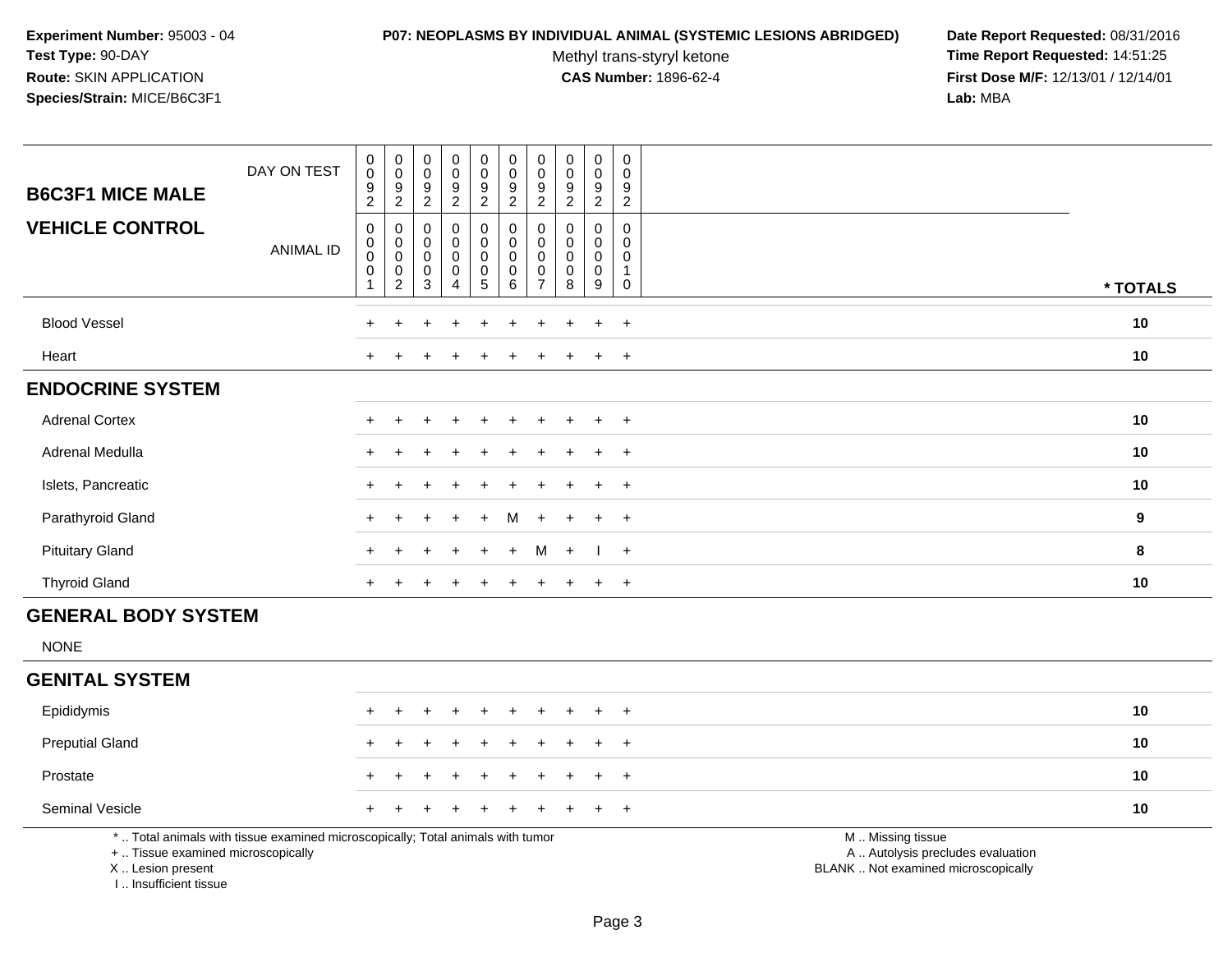#### **P07: NEOPLASMS BY INDIVIDUAL ANIMAL (SYSTEMIC LESIONS ABRIDGED) Date Report Requested:** 08/31/2016

Methyl trans-styryl ketone<br>CAS Number: 1896-62-4

| <b>B6C3F1 MICE MALE</b>                                                          | DAY ON TEST                                                                     | $\pmb{0}$<br>$\pmb{0}$<br>9                 | $\pmb{0}$<br>$\mathbf 0$<br>9      | 0<br>$\mathbf 0$<br>9            | $\pmb{0}$<br>$\pmb{0}$<br>$\boldsymbol{9}$     | $\pmb{0}$<br>$\pmb{0}$<br>$\boldsymbol{9}$ | $\mathbf 0$<br>$\mathbf 0$<br>9              | $\pmb{0}$<br>$\mathbf 0$<br>9      | $\mathbf 0$<br>0<br>9                   | $\pmb{0}$<br>$\mathsf{O}\xspace$<br>$\boldsymbol{9}$ | $\mathbf 0$<br>$\mathbf 0$<br>9            |                                                                                               |          |
|----------------------------------------------------------------------------------|---------------------------------------------------------------------------------|---------------------------------------------|------------------------------------|----------------------------------|------------------------------------------------|--------------------------------------------|----------------------------------------------|------------------------------------|-----------------------------------------|------------------------------------------------------|--------------------------------------------|-----------------------------------------------------------------------------------------------|----------|
| <b>VEHICLE CONTROL</b>                                                           |                                                                                 | $\sqrt{2}$<br>$\boldsymbol{0}$<br>$\pmb{0}$ | $\overline{c}$<br>$\mathbf 0$<br>0 | $\sqrt{2}$<br>0<br>0             | $\boldsymbol{2}$<br>$\mathbf 0$<br>$\mathbf 0$ | $\overline{2}$<br>$\pmb{0}$<br>$\mathbf 0$ | $\overline{2}$<br>$\mathbf 0$<br>$\mathbf 0$ | $\overline{c}$<br>0<br>0           | $\overline{2}$<br>0<br>$\Omega$         | $\overline{2}$<br>$\mathsf{O}\xspace$<br>$\mathbf 0$ | $\overline{2}$<br>$\mathbf 0$<br>$\Omega$  |                                                                                               |          |
|                                                                                  | <b>ANIMAL ID</b>                                                                | $\pmb{0}$<br>$\mathbf 0$<br>$\mathbf{1}$    | $\pmb{0}$<br>0<br>$\sqrt{2}$       | $\mathsf 0$<br>0<br>$\mathbf{3}$ | $\pmb{0}$<br>$\pmb{0}$<br>$\overline{4}$       | $\pmb{0}$<br>$\mathbf 0$<br>$\overline{5}$ | $\mathsf 0$<br>$\mathbf 0$<br>$6\phantom{1}$ | $\mathbf 0$<br>0<br>$\overline{7}$ | $\mathsf{O}\xspace$<br>$\mathbf 0$<br>8 | $\mathsf{O}\xspace$<br>$\pmb{0}$<br>$\boldsymbol{9}$ | $\mathbf 0$<br>$\mathbf{1}$<br>$\mathbf 0$ |                                                                                               | * TOTALS |
| <b>Testes</b>                                                                    |                                                                                 | $+$                                         | ÷                                  |                                  | ٠                                              | $\ddot{}$                                  | $\div$                                       | $\ddot{}$                          |                                         | $\ddot{}$                                            | $+$                                        |                                                                                               | 10       |
| <b>HEMATOPOIETIC SYSTEM</b>                                                      |                                                                                 |                                             |                                    |                                  |                                                |                                            |                                              |                                    |                                         |                                                      |                                            |                                                                                               |          |
| <b>Bone Marrow</b>                                                               |                                                                                 |                                             |                                    |                                  |                                                |                                            |                                              |                                    |                                         | $\ddot{}$                                            | $+$                                        |                                                                                               | 10       |
| Lymph Node, Mandibular                                                           |                                                                                 |                                             |                                    |                                  |                                                | M                                          |                                              |                                    |                                         | $\ddot{}$                                            | $^{+}$                                     |                                                                                               | 9        |
| Lymph Node, Mesenteric                                                           |                                                                                 |                                             |                                    |                                  |                                                |                                            |                                              |                                    |                                         | $\ddot{}$                                            | $+$                                        |                                                                                               | 10       |
| Spleen                                                                           |                                                                                 |                                             |                                    |                                  |                                                |                                            |                                              |                                    |                                         |                                                      | $\overline{ }$                             |                                                                                               | 10       |
| Thymus                                                                           |                                                                                 |                                             |                                    |                                  |                                                |                                            |                                              |                                    |                                         | $\ddot{}$                                            | $^{+}$                                     |                                                                                               | 10       |
| <b>INTEGUMENTARY SYSTEM</b>                                                      |                                                                                 |                                             |                                    |                                  |                                                |                                            |                                              |                                    |                                         |                                                      |                                            |                                                                                               |          |
| Mammary Gland                                                                    |                                                                                 | M                                           | M                                  | м                                | М                                              | М                                          | M                                            | M                                  | M                                       | M M                                                  |                                            |                                                                                               | $\bf{0}$ |
| Skin                                                                             |                                                                                 |                                             |                                    |                                  |                                                |                                            |                                              |                                    |                                         |                                                      | $+$                                        |                                                                                               | 10       |
| <b>MUSCULOSKELETAL SYSTEM</b>                                                    |                                                                                 |                                             |                                    |                                  |                                                |                                            |                                              |                                    |                                         |                                                      |                                            |                                                                                               |          |
| <b>Bone</b>                                                                      |                                                                                 | $+$                                         | $\pm$                              | $+$                              | $\overline{+}$                                 | $\overline{+}$                             | $\overline{+}$                               | $\ddot{}$                          | $\ddot{}$                               | $+$                                                  | $+$                                        |                                                                                               | 10       |
| <b>NERVOUS SYSTEM</b>                                                            |                                                                                 |                                             |                                    |                                  |                                                |                                            |                                              |                                    |                                         |                                                      |                                            |                                                                                               |          |
| <b>Brain</b>                                                                     |                                                                                 | $+$                                         | $\pm$                              | $\pm$                            | $\div$                                         | $\pm$                                      | $\pm$                                        | $\ddot{}$                          | $\pm$                                   | $+$                                                  | $\overline{ }$                             |                                                                                               | 10       |
| <b>RESPIRATORY SYSTEM</b>                                                        |                                                                                 |                                             |                                    |                                  |                                                |                                            |                                              |                                    |                                         |                                                      |                                            |                                                                                               |          |
| Lung                                                                             |                                                                                 |                                             |                                    |                                  |                                                |                                            |                                              |                                    |                                         |                                                      | $\overline{+}$                             |                                                                                               | 10       |
| +  Tissue examined microscopically<br>X  Lesion present<br>I Insufficient tissue | *  Total animals with tissue examined microscopically; Total animals with tumor |                                             |                                    |                                  |                                                |                                            |                                              |                                    |                                         |                                                      |                                            | M  Missing tissue<br>A  Autolysis precludes evaluation<br>BLANK  Not examined microscopically |          |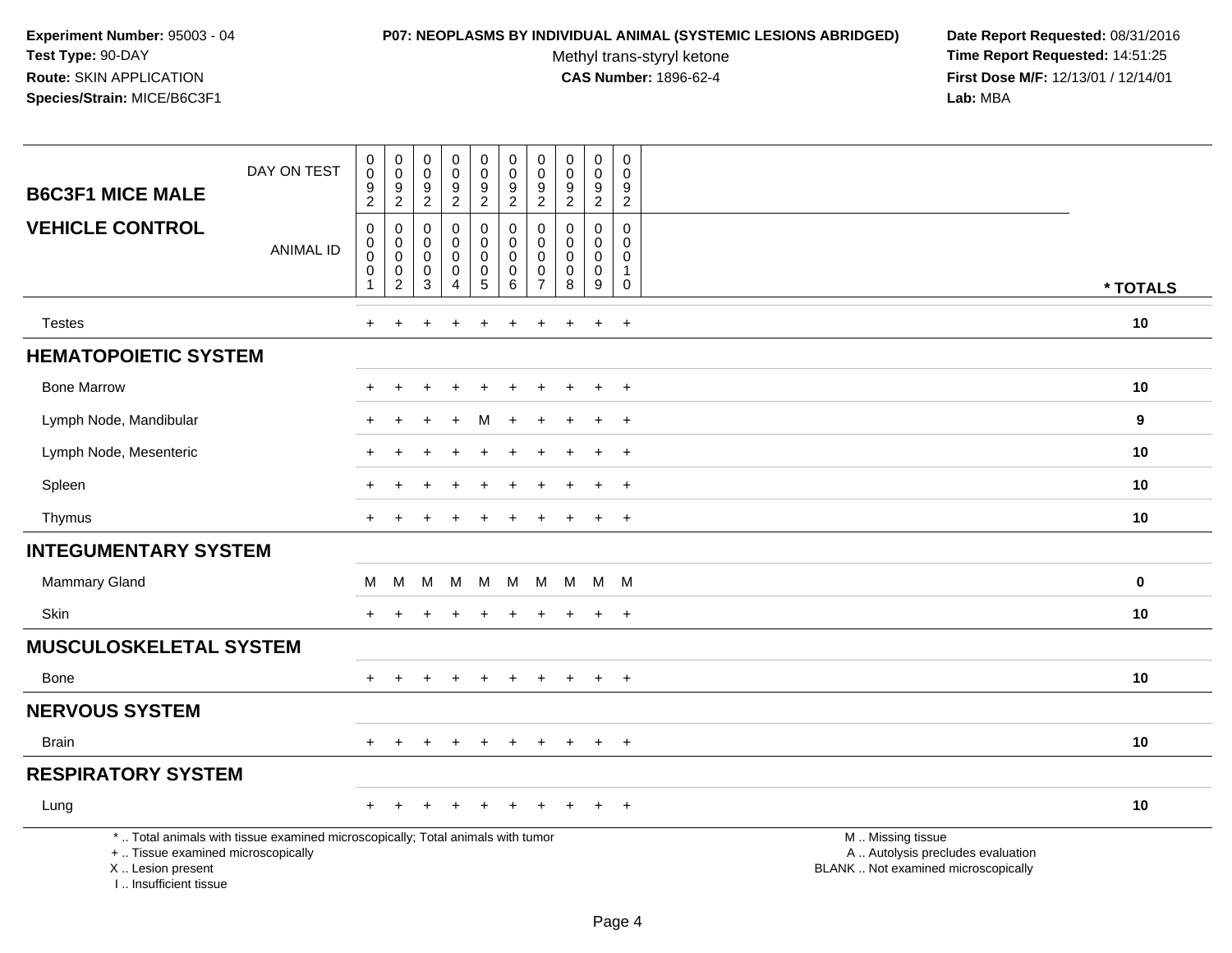#### **P07: NEOPLASMS BY INDIVIDUAL ANIMAL (SYSTEMIC LESIONS ABRIDGED) Date Report Requested:** 08/31/2016

Methyl trans-styryl ketone<br>CAS Number: 1896-62-4

 **Time Report Requested:** 14:51:25 **First Dose M/F:** 12/13/01 / 12/14/01<br>**Lab:** MBA **Lab:** MBA

| <b>B6C3F1 MICE MALE</b>      | DAY ON TEST      | $\begin{smallmatrix}0\\0\end{smallmatrix}$<br>$\boldsymbol{9}$<br>$\overline{c}$ | $_{\rm 0}^{\rm 0}$<br>9<br>$\overline{c}$                                 | $\begin{smallmatrix} 0\\0 \end{smallmatrix}$<br>9<br>$\overline{c}$ | $_0^0$<br>9<br>$\overline{a}$                     | $_{\rm 0}^{\rm 0}$<br>$\overline{9}$<br>$\overline{c}$ | $\begin{smallmatrix} 0\\0 \end{smallmatrix}$<br>$\overline{9}$<br>$\overline{a}$ | $\begin{smallmatrix} 0\\0 \end{smallmatrix}$<br>9<br>$\overline{c}$ | $\begin{smallmatrix}0\\0\end{smallmatrix}$<br>9<br>$\overline{c}$ | $\begin{smallmatrix}0\0\0\end{smallmatrix}$<br>9<br>$\overline{a}$ | 0<br>0<br>9<br>$\overline{c}$             |          |
|------------------------------|------------------|----------------------------------------------------------------------------------|---------------------------------------------------------------------------|---------------------------------------------------------------------|---------------------------------------------------|--------------------------------------------------------|----------------------------------------------------------------------------------|---------------------------------------------------------------------|-------------------------------------------------------------------|--------------------------------------------------------------------|-------------------------------------------|----------|
| <b>VEHICLE CONTROL</b>       | <b>ANIMAL ID</b> | 0<br>$\pmb{0}$<br>$\pmb{0}$<br>0                                                 | $\boldsymbol{0}$<br>$\pmb{0}$<br>$\pmb{0}$<br>$\pmb{0}$<br>$\overline{2}$ | 0<br>$\pmb{0}$<br>$\pmb{0}$<br>$\mathbf 0$<br>3                     | 0<br>$\mathbf 0$<br>$\pmb{0}$<br>$\mathbf 0$<br>4 | $_{\rm 0}^{\rm 0}$<br>$\pmb{0}$<br>$\pmb{0}$<br>5      | $_{\rm 0}^{\rm 0}$<br>$\pmb{0}$<br>$\mathbf 0$<br>6                              | 0<br>0<br>$\pmb{0}$<br>0<br>$\overline{ }$                          | 0<br>0<br>0<br>8                                                  | 0<br>0<br>0<br>0<br>9                                              | 0<br>0<br>0<br>$\overline{1}$<br>$\Omega$ | * TOTALS |
| Nose                         |                  | $+$                                                                              | $\div$                                                                    | ÷                                                                   | $\ddot{}$                                         | $+$                                                    | $\ddot{}$                                                                        | $\pm$                                                               | $\pm$                                                             | $\ddot{}$                                                          | $+$                                       | 10       |
| Trachea                      |                  | $+$                                                                              |                                                                           | $+$                                                                 | $+$                                               | M                                                      | $+$                                                                              | $+$                                                                 | $+$ $+$                                                           |                                                                    |                                           | 8        |
| <b>SPECIAL SENSES SYSTEM</b> |                  |                                                                                  |                                                                           |                                                                     |                                                   |                                                        |                                                                                  |                                                                     |                                                                   |                                                                    |                                           |          |
| Eye                          |                  | $+$                                                                              |                                                                           | $\pm$                                                               | $\div$                                            | $+$                                                    | $\pm$                                                                            | $+$                                                                 | $+$                                                               | $+$                                                                | $+$                                       | 10       |
| Harderian Gland              |                  | $+$                                                                              |                                                                           |                                                                     |                                                   |                                                        |                                                                                  |                                                                     | $\pm$                                                             | $\pm$                                                              | $+$                                       | 10       |
| <b>URINARY SYSTEM</b>        |                  |                                                                                  |                                                                           |                                                                     |                                                   |                                                        |                                                                                  |                                                                     |                                                                   |                                                                    |                                           |          |
| Kidney                       |                  | $+$                                                                              |                                                                           |                                                                     |                                                   | $+$                                                    | $\ddot{}$                                                                        | $\ddot{}$                                                           | $\pm$                                                             | $\ddot{}$                                                          | $+$                                       | 10       |
| <b>Urinary Bladder</b>       |                  | $\pm$                                                                            |                                                                           |                                                                     |                                                   |                                                        |                                                                                  |                                                                     |                                                                   | $\pm$                                                              | $+$                                       | 10       |
| <b>SYSTEMIC LESIONS</b>      |                  |                                                                                  |                                                                           |                                                                     |                                                   |                                                        |                                                                                  |                                                                     |                                                                   |                                                                    |                                           |          |
| Multiple Organ               |                  |                                                                                  |                                                                           |                                                                     |                                                   |                                                        |                                                                                  |                                                                     | $+$                                                               | $\ddot{}$                                                          | $+$                                       | 10       |

\* .. Total animals with tissue examined microscopically; Total animals with tumor

+ .. Tissue examined microscopically

X .. Lesion present

I .. Insufficient tissue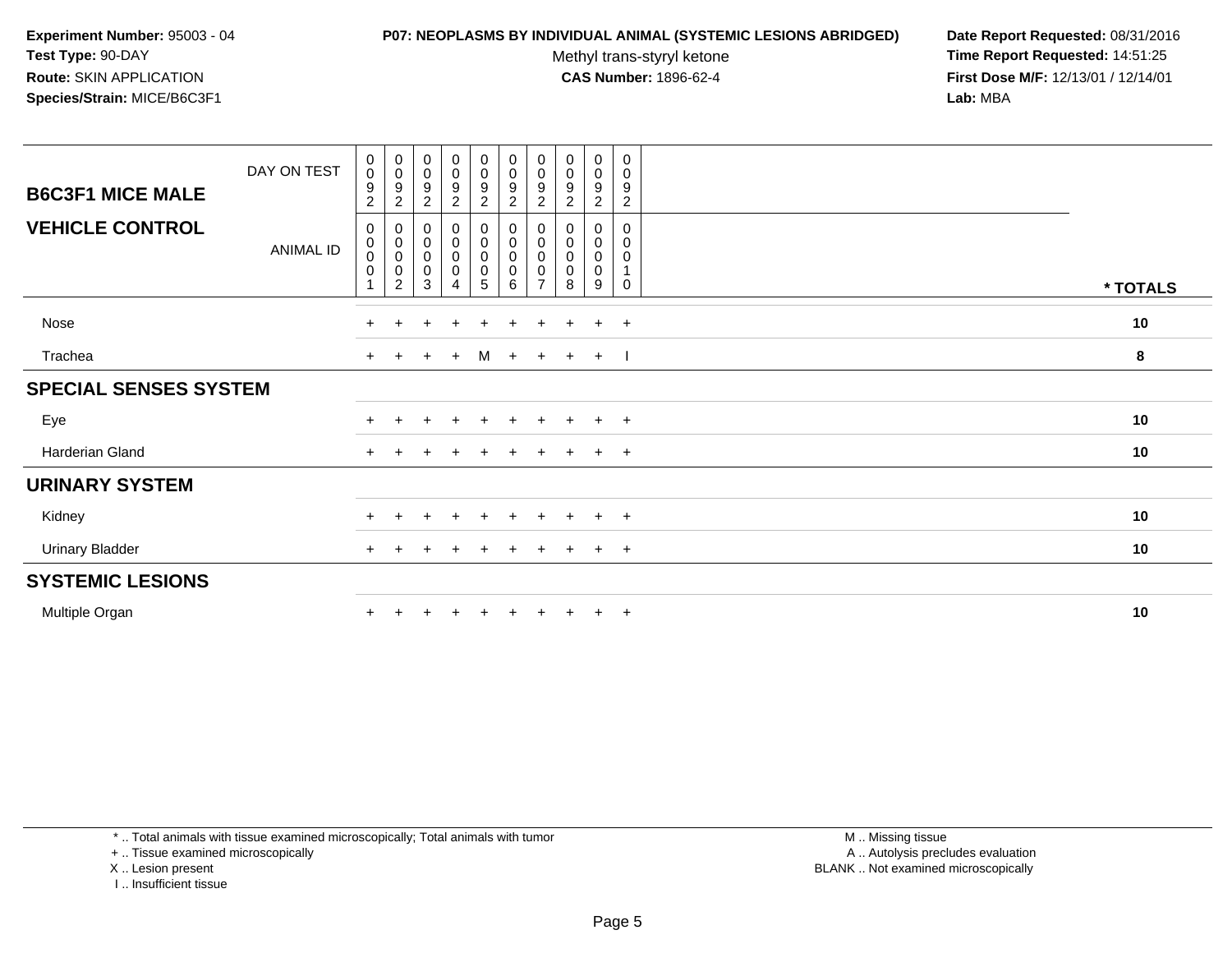## **P07: NEOPLASMS BY INDIVIDUAL ANIMAL (SYSTEMIC LESIONS ABRIDGED) Date Report Requested:** 08/31/2016

Methyl trans-styryl ketone<br>CAS Number: 1896-62-4

|                                                                                  | DAY ON TEST                                                                     | $\pmb{0}$<br>$\ddot{\mathbf{0}}$<br>$\boldsymbol{9}$ | $\mathbf 0$<br>$\mathbf 0$<br>9                                   | $\pmb{0}$<br>0<br>9                     | $\mathsf 0$<br>$\mathbf 0$<br>$\boldsymbol{9}$                    | $\pmb{0}$<br>$\mathbf 0$<br>$\boldsymbol{9}$         | $\mathbf 0$<br>$\mathbf 0$<br>9            | $\mathbf 0$<br>$\mathbf 0$<br>9 | $\mathbf 0$<br>0<br>9                             | $\mathbf 0$<br>$\mathbf 0$<br>9  | $\pmb{0}$<br>$\Omega$<br>9                                       |                                                                                               |          |
|----------------------------------------------------------------------------------|---------------------------------------------------------------------------------|------------------------------------------------------|-------------------------------------------------------------------|-----------------------------------------|-------------------------------------------------------------------|------------------------------------------------------|--------------------------------------------|---------------------------------|---------------------------------------------------|----------------------------------|------------------------------------------------------------------|-----------------------------------------------------------------------------------------------|----------|
| <b>B6C3F1 MICE MALE</b>                                                          |                                                                                 | $\overline{2}$                                       | $\overline{2}$                                                    | $\overline{c}$                          | $\overline{2}$                                                    | $\overline{2}$                                       | $\overline{2}$                             | $\overline{c}$                  | $\overline{2}$                                    | $\overline{2}$                   | $\overline{2}$                                                   |                                                                                               |          |
| <b>87.5 MG/KG</b>                                                                | <b>ANIMAL ID</b>                                                                | 0<br>$\pmb{0}$<br>$\overline{0}$<br>1<br>1           | 0<br>$\mathbf 0$<br>$\mathbf 0$<br>$\mathbf{1}$<br>$\overline{2}$ | 0<br>$\Omega$<br>0<br>$\mathbf{1}$<br>3 | $\mathbf 0$<br>$\mathbf 0$<br>0<br>$\mathbf{1}$<br>$\overline{4}$ | 0<br>$\mathbf 0$<br>$\mathbf 0$<br>$\mathbf{1}$<br>5 | 0<br>$\mathbf 0$<br>0<br>$\mathbf{1}$<br>6 | 0<br>0<br>0<br>1<br>7           | $\mathbf 0$<br>$\Omega$<br>0<br>$\mathbf{1}$<br>8 | 0<br>0<br>0<br>$\mathbf{1}$<br>9 | $\mathbf 0$<br>$\mathbf 0$<br>$\mathbf 0$<br>$\overline{2}$<br>0 |                                                                                               | * TOTALS |
| <b>ALIMENTARY SYSTEM</b>                                                         |                                                                                 |                                                      |                                                                   |                                         |                                                                   |                                                      |                                            |                                 |                                                   |                                  |                                                                  |                                                                                               |          |
| Stomach, Glandular                                                               |                                                                                 | $+$                                                  | $\ddot{}$                                                         | $+$                                     | $+$                                                               | $+$                                                  | $+$                                        | $+$                             | $+$                                               | $+$                              | $+$                                                              |                                                                                               | 10       |
| <b>CARDIOVASCULAR SYSTEM</b>                                                     |                                                                                 |                                                      |                                                                   |                                         |                                                                   |                                                      |                                            |                                 |                                                   |                                  |                                                                  |                                                                                               |          |
| <b>NONE</b>                                                                      |                                                                                 |                                                      |                                                                   |                                         |                                                                   |                                                      |                                            |                                 |                                                   |                                  |                                                                  |                                                                                               |          |
| <b>ENDOCRINE SYSTEM</b>                                                          |                                                                                 |                                                      |                                                                   |                                         |                                                                   |                                                      |                                            |                                 |                                                   |                                  |                                                                  |                                                                                               |          |
| <b>NONE</b>                                                                      |                                                                                 |                                                      |                                                                   |                                         |                                                                   |                                                      |                                            |                                 |                                                   |                                  |                                                                  |                                                                                               |          |
| <b>GENERAL BODY SYSTEM</b>                                                       |                                                                                 |                                                      |                                                                   |                                         |                                                                   |                                                      |                                            |                                 |                                                   |                                  |                                                                  |                                                                                               |          |
| <b>NONE</b>                                                                      |                                                                                 |                                                      |                                                                   |                                         |                                                                   |                                                      |                                            |                                 |                                                   |                                  |                                                                  |                                                                                               |          |
| <b>GENITAL SYSTEM</b>                                                            |                                                                                 |                                                      |                                                                   |                                         |                                                                   |                                                      |                                            |                                 |                                                   |                                  |                                                                  |                                                                                               |          |
| <b>NONE</b>                                                                      |                                                                                 |                                                      |                                                                   |                                         |                                                                   |                                                      |                                            |                                 |                                                   |                                  |                                                                  |                                                                                               |          |
| <b>HEMATOPOIETIC SYSTEM</b>                                                      |                                                                                 |                                                      |                                                                   |                                         |                                                                   |                                                      |                                            |                                 |                                                   |                                  |                                                                  |                                                                                               |          |
| <b>NONE</b>                                                                      |                                                                                 |                                                      |                                                                   |                                         |                                                                   |                                                      |                                            |                                 |                                                   |                                  |                                                                  |                                                                                               |          |
| <b>INTEGUMENTARY SYSTEM</b>                                                      |                                                                                 |                                                      |                                                                   |                                         |                                                                   |                                                      |                                            |                                 |                                                   |                                  |                                                                  |                                                                                               |          |
| Skin                                                                             |                                                                                 |                                                      | $\pm$                                                             |                                         |                                                                   |                                                      |                                            |                                 |                                                   | $\ddot{}$                        | $+$                                                              |                                                                                               | 10       |
| <b>MUSCULOSKELETAL SYSTEM</b>                                                    |                                                                                 |                                                      |                                                                   |                                         |                                                                   |                                                      |                                            |                                 |                                                   |                                  |                                                                  |                                                                                               |          |
| <b>NONE</b>                                                                      |                                                                                 |                                                      |                                                                   |                                         |                                                                   |                                                      |                                            |                                 |                                                   |                                  |                                                                  |                                                                                               |          |
| +  Tissue examined microscopically<br>X  Lesion present<br>I Insufficient tissue | *  Total animals with tissue examined microscopically; Total animals with tumor |                                                      |                                                                   |                                         |                                                                   |                                                      |                                            |                                 |                                                   |                                  |                                                                  | M  Missing tissue<br>A  Autolysis precludes evaluation<br>BLANK  Not examined microscopically |          |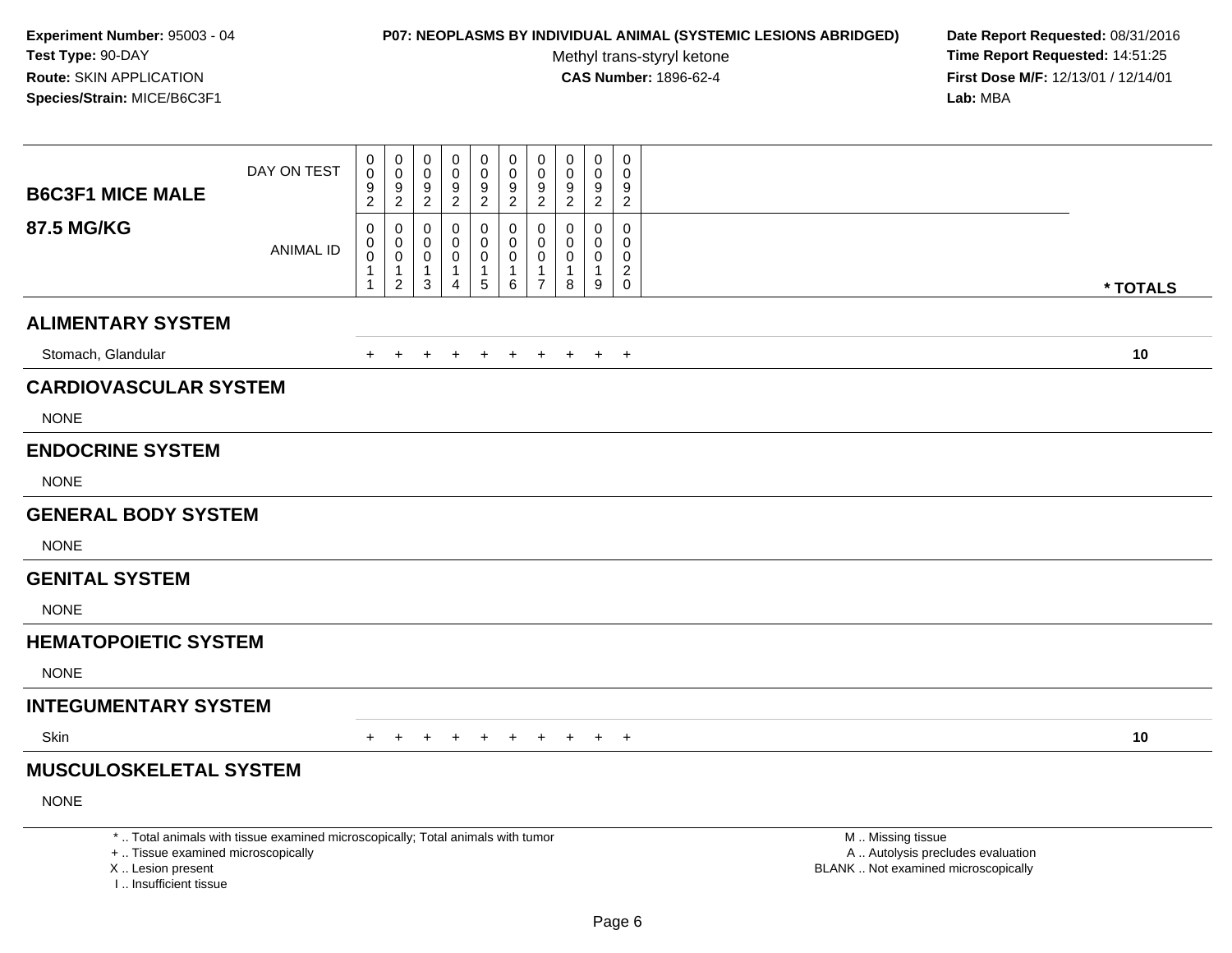### **P07: NEOPLASMS BY INDIVIDUAL ANIMAL (SYSTEMIC LESIONS ABRIDGED) Date Report Requested:** 08/31/2016

Methyl trans-styryl ketone<br>CAS Number: 1896-62-4

 **Time Report Requested:** 14:51:25 **First Dose M/F:** 12/13/01 / 12/14/01<br>**Lab:** MBA **Lab:** MBA

| <b>B6C3F1 MICE MALE</b>      | DAY ON TEST      | $\begin{smallmatrix}0\0\0\end{smallmatrix}$<br>9<br>2 | $\begin{smallmatrix}0\\0\end{smallmatrix}$<br>$\frac{9}{2}$            | 0<br>$\pmb{0}$<br>9<br>$\overline{c}$              | $\begin{smallmatrix}0\\0\end{smallmatrix}$<br>9<br>$\boldsymbol{2}$ | $_{\rm 0}^{\rm 0}$<br>$\frac{9}{2}$   | $_0^0$<br>$\frac{9}{2}$  | $_{\rm 0}^{\rm 0}$<br>$\frac{9}{2}$                        | 0<br>$\pmb{0}$<br>9<br>$\overline{c}$ | $\boldsymbol{0}$<br>$\pmb{0}$<br>9<br>$\overline{c}$ | 0<br>$\mathbf 0$<br>9<br>$\overline{c}$               |          |
|------------------------------|------------------|-------------------------------------------------------|------------------------------------------------------------------------|----------------------------------------------------|---------------------------------------------------------------------|---------------------------------------|--------------------------|------------------------------------------------------------|---------------------------------------|------------------------------------------------------|-------------------------------------------------------|----------|
| <b>87.5 MG/KG</b>            | <b>ANIMAL ID</b> | 0<br>$\mathbf 0$<br>$\mathsf 0$<br>$\overline{A}$     | $\mathbf 0$<br>$\begin{matrix} 0 \\ 0 \\ 1 \end{matrix}$<br>$\sqrt{2}$ | 0<br>$\pmb{0}$<br>$\pmb{0}$<br>$\overline{ }$<br>3 | 0<br>$\mathbf 0$<br>$\boldsymbol{0}$<br>4                           | 0<br>$\pmb{0}$<br>$\pmb{0}$<br>1<br>5 | 0<br>$\pmb{0}$<br>0<br>6 | $\pmb{0}$<br>$\pmb{0}$<br>$\pmb{0}$<br>1<br>$\overline{ }$ | 0<br>0<br>0<br>1<br>8                 | 0<br>0<br>0<br>1<br>9                                | 0<br>0<br>0<br>$\overline{\mathbf{c}}$<br>$\mathbf 0$ | * TOTALS |
| <b>NERVOUS SYSTEM</b>        |                  |                                                       |                                                                        |                                                    |                                                                     |                                       |                          |                                                            |                                       |                                                      |                                                       |          |
| <b>NONE</b>                  |                  |                                                       |                                                                        |                                                    |                                                                     |                                       |                          |                                                            |                                       |                                                      |                                                       |          |
| <b>RESPIRATORY SYSTEM</b>    |                  |                                                       |                                                                        |                                                    |                                                                     |                                       |                          |                                                            |                                       |                                                      |                                                       |          |
| Nose                         |                  |                                                       |                                                                        |                                                    |                                                                     | $\pm$                                 | $+$                      | $+$                                                        | $+$                                   |                                                      | $+$ $+$                                               | 10       |
| <b>SPECIAL SENSES SYSTEM</b> |                  |                                                       |                                                                        |                                                    |                                                                     |                                       |                          |                                                            |                                       |                                                      |                                                       |          |
| <b>NONE</b>                  |                  |                                                       |                                                                        |                                                    |                                                                     |                                       |                          |                                                            |                                       |                                                      |                                                       |          |
| <b>URINARY SYSTEM</b>        |                  |                                                       |                                                                        |                                                    |                                                                     |                                       |                          |                                                            |                                       |                                                      |                                                       |          |
| Kidney                       |                  | $\pm$                                                 | $\pm$                                                                  | $\pm$                                              | $\pm$                                                               | $+$                                   | $+$                      | $+$                                                        | $+$                                   |                                                      | $+$ $+$                                               | 10       |
| <b>SYSTEMIC LESIONS</b>      |                  |                                                       |                                                                        |                                                    |                                                                     |                                       |                          |                                                            |                                       |                                                      |                                                       |          |
| Multiple Organ               |                  |                                                       |                                                                        |                                                    |                                                                     |                                       |                          |                                                            |                                       |                                                      | $\overline{ }$                                        | 10       |

\* .. Total animals with tissue examined microscopically; Total animals with tumor

+ .. Tissue examined microscopically

X .. Lesion present

I .. Insufficient tissue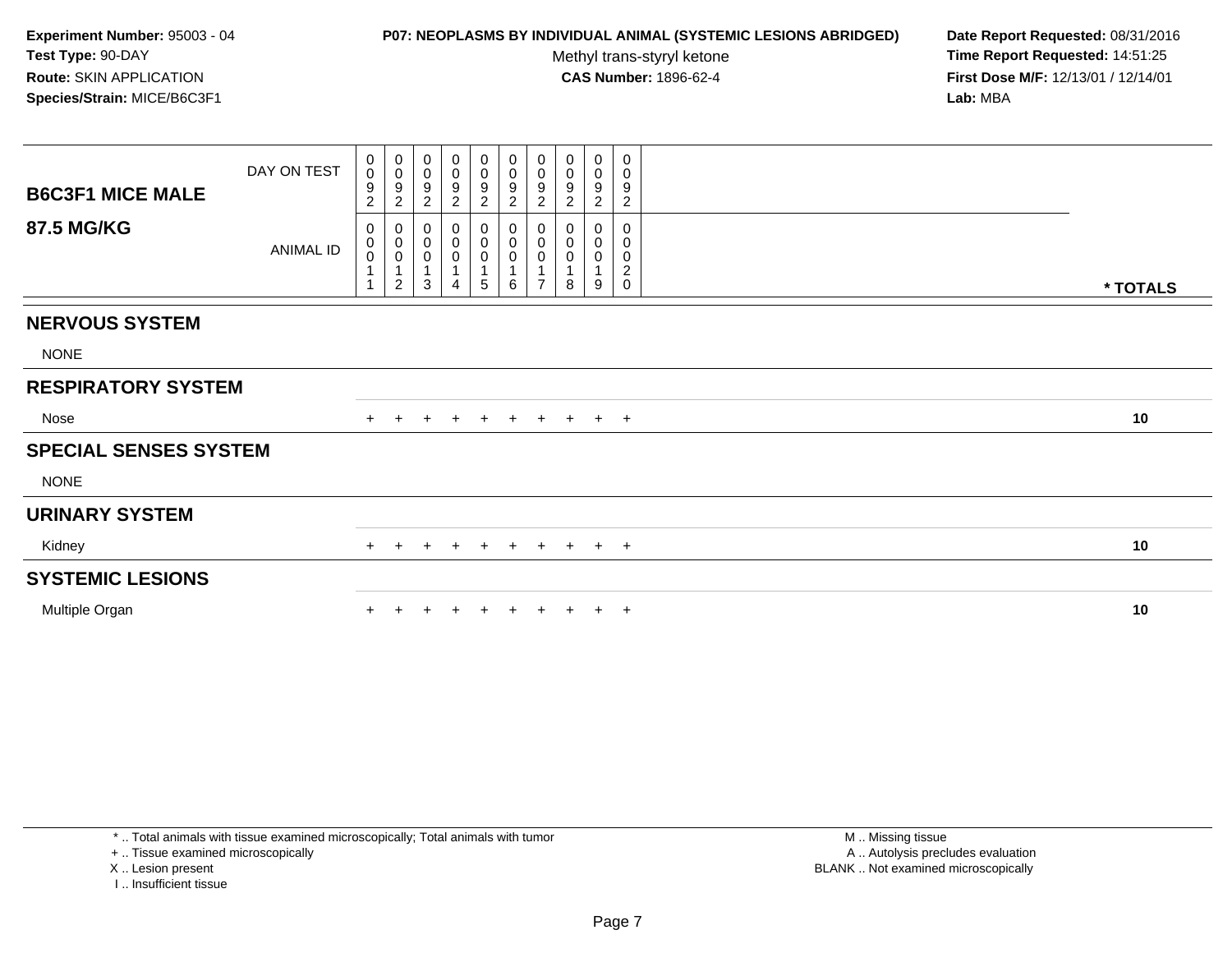## **P07: NEOPLASMS BY INDIVIDUAL ANIMAL (SYSTEMIC LESIONS ABRIDGED) Date Report Requested:** 08/31/2016

Methyl trans-styryl ketone<br>CAS Number: 1896-62-4

| <b>B6C3F1 MICE MALE</b>                                                          | DAY ON TEST                                                                     | $\pmb{0}$<br>$\ddot{\mathbf{0}}$<br>$\boldsymbol{9}$               | $\mathbf 0$<br>$\mathbf 0$<br>9                  | $\pmb{0}$<br>0<br>9          | $\mathsf 0$<br>$\mathbf 0$<br>$\boldsymbol{9}$                                | $\pmb{0}$<br>$\mathbf 0$<br>$\boldsymbol{9}$     | $\mathbf 0$<br>$\mathbf 0$<br>9                          | $\mathbf 0$<br>$\mathbf 0$<br>9                 | $\mathbf 0$<br>0<br>9                                        | $\mathbf 0$<br>$\mathbf 0$<br>9 | $\pmb{0}$<br>$\Omega$<br>9                          |                                                                                               |          |
|----------------------------------------------------------------------------------|---------------------------------------------------------------------------------|--------------------------------------------------------------------|--------------------------------------------------|------------------------------|-------------------------------------------------------------------------------|--------------------------------------------------|----------------------------------------------------------|-------------------------------------------------|--------------------------------------------------------------|---------------------------------|-----------------------------------------------------|-----------------------------------------------------------------------------------------------|----------|
|                                                                                  |                                                                                 | $\overline{2}$                                                     | $\overline{2}$                                   | $\overline{c}$               | $\overline{2}$                                                                | $\overline{2}$                                   | $\overline{2}$                                           | $\overline{2}$                                  | $\overline{2}$                                               | $\overline{2}$                  | $\overline{2}$                                      |                                                                                               |          |
| <b>175 MG/KG</b>                                                                 | <b>ANIMAL ID</b>                                                                | 0<br>$\pmb{0}$<br>$\overline{0}$<br>$\overline{c}$<br>$\mathbf{1}$ | 0<br>$\mathbf 0$<br>$\mathbf 0$<br>$\frac{2}{2}$ | 0<br>0<br>0<br>$\frac{2}{3}$ | $\mathbf 0$<br>$\mathbf 0$<br>$\mathbf 0$<br>$\overline{c}$<br>$\overline{4}$ | 0<br>$\mathbf 0$<br>$\mathbf 0$<br>$\frac{2}{5}$ | 0<br>$\mathbf 0$<br>$\mathbf 0$<br>$\boldsymbol{2}$<br>6 | 0<br>0<br>0<br>$\overline{2}$<br>$\overline{7}$ | $\mathbf 0$<br>$\Omega$<br>0<br>$\overline{\mathbf{c}}$<br>8 | 0<br>0<br>0<br>$\frac{2}{9}$    | $\mathbf 0$<br>$\mathbf 0$<br>$\mathbf 0$<br>3<br>0 |                                                                                               | * TOTALS |
| <b>ALIMENTARY SYSTEM</b>                                                         |                                                                                 |                                                                    |                                                  |                              |                                                                               |                                                  |                                                          |                                                 |                                                              |                                 |                                                     |                                                                                               |          |
| Stomach, Glandular                                                               |                                                                                 | $+$                                                                | $\ddot{}$                                        | $+$                          | $+$                                                                           | $+$                                              | $+$                                                      | $+$                                             | $+$                                                          | $+$                             | $+$                                                 |                                                                                               | 10       |
| <b>CARDIOVASCULAR SYSTEM</b>                                                     |                                                                                 |                                                                    |                                                  |                              |                                                                               |                                                  |                                                          |                                                 |                                                              |                                 |                                                     |                                                                                               |          |
| <b>NONE</b>                                                                      |                                                                                 |                                                                    |                                                  |                              |                                                                               |                                                  |                                                          |                                                 |                                                              |                                 |                                                     |                                                                                               |          |
| <b>ENDOCRINE SYSTEM</b>                                                          |                                                                                 |                                                                    |                                                  |                              |                                                                               |                                                  |                                                          |                                                 |                                                              |                                 |                                                     |                                                                                               |          |
| <b>NONE</b>                                                                      |                                                                                 |                                                                    |                                                  |                              |                                                                               |                                                  |                                                          |                                                 |                                                              |                                 |                                                     |                                                                                               |          |
| <b>GENERAL BODY SYSTEM</b>                                                       |                                                                                 |                                                                    |                                                  |                              |                                                                               |                                                  |                                                          |                                                 |                                                              |                                 |                                                     |                                                                                               |          |
| <b>NONE</b>                                                                      |                                                                                 |                                                                    |                                                  |                              |                                                                               |                                                  |                                                          |                                                 |                                                              |                                 |                                                     |                                                                                               |          |
| <b>GENITAL SYSTEM</b>                                                            |                                                                                 |                                                                    |                                                  |                              |                                                                               |                                                  |                                                          |                                                 |                                                              |                                 |                                                     |                                                                                               |          |
| <b>NONE</b>                                                                      |                                                                                 |                                                                    |                                                  |                              |                                                                               |                                                  |                                                          |                                                 |                                                              |                                 |                                                     |                                                                                               |          |
| <b>HEMATOPOIETIC SYSTEM</b>                                                      |                                                                                 |                                                                    |                                                  |                              |                                                                               |                                                  |                                                          |                                                 |                                                              |                                 |                                                     |                                                                                               |          |
| <b>NONE</b>                                                                      |                                                                                 |                                                                    |                                                  |                              |                                                                               |                                                  |                                                          |                                                 |                                                              |                                 |                                                     |                                                                                               |          |
| <b>INTEGUMENTARY SYSTEM</b>                                                      |                                                                                 |                                                                    |                                                  |                              |                                                                               |                                                  |                                                          |                                                 |                                                              |                                 |                                                     |                                                                                               |          |
| Skin                                                                             |                                                                                 |                                                                    | $\pm$                                            |                              |                                                                               |                                                  |                                                          |                                                 |                                                              | $\ddot{}$                       | $+$                                                 |                                                                                               | 10       |
| <b>MUSCULOSKELETAL SYSTEM</b>                                                    |                                                                                 |                                                                    |                                                  |                              |                                                                               |                                                  |                                                          |                                                 |                                                              |                                 |                                                     |                                                                                               |          |
| <b>NONE</b>                                                                      |                                                                                 |                                                                    |                                                  |                              |                                                                               |                                                  |                                                          |                                                 |                                                              |                                 |                                                     |                                                                                               |          |
| +  Tissue examined microscopically<br>X  Lesion present<br>I Insufficient tissue | *  Total animals with tissue examined microscopically; Total animals with tumor |                                                                    |                                                  |                              |                                                                               |                                                  |                                                          |                                                 |                                                              |                                 |                                                     | M  Missing tissue<br>A  Autolysis precludes evaluation<br>BLANK  Not examined microscopically |          |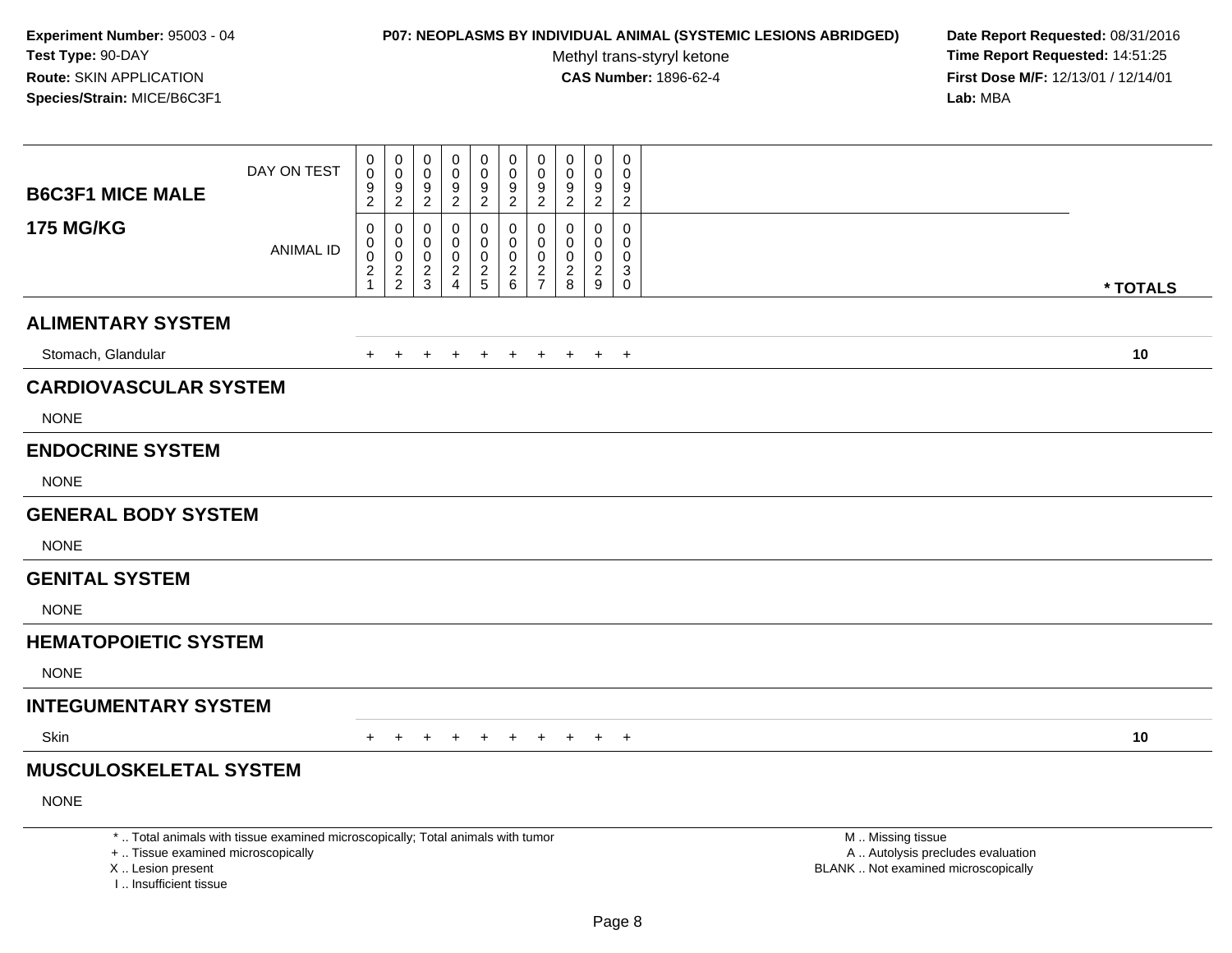### **P07: NEOPLASMS BY INDIVIDUAL ANIMAL (SYSTEMIC LESIONS ABRIDGED) Date Report Requested:** 08/31/2016

Methyl trans-styryl ketone<br>CAS Number: 1896-62-4

 **Time Report Requested:** 14:51:25 **First Dose M/F:** 12/13/01 / 12/14/01<br>**Lab:** MBA **Lab:** MBA

| <b>B6C3F1 MICE MALE</b>      | DAY ON TEST      | $\begin{smallmatrix}0\0\0\end{smallmatrix}$<br>9<br>2    | $\begin{smallmatrix}0\\0\end{smallmatrix}$<br>$\frac{9}{2}$ | 0<br>$\pmb{0}$<br>9<br>$\overline{\mathbf{c}}$ | $\begin{smallmatrix}0\\0\end{smallmatrix}$<br>$\boldsymbol{9}$<br>$\boldsymbol{2}$ | $_{\rm 0}^{\rm 0}$<br>$\frac{9}{2}$          | $_0^0$<br>$\frac{9}{2}$      | $_{\rm 0}^{\rm 0}$<br>$\frac{9}{2}$                            | 0<br>$\pmb{0}$<br>9<br>$\overline{c}$               | $\boldsymbol{0}$<br>$\pmb{0}$<br>9<br>$\overline{c}$ | 0<br>0<br>9<br>$\overline{c}$           |          |
|------------------------------|------------------|----------------------------------------------------------|-------------------------------------------------------------|------------------------------------------------|------------------------------------------------------------------------------------|----------------------------------------------|------------------------------|----------------------------------------------------------------|-----------------------------------------------------|------------------------------------------------------|-----------------------------------------|----------|
| <b>175 MG/KG</b>             | <b>ANIMAL ID</b> | 0<br>0<br>$\begin{smallmatrix} 0 \\ 2 \end{smallmatrix}$ | $\pmb{0}$<br>$\begin{matrix} 0 \\ 0 \\ 2 \\ 2 \end{matrix}$ | 0<br>0<br>$\pmb{0}$<br>$\boldsymbol{2}$<br>3   | $\boldsymbol{0}$<br>$\boldsymbol{0}$<br>$\boldsymbol{2}$                           | 0<br>$\pmb{0}$<br>$\pmb{0}$<br>$\frac{2}{5}$ | 0<br>0<br>0<br>$\frac{2}{6}$ | 0<br>$\pmb{0}$<br>$\begin{array}{c}\n0 \\ 2 \\ 7\n\end{array}$ | O<br>0<br>$\pmb{0}$<br>$\overline{\mathbf{c}}$<br>8 | 0<br>$\boldsymbol{0}$<br>$\boldsymbol{2}$<br>9       | 0<br>0<br>$\pmb{0}$<br>3<br>$\mathbf 0$ | * TOTALS |
| <b>NERVOUS SYSTEM</b>        |                  |                                                          |                                                             |                                                |                                                                                    |                                              |                              |                                                                |                                                     |                                                      |                                         |          |
| <b>NONE</b>                  |                  |                                                          |                                                             |                                                |                                                                                    |                                              |                              |                                                                |                                                     |                                                      |                                         |          |
| <b>RESPIRATORY SYSTEM</b>    |                  |                                                          |                                                             |                                                |                                                                                    |                                              |                              |                                                                |                                                     |                                                      |                                         |          |
| Nose                         |                  |                                                          |                                                             |                                                |                                                                                    | $\pm$                                        | $+$                          | $+$                                                            | $+$                                                 | $+$ $+$                                              |                                         | 10       |
| <b>SPECIAL SENSES SYSTEM</b> |                  |                                                          |                                                             |                                                |                                                                                    |                                              |                              |                                                                |                                                     |                                                      |                                         |          |
| <b>NONE</b>                  |                  |                                                          |                                                             |                                                |                                                                                    |                                              |                              |                                                                |                                                     |                                                      |                                         |          |
| <b>URINARY SYSTEM</b>        |                  |                                                          |                                                             |                                                |                                                                                    |                                              |                              |                                                                |                                                     |                                                      |                                         |          |
| Kidney                       |                  | $\pm$                                                    | $\pm$                                                       | $\pm$                                          | $\pm$                                                                              | $+$                                          | $+$                          | $+$                                                            | $+$                                                 | $+$ $+$                                              |                                         | 10       |
| <b>SYSTEMIC LESIONS</b>      |                  |                                                          |                                                             |                                                |                                                                                    |                                              |                              |                                                                |                                                     |                                                      |                                         |          |
| Multiple Organ               |                  |                                                          |                                                             |                                                |                                                                                    |                                              |                              |                                                                |                                                     |                                                      | $\overline{ }$                          | 10       |

\* .. Total animals with tissue examined microscopically; Total animals with tumor

+ .. Tissue examined microscopically

X .. Lesion present

I .. Insufficient tissue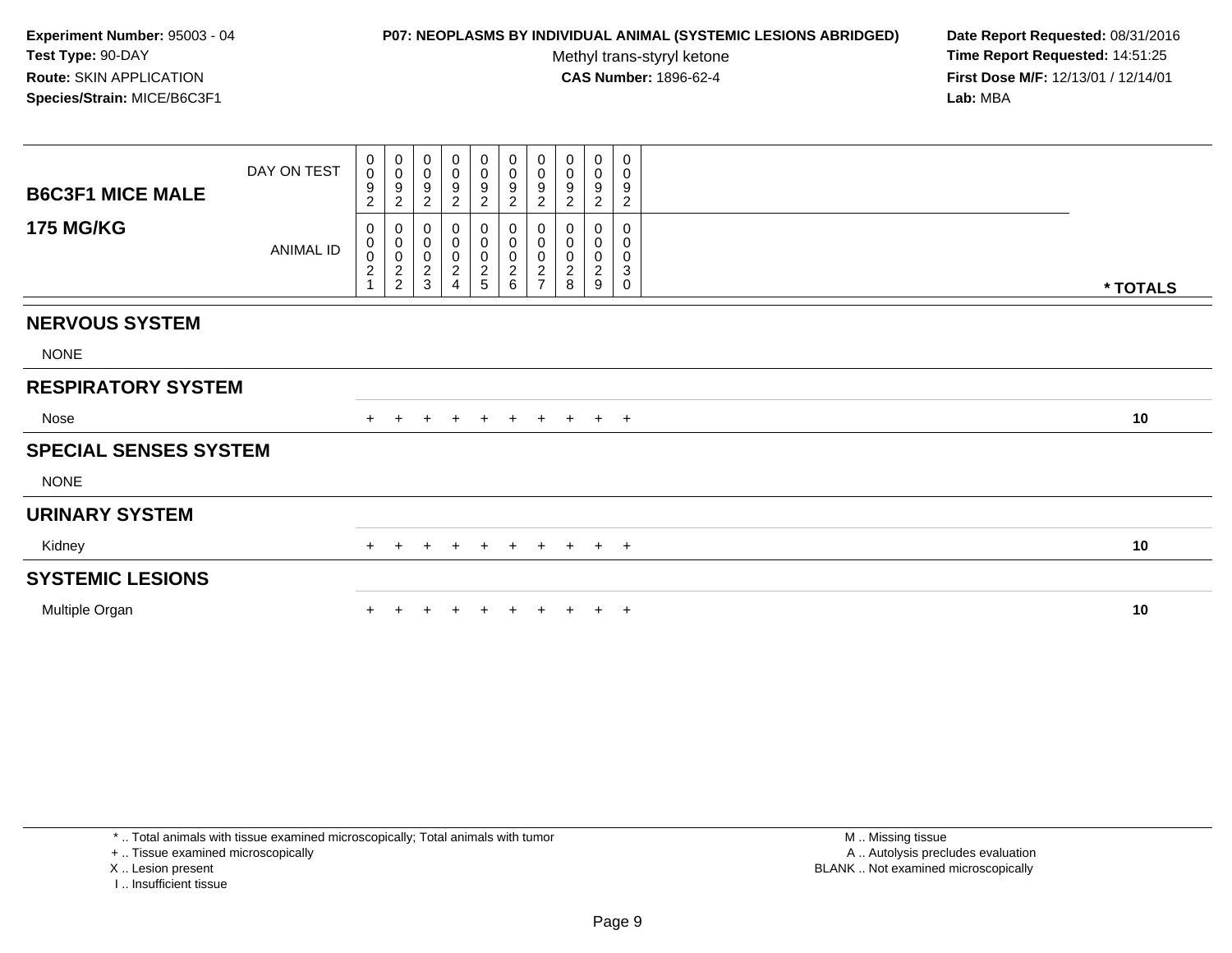#### **P07: NEOPLASMS BY INDIVIDUAL ANIMAL (SYSTEMIC LESIONS ABRIDGED) Date Report Requested:** 08/31/2016

Methyl trans-styryl ketone<br>CAS Number: 1896-62-4

 **Time Report Requested:** 14:51:25 **First Dose M/F:** 12/13/01 / 12/14/01<br>**Lab:** MBA **Lab:** MBA

| <b>B6C3F1 MICE MALE</b>   | DAY ON TEST      | $\pmb{0}$<br>$\pmb{0}$<br>$\frac{9}{2}$                                                      | 0<br>$\pmb{0}$<br>$\frac{9}{2}$                                              | $\pmb{0}$<br>$\pmb{0}$<br>$\frac{9}{2}$  | $\pmb{0}$<br>$\mathsf 0$<br>$\frac{9}{2}$                                 | $\pmb{0}$<br>$\mathbf 0$<br>$\frac{9}{2}$                          | $\pmb{0}$<br>$\mathbf 0$<br>$\frac{9}{2}$                                     | $\pmb{0}$<br>$\pmb{0}$<br>9<br>$\boldsymbol{2}$                                          | $\pmb{0}$<br>$\pmb{0}$<br>$\frac{9}{2}$                | $\pmb{0}$<br>$\mathsf{O}\xspace$<br>$\frac{9}{2}$                      | $\mathsf{O}$<br>0<br>$\frac{9}{2}$                            |          |
|---------------------------|------------------|----------------------------------------------------------------------------------------------|------------------------------------------------------------------------------|------------------------------------------|---------------------------------------------------------------------------|--------------------------------------------------------------------|-------------------------------------------------------------------------------|------------------------------------------------------------------------------------------|--------------------------------------------------------|------------------------------------------------------------------------|---------------------------------------------------------------|----------|
| <b>350 MG/KG</b>          | <b>ANIMAL ID</b> | $\mathbf 0$<br>$\mathsf{O}\xspace$<br>$\pmb{0}$<br>$\ensuremath{\mathsf{3}}$<br>$\mathbf{1}$ | 0<br>$\mathbf 0$<br>$\pmb{0}$<br>$\ensuremath{\mathsf{3}}$<br>$\overline{c}$ | 0<br>$_{\rm 0}^{\rm 0}$<br>$\frac{3}{3}$ | $\mathsf 0$<br>$\pmb{0}$<br>$\pmb{0}$<br>$\overline{3}$<br>$\overline{4}$ | $\mathbf 0$<br>$\mathsf{O}\xspace$<br>$\mathsf 0$<br>$\frac{3}{5}$ | $\pmb{0}$<br>$\pmb{0}$<br>$\mathbf 0$<br>$\ensuremath{\mathsf{3}}$<br>$\,6\,$ | $\mathbf 0$<br>$\mathbf 0$<br>$\mathbf 0$<br>$\ensuremath{\mathsf{3}}$<br>$\overline{7}$ | $\mathbf 0$<br>$\pmb{0}$<br>$\pmb{0}$<br>$\frac{3}{8}$ | $\mathsf{O}$<br>$\mathbf 0$<br>$\mathsf{O}\xspace$<br>$\mathbf 3$<br>9 | $\mathbf 0$<br>$\mathbf 0$<br>$\mathbf 0$<br>4<br>$\mathbf 0$ | * TOTALS |
| <b>ALIMENTARY SYSTEM</b>  |                  |                                                                                              |                                                                              |                                          |                                                                           |                                                                    |                                                                               |                                                                                          |                                                        |                                                                        |                                                               |          |
| Esophagus                 |                  | $+$                                                                                          | $\ddot{}$                                                                    |                                          |                                                                           |                                                                    |                                                                               |                                                                                          |                                                        | $\ddot{}$                                                              | $+$                                                           | 10       |
| Gallbladder               |                  | $\div$                                                                                       |                                                                              |                                          |                                                                           |                                                                    |                                                                               |                                                                                          |                                                        | $\div$                                                                 | $+$                                                           | $10$     |
| Intestine Large, Cecum    |                  |                                                                                              |                                                                              |                                          |                                                                           |                                                                    |                                                                               |                                                                                          |                                                        |                                                                        | $\overline{+}$                                                | 10       |
| Intestine Large, Colon    |                  |                                                                                              |                                                                              |                                          |                                                                           |                                                                    |                                                                               |                                                                                          |                                                        |                                                                        | $\ddot{}$                                                     | 10       |
| Intestine Large, Rectum   |                  |                                                                                              |                                                                              |                                          |                                                                           |                                                                    |                                                                               |                                                                                          |                                                        |                                                                        | $\ddot{}$                                                     | 10       |
| Intestine Small, Duodenum |                  |                                                                                              |                                                                              |                                          |                                                                           |                                                                    |                                                                               |                                                                                          |                                                        | $\ddot{}$                                                              | $+$                                                           | 10       |
| Intestine Small, Ileum    |                  |                                                                                              |                                                                              |                                          |                                                                           |                                                                    |                                                                               |                                                                                          |                                                        | $\ddot{}$                                                              | $\overline{+}$                                                | 10       |
| Intestine Small, Jejunum  |                  |                                                                                              |                                                                              |                                          |                                                                           |                                                                    |                                                                               |                                                                                          |                                                        | $\ddot{}$                                                              | $+$                                                           | 10       |
| Liver                     |                  | $+$                                                                                          |                                                                              |                                          |                                                                           |                                                                    |                                                                               |                                                                                          |                                                        | $\ddot{}$                                                              | $\overline{+}$                                                | 10       |
| Pancreas                  |                  | $+$                                                                                          |                                                                              |                                          |                                                                           |                                                                    |                                                                               |                                                                                          |                                                        | $\ddot{}$                                                              | $+$                                                           | 10       |
| Salivary Glands           |                  | $\ddot{}$                                                                                    |                                                                              |                                          |                                                                           |                                                                    |                                                                               |                                                                                          |                                                        | $\ddot{}$                                                              | $+$                                                           | 10       |
| Stomach, Forestomach      |                  |                                                                                              |                                                                              |                                          |                                                                           |                                                                    |                                                                               |                                                                                          |                                                        |                                                                        | $\ddot{}$                                                     | 10       |
| Stomach, Glandular        |                  |                                                                                              |                                                                              |                                          |                                                                           |                                                                    |                                                                               |                                                                                          |                                                        |                                                                        | $+$                                                           | 10       |
| Tongue                    |                  |                                                                                              |                                                                              |                                          |                                                                           |                                                                    |                                                                               |                                                                                          |                                                        | $\ddot{}$                                                              | $\overline{+}$                                                | 10       |

# **CARDIOVASCULAR SYSTEM**

\* .. Total animals with tissue examined microscopically; Total animals with tumor

+ .. Tissue examined microscopically

X .. Lesion present

I .. Insufficient tissue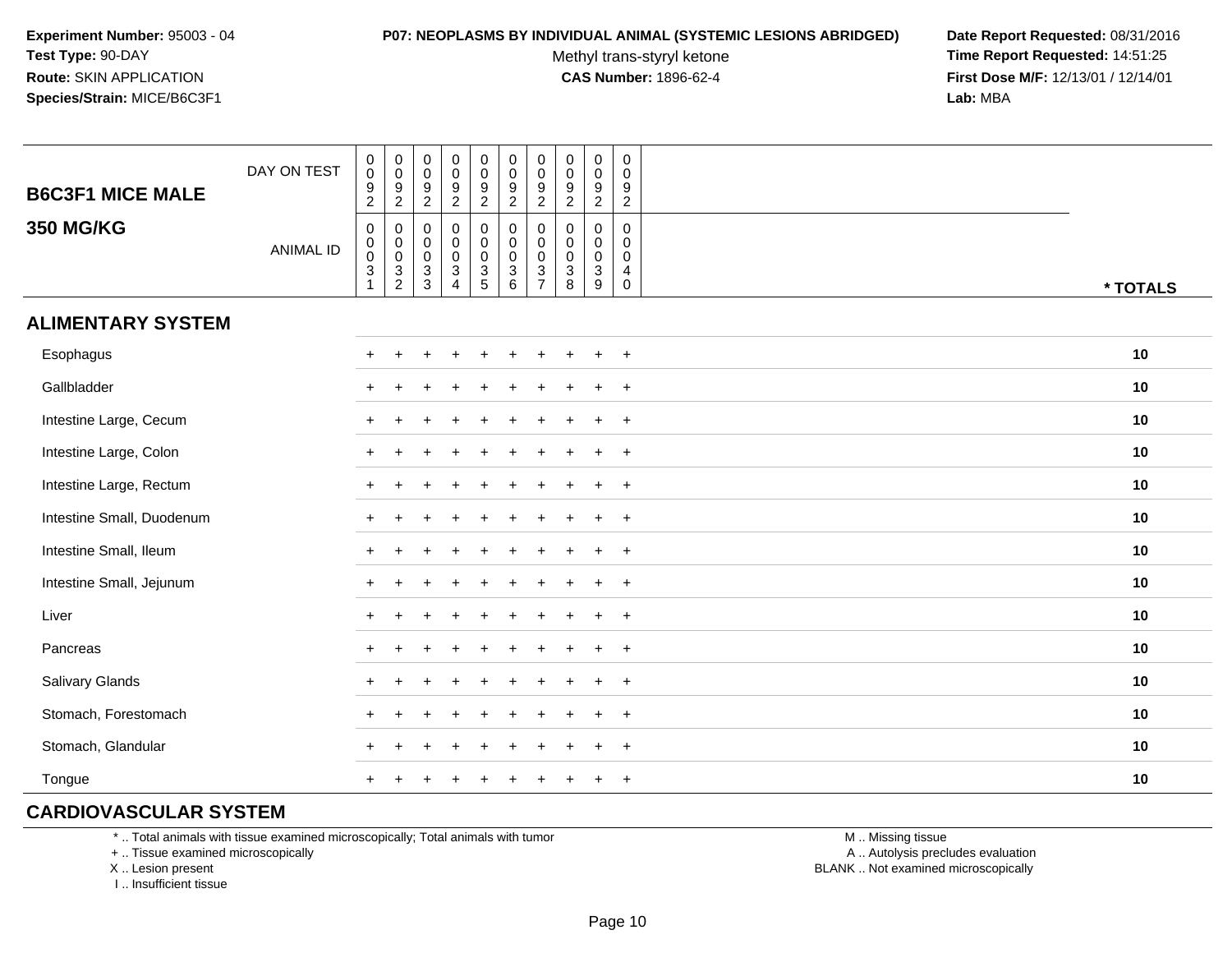# **P07: NEOPLASMS BY INDIVIDUAL ANIMAL (SYSTEMIC LESIONS ABRIDGED) Date Report Requested:** 08/31/2016

Methyl trans-styryl ketone<br>CAS Number: 1896-62-4

| <b>B6C3F1 MICE MALE</b>                                                            | DAY ON TEST                                                                     | $_{\rm 0}^{\rm 0}$<br>$\boldsymbol{9}$<br>$\overline{2}$           | $\pmb{0}$<br>$\pmb{0}$<br>$\frac{9}{2}$                          | $\pmb{0}$<br>$\mathbf 0$<br>$\boldsymbol{9}$                                              | $\pmb{0}$<br>$\pmb{0}$<br>$\boldsymbol{9}$                                     | $\pmb{0}$<br>$\pmb{0}$<br>$\boldsymbol{9}$                         | $\pmb{0}$<br>$\pmb{0}$<br>$\boldsymbol{9}$                                                     | $\pmb{0}$<br>$\pmb{0}$<br>9<br>$\overline{2}$                               | $\pmb{0}$<br>$\mathbf 0$<br>9<br>$\overline{2}$              | $\pmb{0}$<br>$\pmb{0}$<br>$\boldsymbol{9}$                                               | $\mathbf 0$<br>$\Omega$<br>9<br>$\overline{c}$   |                                                                                               |          |
|------------------------------------------------------------------------------------|---------------------------------------------------------------------------------|--------------------------------------------------------------------|------------------------------------------------------------------|-------------------------------------------------------------------------------------------|--------------------------------------------------------------------------------|--------------------------------------------------------------------|------------------------------------------------------------------------------------------------|-----------------------------------------------------------------------------|--------------------------------------------------------------|------------------------------------------------------------------------------------------|--------------------------------------------------|-----------------------------------------------------------------------------------------------|----------|
| <b>350 MG/KG</b>                                                                   | <b>ANIMAL ID</b>                                                                | $\pmb{0}$<br>$\mathbf 0$<br>$\mathsf{O}\xspace$<br>$\sqrt{3}$<br>1 | $\mathbf 0$<br>$\pmb{0}$<br>$\ddot{\mathbf{0}}$<br>$\frac{3}{2}$ | $\overline{2}$<br>$\mathbf 0$<br>$\mathbf 0$<br>$\pmb{0}$<br>$\sqrt{3}$<br>$\overline{3}$ | $\overline{2}$<br>0<br>$\pmb{0}$<br>$\mathsf{O}\xspace$<br>3<br>$\overline{A}$ | $\overline{2}$<br>0<br>$\mathbf 0$<br>$\mathbf 0$<br>$\frac{3}{5}$ | $\overline{2}$<br>$\pmb{0}$<br>$\pmb{0}$<br>$\mathsf{O}\xspace$<br>$\mathbf{3}$<br>$6^{\circ}$ | $\mathbf 0$<br>$\mathbf 0$<br>$\mathbf 0$<br>$\mathbf{3}$<br>$\overline{7}$ | $\mathbf 0$<br>$\mathbf 0$<br>$\mathbf 0$<br>$\sqrt{3}$<br>8 | $\sqrt{2}$<br>0<br>$\pmb{0}$<br>$\pmb{0}$<br>$\ensuremath{\mathsf{3}}$<br>$\overline{9}$ | $\mathbf 0$<br>$\Omega$<br>0<br>4<br>$\mathbf 0$ |                                                                                               | * TOTALS |
| <b>Blood Vessel</b>                                                                |                                                                                 |                                                                    |                                                                  |                                                                                           |                                                                                |                                                                    |                                                                                                |                                                                             |                                                              | $\ddot{}$                                                                                | $+$                                              |                                                                                               | 10       |
| Heart                                                                              |                                                                                 |                                                                    |                                                                  |                                                                                           |                                                                                |                                                                    |                                                                                                |                                                                             |                                                              |                                                                                          | $\overline{+}$                                   |                                                                                               | 10       |
| <b>ENDOCRINE SYSTEM</b>                                                            |                                                                                 |                                                                    |                                                                  |                                                                                           |                                                                                |                                                                    |                                                                                                |                                                                             |                                                              |                                                                                          |                                                  |                                                                                               |          |
| <b>Adrenal Cortex</b>                                                              |                                                                                 |                                                                    |                                                                  |                                                                                           |                                                                                |                                                                    |                                                                                                |                                                                             |                                                              | $\ddot{}$                                                                                | $\overline{+}$                                   |                                                                                               | 10       |
| <b>Adrenal Medulla</b>                                                             |                                                                                 |                                                                    |                                                                  |                                                                                           |                                                                                |                                                                    |                                                                                                |                                                                             |                                                              | $\ddot{}$                                                                                | $\ddot{}$                                        |                                                                                               | 10       |
| Islets, Pancreatic                                                                 |                                                                                 |                                                                    |                                                                  |                                                                                           |                                                                                |                                                                    |                                                                                                |                                                                             |                                                              |                                                                                          | $\overline{ }$                                   |                                                                                               | 10       |
| Parathyroid Gland                                                                  |                                                                                 |                                                                    |                                                                  |                                                                                           | M                                                                              |                                                                    |                                                                                                |                                                                             |                                                              | $\ddot{}$                                                                                | M                                                |                                                                                               | 8        |
| <b>Pituitary Gland</b>                                                             |                                                                                 | ÷.                                                                 |                                                                  |                                                                                           |                                                                                |                                                                    |                                                                                                |                                                                             |                                                              | $\ddot{}$                                                                                | $+$                                              |                                                                                               | 10       |
| <b>Thyroid Gland</b>                                                               |                                                                                 | $\ddot{}$                                                          |                                                                  |                                                                                           |                                                                                |                                                                    |                                                                                                |                                                                             |                                                              | $\ddot{}$                                                                                | $+$                                              |                                                                                               | 10       |
| <b>GENERAL BODY SYSTEM</b>                                                         |                                                                                 |                                                                    |                                                                  |                                                                                           |                                                                                |                                                                    |                                                                                                |                                                                             |                                                              |                                                                                          |                                                  |                                                                                               |          |
| <b>NONE</b>                                                                        |                                                                                 |                                                                    |                                                                  |                                                                                           |                                                                                |                                                                    |                                                                                                |                                                                             |                                                              |                                                                                          |                                                  |                                                                                               |          |
| <b>GENITAL SYSTEM</b>                                                              |                                                                                 |                                                                    |                                                                  |                                                                                           |                                                                                |                                                                    |                                                                                                |                                                                             |                                                              |                                                                                          |                                                  |                                                                                               |          |
| Epididymis                                                                         |                                                                                 |                                                                    | $\pm$                                                            |                                                                                           | ÷                                                                              |                                                                    |                                                                                                |                                                                             |                                                              | $\ddot{}$                                                                                | $+$                                              |                                                                                               | 10       |
| <b>Preputial Gland</b>                                                             |                                                                                 |                                                                    |                                                                  |                                                                                           |                                                                                |                                                                    |                                                                                                |                                                                             |                                                              |                                                                                          | $\ddot{}$                                        |                                                                                               | 10       |
| Prostate                                                                           |                                                                                 |                                                                    |                                                                  |                                                                                           |                                                                                |                                                                    |                                                                                                |                                                                             |                                                              |                                                                                          | $\overline{1}$                                   |                                                                                               | 10       |
| Seminal Vesicle                                                                    |                                                                                 |                                                                    |                                                                  |                                                                                           |                                                                                |                                                                    |                                                                                                |                                                                             |                                                              |                                                                                          | $\div$                                           |                                                                                               | 10       |
| +  Tissue examined microscopically<br>X  Lesion present<br>I., Insufficient tissue | *  Total animals with tissue examined microscopically; Total animals with tumor |                                                                    |                                                                  |                                                                                           |                                                                                |                                                                    |                                                                                                |                                                                             |                                                              |                                                                                          |                                                  | M  Missing tissue<br>A  Autolysis precludes evaluation<br>BLANK  Not examined microscopically |          |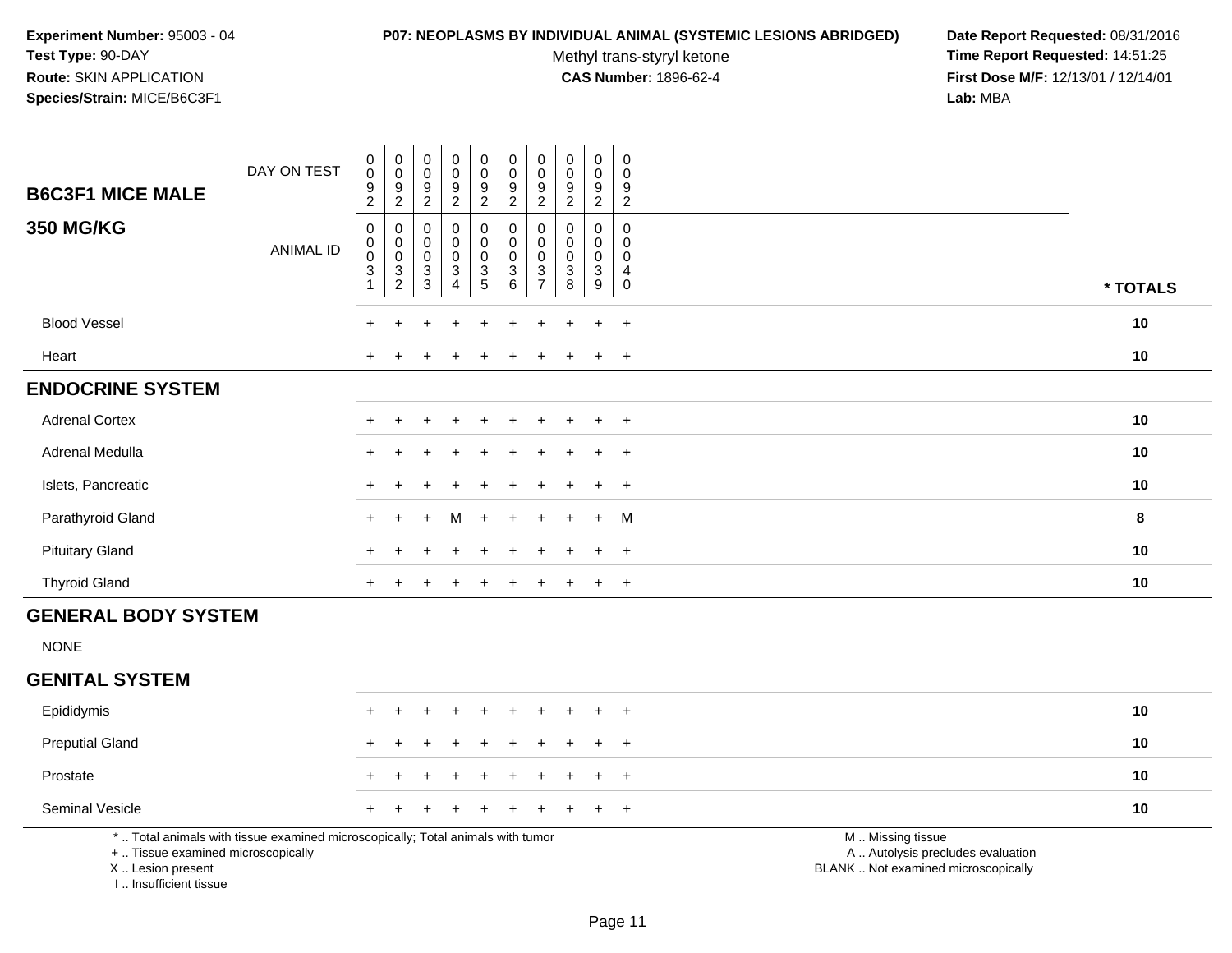#### **P07: NEOPLASMS BY INDIVIDUAL ANIMAL (SYSTEMIC LESIONS ABRIDGED) Date Report Requested:** 08/31/2016

Methyl trans-styryl ketone<br>CAS Number: 1896-62-4

| <b>B6C3F1 MICE MALE</b>                                                          | DAY ON TEST                                                                     | $\pmb{0}$<br>0<br>9<br>$\sqrt{2}$                  | $\pmb{0}$<br>$\mathsf{O}\xspace$<br>$\boldsymbol{9}$<br>$\sqrt{2}$ | $\boldsymbol{0}$<br>$\mathbf 0$<br>9<br>$\overline{c}$ | $\pmb{0}$<br>$\pmb{0}$<br>$\boldsymbol{9}$<br>$\overline{2}$ | $\pmb{0}$<br>$\mathbf 0$<br>$\boldsymbol{9}$<br>$\overline{2}$ | $\mathbf 0$<br>$\mathbf 0$<br>$\boldsymbol{9}$<br>$\overline{2}$          | $\pmb{0}$<br>$\mathbf 0$<br>$9\,$<br>$\overline{2}$              | $\pmb{0}$<br>$\pmb{0}$<br>$\boldsymbol{9}$<br>$\sqrt{2}$                             | $\mathsf 0$<br>$\mathbf 0$<br>9<br>$\overline{2}$          | $\pmb{0}$<br>$\mathbf 0$<br>9<br>$\overline{2}$ |                                                                                               |  |
|----------------------------------------------------------------------------------|---------------------------------------------------------------------------------|----------------------------------------------------|--------------------------------------------------------------------|--------------------------------------------------------|--------------------------------------------------------------|----------------------------------------------------------------|---------------------------------------------------------------------------|------------------------------------------------------------------|--------------------------------------------------------------------------------------|------------------------------------------------------------|-------------------------------------------------|-----------------------------------------------------------------------------------------------|--|
| <b>350 MG/KG</b>                                                                 | <b>ANIMAL ID</b>                                                                | $\mathbf 0$<br>0<br>$\pmb{0}$<br>3<br>$\mathbf{1}$ | 0<br>0<br>$\pmb{0}$<br>3<br>$\overline{2}$                         | 0<br>0<br>$\pmb{0}$<br>3<br>$\overline{3}$             | $\mathsf 0$<br>0<br>$\pmb{0}$<br>3<br>$\overline{4}$         | 0<br>$\mathbf 0$<br>$\pmb{0}$<br>$\frac{3}{5}$                 | $\pmb{0}$<br>$\mathbf 0$<br>$\mathbf 0$<br>$\mathbf{3}$<br>$6\phantom{a}$ | $\mathbf 0$<br>$\mathbf 0$<br>$\mathbf 0$<br>3<br>$\overline{7}$ | $\pmb{0}$<br>$\mathbf 0$<br>$\pmb{0}$<br>$\ensuremath{\mathsf{3}}$<br>$\overline{8}$ | $\mathbf 0$<br>$\mathbf 0$<br>$\mathbf 0$<br>$\frac{3}{9}$ | 0<br>0<br>0<br>4<br>$\pmb{0}$                   | * TOTALS                                                                                      |  |
| <b>Testes</b>                                                                    |                                                                                 | $\ddot{}$                                          | $\div$                                                             |                                                        |                                                              | ÷                                                              | $\ddot{}$                                                                 | $\ddot{}$                                                        |                                                                                      | $\ddot{}$                                                  | $+$                                             | $10$                                                                                          |  |
| <b>HEMATOPOIETIC SYSTEM</b>                                                      |                                                                                 |                                                    |                                                                    |                                                        |                                                              |                                                                |                                                                           |                                                                  |                                                                                      |                                                            |                                                 |                                                                                               |  |
| <b>Bone Marrow</b>                                                               |                                                                                 |                                                    |                                                                    |                                                        |                                                              |                                                                |                                                                           |                                                                  |                                                                                      | $\ddot{}$                                                  | $\overline{+}$                                  | 10                                                                                            |  |
| Lymph Node, Mandibular                                                           |                                                                                 |                                                    |                                                                    |                                                        |                                                              |                                                                |                                                                           |                                                                  |                                                                                      | $\ddot{}$                                                  | $+$                                             | 10                                                                                            |  |
| Lymph Node, Mesenteric                                                           |                                                                                 |                                                    |                                                                    |                                                        |                                                              |                                                                |                                                                           |                                                                  |                                                                                      | $\ddot{}$                                                  | $+$                                             | 10                                                                                            |  |
| Spleen                                                                           |                                                                                 |                                                    |                                                                    |                                                        |                                                              |                                                                |                                                                           |                                                                  |                                                                                      |                                                            | $\pm$                                           | 10                                                                                            |  |
| Thymus                                                                           |                                                                                 | +                                                  |                                                                    |                                                        |                                                              |                                                                |                                                                           |                                                                  |                                                                                      | $\overline{+}$                                             | $\overline{+}$                                  | 10                                                                                            |  |
| <b>INTEGUMENTARY SYSTEM</b>                                                      |                                                                                 |                                                    |                                                                    |                                                        |                                                              |                                                                |                                                                           |                                                                  |                                                                                      |                                                            |                                                 |                                                                                               |  |
| Mammary Gland                                                                    |                                                                                 | м                                                  | М                                                                  | М                                                      | M                                                            | м                                                              | м                                                                         | M                                                                | M                                                                                    | M                                                          | <b>M</b>                                        | $\bf{0}$                                                                                      |  |
| Skin                                                                             |                                                                                 |                                                    |                                                                    |                                                        |                                                              |                                                                |                                                                           |                                                                  |                                                                                      | $\ddot{}$                                                  | $+$                                             | 10                                                                                            |  |
| <b>MUSCULOSKELETAL SYSTEM</b>                                                    |                                                                                 |                                                    |                                                                    |                                                        |                                                              |                                                                |                                                                           |                                                                  |                                                                                      |                                                            |                                                 |                                                                                               |  |
| Bone                                                                             |                                                                                 | $+$                                                | $\overline{+}$                                                     |                                                        | $\overline{+}$                                               | $\ddot{}$                                                      | $\ddot{}$                                                                 | $\ddot{}$                                                        | $\pm$                                                                                | $+$                                                        | $+$                                             | 10                                                                                            |  |
| <b>NERVOUS SYSTEM</b>                                                            |                                                                                 |                                                    |                                                                    |                                                        |                                                              |                                                                |                                                                           |                                                                  |                                                                                      |                                                            |                                                 |                                                                                               |  |
| <b>Brain</b>                                                                     |                                                                                 | $+$                                                | $\ddot{}$                                                          |                                                        | $\overline{ }$                                               | $\div$                                                         | $\pm$                                                                     | $\ddot{}$                                                        | $\pm$                                                                                | $\pm$                                                      | $+$                                             | 10                                                                                            |  |
| <b>RESPIRATORY SYSTEM</b>                                                        |                                                                                 |                                                    |                                                                    |                                                        |                                                              |                                                                |                                                                           |                                                                  |                                                                                      |                                                            |                                                 |                                                                                               |  |
| Lung                                                                             |                                                                                 | +                                                  |                                                                    |                                                        |                                                              |                                                                |                                                                           |                                                                  |                                                                                      |                                                            | $\overline{+}$                                  | 10                                                                                            |  |
| +  Tissue examined microscopically<br>X  Lesion present<br>I Insufficient tissue | *  Total animals with tissue examined microscopically; Total animals with tumor |                                                    |                                                                    |                                                        |                                                              |                                                                |                                                                           |                                                                  |                                                                                      |                                                            |                                                 | M  Missing tissue<br>A  Autolysis precludes evaluation<br>BLANK  Not examined microscopically |  |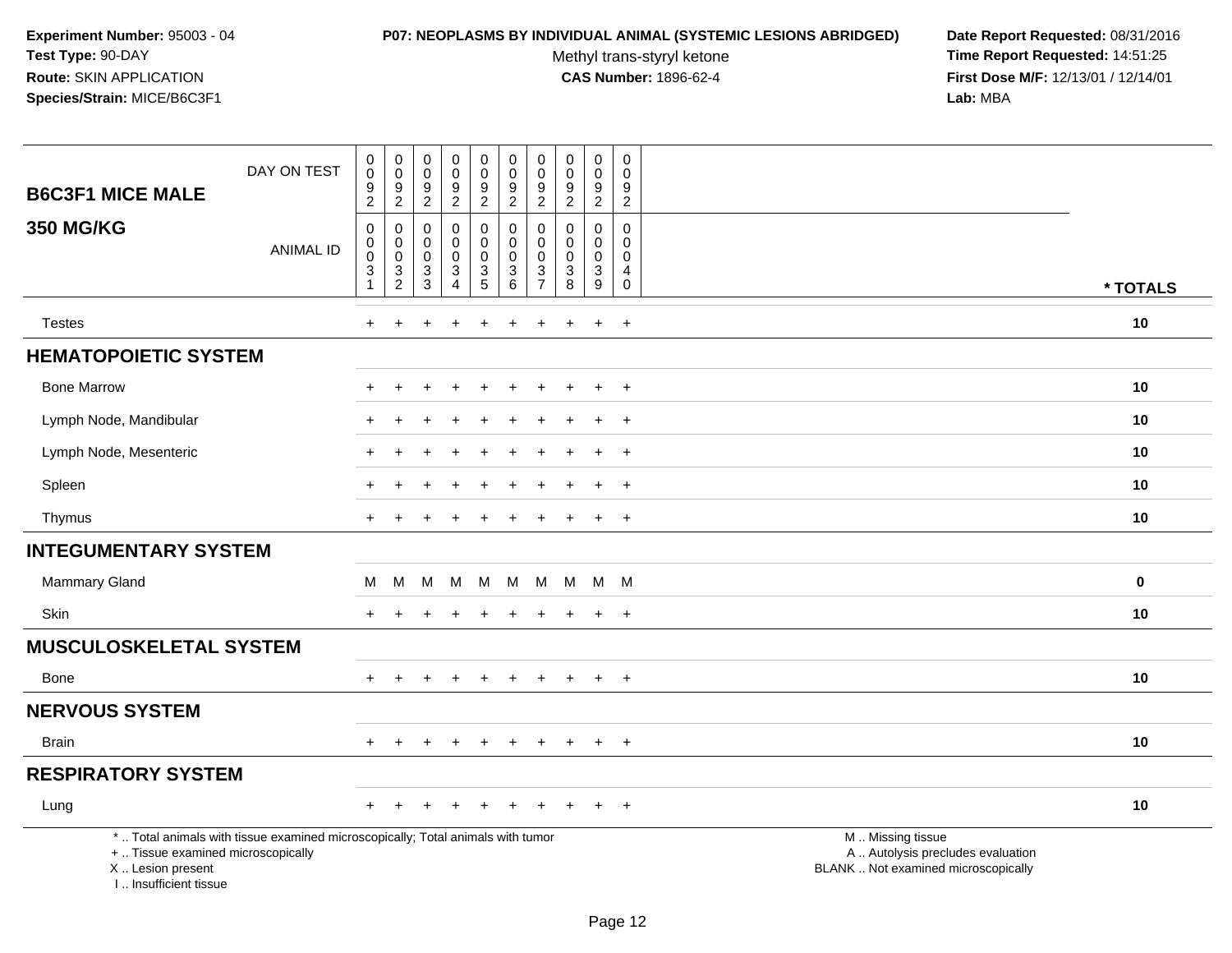#### **P07: NEOPLASMS BY INDIVIDUAL ANIMAL (SYSTEMIC LESIONS ABRIDGED) Date Report Requested:** 08/31/2016

Methyl trans-styryl ketone<br>CAS Number: 1896-62-4

 **Time Report Requested:** 14:51:25 **First Dose M/F:** 12/13/01 / 12/14/01<br>**Lab:** MBA **Lab:** MBA

| <b>B6C3F1 MICE MALE</b>      | DAY ON TEST      | $\begin{smallmatrix} 0\\0 \end{smallmatrix}$<br>$\frac{9}{2}$                        | $\boldsymbol{0}$<br>0<br>$\frac{9}{2}$                                 | $_{\rm 0}^{\rm 0}$<br>$\boldsymbol{9}$<br>$\overline{2}$    | $\begin{smallmatrix} 0\\0 \end{smallmatrix}$<br>$\frac{9}{2}$ | $\begin{smallmatrix} 0\\0 \end{smallmatrix}$<br>$\frac{9}{2}$ | $\begin{smallmatrix} 0\\0 \end{smallmatrix}$<br>$\frac{9}{2}$ | $\begin{smallmatrix}0\0\0\end{smallmatrix}$<br>9<br>$\overline{c}$ | $\begin{smallmatrix}0\\0\end{smallmatrix}$<br>$\boldsymbol{9}$<br>$\overline{2}$ | 0<br>$\mathsf{O}$<br>9<br>$\overline{c}$   | 0<br>$\mathbf 0$<br>9<br>$\overline{c}$ |          |
|------------------------------|------------------|--------------------------------------------------------------------------------------|------------------------------------------------------------------------|-------------------------------------------------------------|---------------------------------------------------------------|---------------------------------------------------------------|---------------------------------------------------------------|--------------------------------------------------------------------|----------------------------------------------------------------------------------|--------------------------------------------|-----------------------------------------|----------|
| <b>350 MG/KG</b>             | <b>ANIMAL ID</b> | 0<br>$\pmb{0}$<br>$\ddot{\mathbf{0}}$<br>$\ensuremath{\mathsf{3}}$<br>$\overline{ }$ | 0<br>$_{\rm 0}^{\rm 0}$<br>$\ensuremath{\mathsf{3}}$<br>$\overline{2}$ | $\pmb{0}$<br>$\begin{matrix} 0 \\ 0 \\ 3 \end{matrix}$<br>3 | $\mathbf 0$<br>$\pmb{0}$<br>$_{3}^{\rm 0}$<br>4               | 0<br>$\pmb{0}$<br>$\frac{0}{3}$<br>5                          | 0<br>$\pmb{0}$<br>$\pmb{0}$<br>$\ensuremath{\mathsf{3}}$<br>6 | 0<br>$\mathbf 0$<br>3<br>$\overline{ }$                            | 0<br>0<br>0<br>3<br>8                                                            | 0<br>0<br>$\mathbf 0$<br>$\mathbf{3}$<br>9 | 0<br>0<br>0<br>4<br>$\mathbf 0$         | * TOTALS |
| Nose                         |                  | $+$                                                                                  | $+$                                                                    | $\div$                                                      | $\overline{+}$                                                | $\pm$                                                         | $+$                                                           | $\pm$                                                              | $\pm$                                                                            | $\ddot{}$                                  | $+$                                     | 10       |
| Trachea                      |                  | $\pm$                                                                                |                                                                        |                                                             |                                                               |                                                               |                                                               |                                                                    |                                                                                  | $\pm$                                      | $+$                                     | 10       |
| <b>SPECIAL SENSES SYSTEM</b> |                  |                                                                                      |                                                                        |                                                             |                                                               |                                                               |                                                               |                                                                    |                                                                                  |                                            |                                         |          |
| Eye                          |                  | $\pm$                                                                                |                                                                        |                                                             | $\ddot{}$                                                     | $+$                                                           | $+$                                                           | $\pm$                                                              | $\pm$                                                                            | $+$                                        | $+$                                     | 10       |
| Harderian Gland              |                  | $+$                                                                                  |                                                                        |                                                             |                                                               |                                                               | $\div$                                                        |                                                                    |                                                                                  | $\pm$                                      | $+$                                     | 10       |
| <b>URINARY SYSTEM</b>        |                  |                                                                                      |                                                                        |                                                             |                                                               |                                                               |                                                               |                                                                    |                                                                                  |                                            |                                         |          |
| Kidney                       |                  | $+$                                                                                  |                                                                        |                                                             | $\ddot{}$                                                     | $\div$                                                        | $\div$                                                        |                                                                    |                                                                                  | $\pm$                                      | $+$                                     | 10       |
| <b>Urinary Bladder</b>       |                  | $\ddot{}$                                                                            |                                                                        |                                                             |                                                               |                                                               |                                                               |                                                                    |                                                                                  | $\pm$                                      | $+$                                     | 10       |
| <b>SYSTEMIC LESIONS</b>      |                  |                                                                                      |                                                                        |                                                             |                                                               |                                                               |                                                               |                                                                    |                                                                                  |                                            |                                         |          |
| Multiple Organ               |                  | $\ddot{}$                                                                            |                                                                        |                                                             |                                                               |                                                               |                                                               |                                                                    |                                                                                  | $\ddot{}$                                  | $+$                                     | 10       |

\* .. Total animals with tissue examined microscopically; Total animals with tumor

+ .. Tissue examined microscopically

X .. Lesion present

I .. Insufficient tissue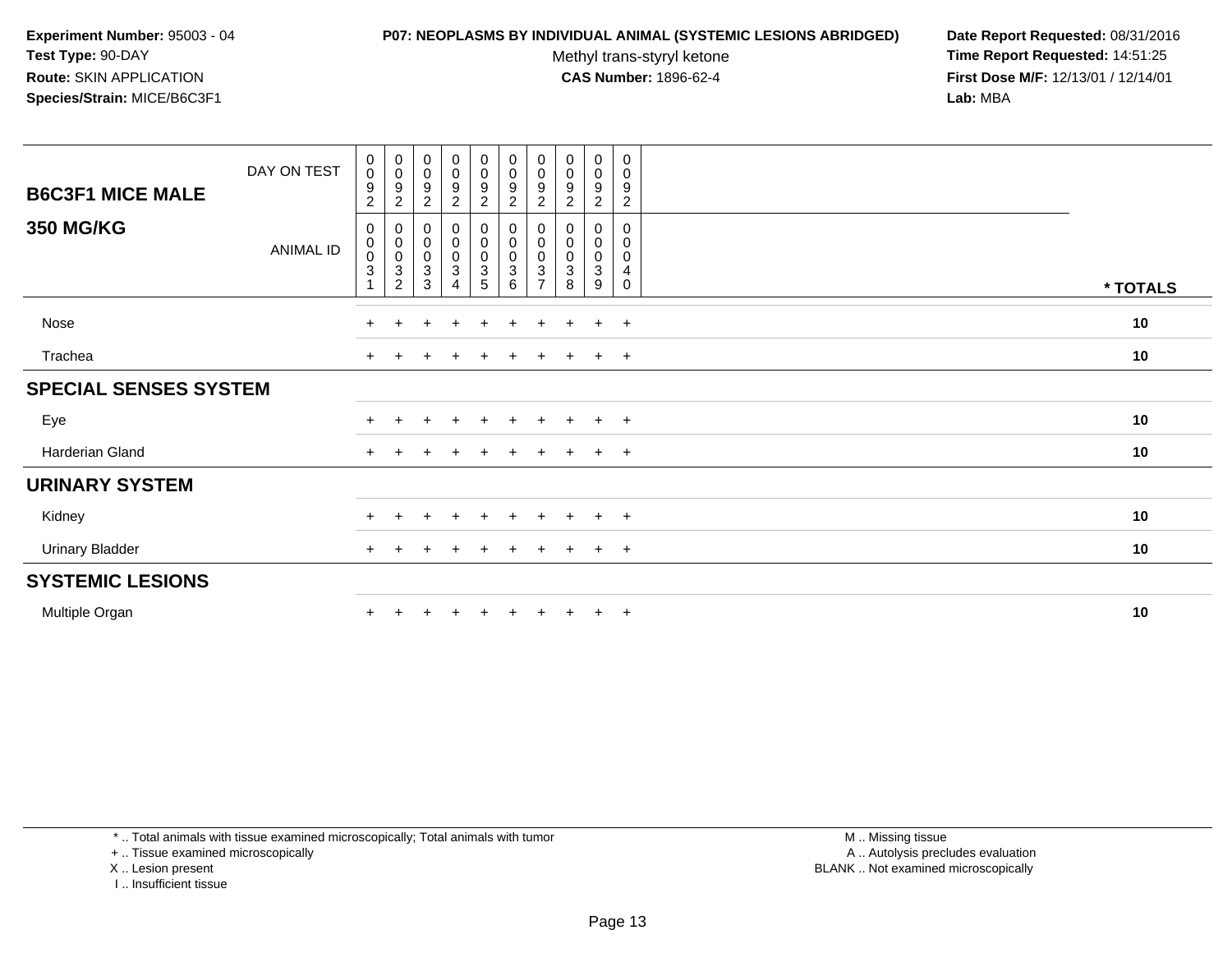#### **P07: NEOPLASMS BY INDIVIDUAL ANIMAL (SYSTEMIC LESIONS ABRIDGED) Date Report Requested:** 08/31/2016

Methyl trans-styryl ketone<br>CAS Number: 1896-62-4

 **Time Report Requested:** 14:51:25 **First Dose M/F:** 12/13/01 / 12/14/01<br>**Lab:** MBA **Lab:** MBA

| <b>B6C3F1 MICE MALE</b>   | DAY ON TEST      | $\pmb{0}$<br>$\pmb{0}$<br>$\frac{2}{1}$                           | 0<br>$\pmb{0}$<br>$\frac{2}{1}$                                      | $\pmb{0}$<br>$\mathsf{O}\xspace$<br>$\frac{2}{1}$                      | $\begin{array}{c} 0 \\ 0 \\ 2 \\ 1 \end{array}$                       | $\pmb{0}$<br>$\pmb{0}$<br>$\frac{2}{1}$                                        | $\mathbf 0$<br>$\mathbf 0$<br>$\frac{2}{1}$                             | 0<br>$\mathbf 0$<br>$\overline{c}$<br>$\mathbf{1}$     | $\pmb{0}$<br>$\mathbf 0$<br>$\overline{2}$<br>$\overline{1}$ | $\pmb{0}$<br>$\pmb{0}$<br>$\overline{2}$<br>$\mathbf{1}$     | $\mathbf 0$<br>$\mathbf 0$<br>$\sqrt{2}$<br>$\overline{1}$ |          |
|---------------------------|------------------|-------------------------------------------------------------------|----------------------------------------------------------------------|------------------------------------------------------------------------|-----------------------------------------------------------------------|--------------------------------------------------------------------------------|-------------------------------------------------------------------------|--------------------------------------------------------|--------------------------------------------------------------|--------------------------------------------------------------|------------------------------------------------------------|----------|
| <b>700 MG/KG</b>          | <b>ANIMAL ID</b> | $\boldsymbol{0}$<br>$\pmb{0}$<br>$\pmb{0}$<br>$\overline{4}$<br>1 | 0<br>$_{\rm 0}^{\rm 0}$<br>$\overline{\mathbf{4}}$<br>$\overline{2}$ | $\mathbf 0$<br>$\pmb{0}$<br>$\mathsf{O}\xspace$<br>$\overline{4}$<br>3 | $\mathsf 0$<br>$\pmb{0}$<br>$\pmb{0}$<br>$\overline{\mathbf{4}}$<br>4 | $\mathbf 0$<br>$\pmb{0}$<br>$\pmb{0}$<br>$\begin{array}{c} 4 \\ 5 \end{array}$ | $\pmb{0}$<br>$\overline{0}$<br>$\mathbf 0$<br>$\overline{4}$<br>$\,6\,$ | $\mathbf 0$<br>0<br>$\mathbf 0$<br>4<br>$\overline{7}$ | $\mathbf 0$<br>0<br>$\mathbf 0$<br>4<br>8                    | $\mathbf 0$<br>$\pmb{0}$<br>$\pmb{0}$<br>$\overline{4}$<br>9 | 0<br>0<br>$\mathbf 0$<br>$\,$ 5 $\,$<br>$\mathbf 0$        | * TOTALS |
| <b>ALIMENTARY SYSTEM</b>  |                  |                                                                   |                                                                      |                                                                        |                                                                       |                                                                                |                                                                         |                                                        |                                                              |                                                              |                                                            |          |
| Esophagus                 |                  | $+$                                                               | ÷                                                                    |                                                                        |                                                                       |                                                                                |                                                                         |                                                        |                                                              | $\ddot{}$                                                    | $+$                                                        | 10       |
| Gallbladder               |                  | $\pm$                                                             |                                                                      |                                                                        |                                                                       |                                                                                |                                                                         |                                                        |                                                              | $\div$                                                       | $^{+}$                                                     | 10       |
| Intestine Large, Cecum    |                  |                                                                   |                                                                      |                                                                        |                                                                       |                                                                                |                                                                         |                                                        |                                                              |                                                              | $\overline{+}$                                             | 10       |
| Intestine Large, Colon    |                  |                                                                   |                                                                      |                                                                        |                                                                       |                                                                                |                                                                         |                                                        |                                                              |                                                              | $\ddot{}$                                                  | 10       |
| Intestine Large, Rectum   |                  |                                                                   |                                                                      |                                                                        |                                                                       |                                                                                |                                                                         |                                                        |                                                              |                                                              | $\ddot{}$                                                  | 10       |
| Intestine Small, Duodenum |                  |                                                                   |                                                                      |                                                                        |                                                                       |                                                                                |                                                                         |                                                        |                                                              |                                                              | $\ddot{}$                                                  | 10       |
| Intestine Small, Ileum    |                  |                                                                   |                                                                      |                                                                        |                                                                       |                                                                                |                                                                         |                                                        |                                                              | $\ddot{}$                                                    | $+$                                                        | 10       |
| Intestine Small, Jejunum  |                  |                                                                   |                                                                      |                                                                        |                                                                       |                                                                                |                                                                         |                                                        |                                                              | $\div$                                                       | $\ddot{}$                                                  | 10       |
| Liver                     |                  | $+$                                                               |                                                                      |                                                                        |                                                                       |                                                                                |                                                                         |                                                        |                                                              | $\div$                                                       | $+$                                                        | 10       |
| Pancreas                  |                  | $+$                                                               |                                                                      |                                                                        |                                                                       |                                                                                |                                                                         |                                                        |                                                              | $\ddot{}$                                                    | $+$                                                        | 10       |
| Salivary Glands           |                  | $+$                                                               |                                                                      |                                                                        |                                                                       |                                                                                |                                                                         |                                                        |                                                              | $\div$                                                       | $+$                                                        | 10       |
| Stomach, Forestomach      |                  |                                                                   |                                                                      |                                                                        |                                                                       |                                                                                |                                                                         |                                                        |                                                              |                                                              | $\ddot{}$                                                  | 10       |
| Stomach, Glandular        |                  |                                                                   |                                                                      |                                                                        |                                                                       |                                                                                |                                                                         |                                                        |                                                              |                                                              | $\ddot{}$                                                  | 10       |
| Tongue                    |                  |                                                                   |                                                                      |                                                                        |                                                                       |                                                                                |                                                                         |                                                        |                                                              |                                                              | $\overline{+}$                                             | 10       |

# **CARDIOVASCULAR SYSTEM**

\* .. Total animals with tissue examined microscopically; Total animals with tumor

+ .. Tissue examined microscopically

X .. Lesion present

I .. Insufficient tissue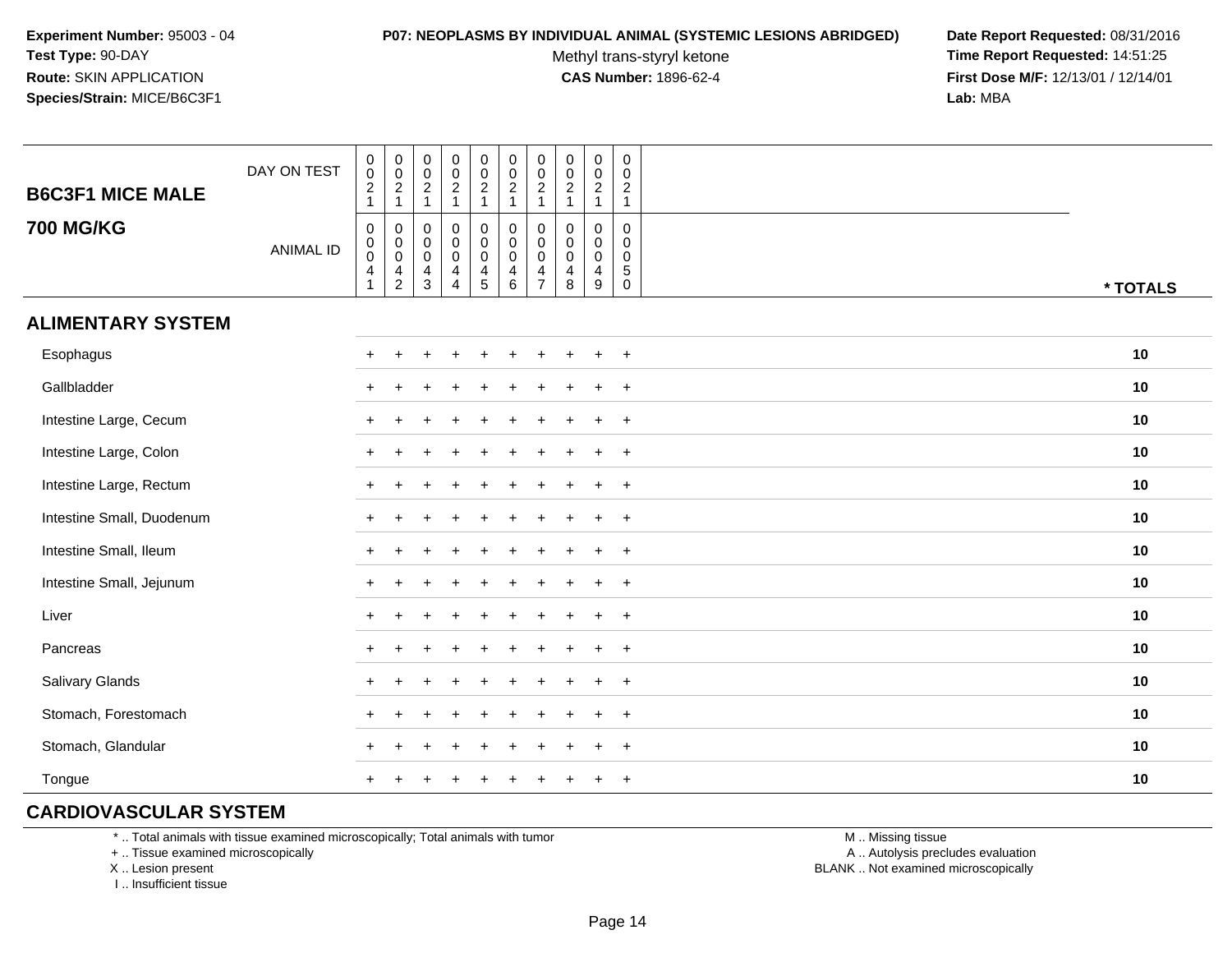#### **P07: NEOPLASMS BY INDIVIDUAL ANIMAL (SYSTEMIC LESIONS ABRIDGED) Date Report Requested:** 08/31/2016

Methyl trans-styryl ketone<br>CAS Number: 1896-62-4

| <b>B6C3F1 MICE MALE</b>                                                          | DAY ON TEST                                                                     | $\mathsf{O}\xspace$<br>$\overline{0}$<br>$\boldsymbol{2}$<br>$\mathbf{1}$ | $_{\rm 0}^{\rm 0}$<br>$\sqrt{2}$<br>$\mathbf{1}$    | $\boldsymbol{0}$<br>$\ddot{\mathbf{0}}$<br>$\boldsymbol{2}$<br>$\overline{1}$ | $\pmb{0}$<br>$\overline{0}$<br>$\overline{c}$<br>1 | $\begin{smallmatrix}0\0\0\end{smallmatrix}$<br>$\overline{a}$<br>$\mathbf{1}$ | $\pmb{0}$<br>$\overline{0}$<br>$\overline{c}$<br>$\mathbf{1}$           | $\mathbf 0$<br>0<br>$\overline{2}$<br>$\mathbf{1}$                | $\mathbf 0$<br>$\overline{0}$<br>$\sqrt{2}$<br>$\overline{1}$    | $\pmb{0}$<br>$\ddot{\mathbf{0}}$<br>$\sqrt{2}$<br>$\mathbf{1}$ | $\mathsf 0$<br>$\mathbf 0$<br>$\overline{c}$<br>$\mathbf{1}$ |                                                                                               |                |
|----------------------------------------------------------------------------------|---------------------------------------------------------------------------------|---------------------------------------------------------------------------|-----------------------------------------------------|-------------------------------------------------------------------------------|----------------------------------------------------|-------------------------------------------------------------------------------|-------------------------------------------------------------------------|-------------------------------------------------------------------|------------------------------------------------------------------|----------------------------------------------------------------|--------------------------------------------------------------|-----------------------------------------------------------------------------------------------|----------------|
| <b>700 MG/KG</b>                                                                 | <b>ANIMAL ID</b>                                                                | $\pmb{0}$<br>$\mathbf 0$<br>$\overline{0}$<br>4<br>1                      | 0<br>$\overline{0}$<br>$\overline{4}$<br>$\sqrt{2}$ | $\mathbf 0$<br>$\mathbf 0$<br>$\mathbf 0$<br>$\overline{4}$<br>3              | $\mathbf 0$<br>0<br>$\mathbf 0$<br>4<br>4          | 0<br>$\pmb{0}$<br>$\overline{0}$<br>$\frac{4}{5}$                             | $\mathbf 0$<br>$\mathbf 0$<br>$\pmb{0}$<br>$\overline{\mathbf{4}}$<br>6 | $\mathbf{0}$<br>$\mathbf 0$<br>$\mathbf 0$<br>4<br>$\overline{7}$ | $\mathbf 0$<br>$\mathbf 0$<br>$\mathbf 0$<br>$\overline{4}$<br>8 | $\mathbf 0$<br>0<br>$\pmb{0}$<br>$\overline{4}$<br>$9\,$       | 0<br>0<br>0<br>5<br>$\mathbf 0$                              |                                                                                               | * TOTALS       |
| <b>Blood Vessel</b>                                                              |                                                                                 |                                                                           |                                                     |                                                                               |                                                    |                                                                               |                                                                         |                                                                   |                                                                  | $\ddot{}$                                                      | $+$                                                          |                                                                                               | 10             |
| Heart                                                                            |                                                                                 |                                                                           |                                                     |                                                                               |                                                    |                                                                               |                                                                         |                                                                   |                                                                  | $\ddot{}$                                                      | $\overline{+}$                                               |                                                                                               | 10             |
| <b>ENDOCRINE SYSTEM</b>                                                          |                                                                                 |                                                                           |                                                     |                                                                               |                                                    |                                                                               |                                                                         |                                                                   |                                                                  |                                                                |                                                              |                                                                                               |                |
| <b>Adrenal Cortex</b>                                                            |                                                                                 |                                                                           |                                                     |                                                                               |                                                    |                                                                               |                                                                         |                                                                   |                                                                  | $\ddot{+}$                                                     | $+$                                                          |                                                                                               | 10             |
| Adrenal Medulla                                                                  |                                                                                 |                                                                           |                                                     |                                                                               |                                                    |                                                                               |                                                                         |                                                                   |                                                                  | $\ddot{}$                                                      | $+$                                                          |                                                                                               | 10             |
| Islets, Pancreatic                                                               |                                                                                 |                                                                           |                                                     |                                                                               |                                                    |                                                                               |                                                                         |                                                                   |                                                                  |                                                                | $\overline{ }$                                               |                                                                                               | 10             |
| Parathyroid Gland                                                                |                                                                                 |                                                                           |                                                     |                                                                               |                                                    |                                                                               | м                                                                       |                                                                   |                                                                  | $\ddot{}$                                                      | $\ddot{}$                                                    |                                                                                               | 9              |
| <b>Pituitary Gland</b>                                                           |                                                                                 |                                                                           | $+$                                                 |                                                                               |                                                    | $+$                                                                           | $\ddot{}$                                                               |                                                                   |                                                                  | $\ddot{}$                                                      | $+$                                                          |                                                                                               | $\overline{7}$ |
| <b>Thyroid Gland</b>                                                             |                                                                                 | $\pm$                                                                     |                                                     |                                                                               |                                                    |                                                                               |                                                                         |                                                                   |                                                                  | $\ddot{}$                                                      | $+$                                                          |                                                                                               | 10             |
| <b>GENERAL BODY SYSTEM</b>                                                       |                                                                                 |                                                                           |                                                     |                                                                               |                                                    |                                                                               |                                                                         |                                                                   |                                                                  |                                                                |                                                              |                                                                                               |                |
| <b>NONE</b>                                                                      |                                                                                 |                                                                           |                                                     |                                                                               |                                                    |                                                                               |                                                                         |                                                                   |                                                                  |                                                                |                                                              |                                                                                               |                |
| <b>GENITAL SYSTEM</b>                                                            |                                                                                 |                                                                           |                                                     |                                                                               |                                                    |                                                                               |                                                                         |                                                                   |                                                                  |                                                                |                                                              |                                                                                               |                |
| Epididymis                                                                       |                                                                                 |                                                                           |                                                     |                                                                               |                                                    |                                                                               |                                                                         |                                                                   |                                                                  | $\ddot{}$                                                      | $+$                                                          |                                                                                               | 10             |
| <b>Preputial Gland</b>                                                           |                                                                                 |                                                                           |                                                     |                                                                               |                                                    |                                                                               |                                                                         |                                                                   |                                                                  |                                                                | $\ddot{}$                                                    |                                                                                               | 10             |
| Prostate                                                                         |                                                                                 |                                                                           |                                                     |                                                                               |                                                    |                                                                               |                                                                         |                                                                   |                                                                  |                                                                | $\overline{1}$                                               |                                                                                               | 10             |
| Seminal Vesicle                                                                  |                                                                                 |                                                                           |                                                     |                                                                               |                                                    |                                                                               |                                                                         |                                                                   |                                                                  |                                                                | $\overline{+}$                                               |                                                                                               | 10             |
| +  Tissue examined microscopically<br>X  Lesion present<br>I Insufficient tissue | *  Total animals with tissue examined microscopically; Total animals with tumor |                                                                           |                                                     |                                                                               |                                                    |                                                                               |                                                                         |                                                                   |                                                                  |                                                                |                                                              | M  Missing tissue<br>A  Autolysis precludes evaluation<br>BLANK  Not examined microscopically |                |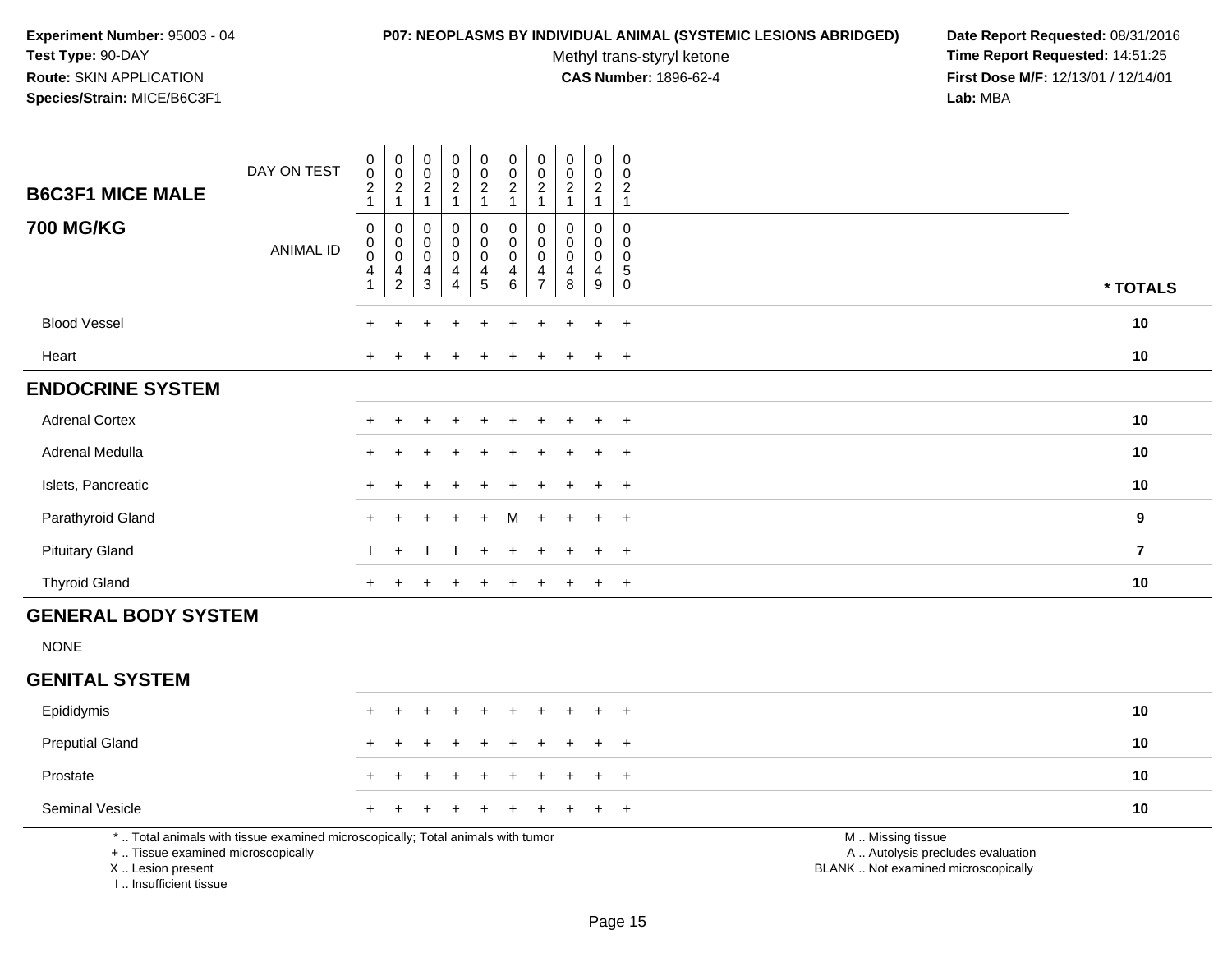#### **P07: NEOPLASMS BY INDIVIDUAL ANIMAL (SYSTEMIC LESIONS ABRIDGED) Date Report Requested:** 08/31/2016

Methyl trans-styryl ketone<br>CAS Number: 1896-62-4

| <b>B6C3F1 MICE MALE</b>                                                          | DAY ON TEST                                                                     | $\pmb{0}$<br>0<br>$\overline{c}$<br>$\mathbf{1}$ | $\pmb{0}$<br>$\mathsf 0$<br>$\overline{2}$ | $\boldsymbol{0}$<br>$\mathbf 0$<br>$\overline{2}$     | $\pmb{0}$<br>$\mathbf 0$<br>$\overline{2}$<br>$\mathbf{1}$ | $\pmb{0}$<br>$\mathbf 0$<br>$\overline{2}$                             | $\boldsymbol{0}$<br>$\mathbf 0$<br>$\overline{c}$<br>$\overline{1}$ | $\pmb{0}$<br>$\mathbf 0$<br>$\overline{2}$                     | $\pmb{0}$<br>$\mathbf 0$<br>$\overline{2}$<br>$\mathbf{1}$ | $\mathsf 0$<br>$\mathbf 0$<br>$\overline{a}$                                | $\pmb{0}$<br>$\mathbf 0$<br>$\overline{a}$ |                                                                                               |          |
|----------------------------------------------------------------------------------|---------------------------------------------------------------------------------|--------------------------------------------------|--------------------------------------------|-------------------------------------------------------|------------------------------------------------------------|------------------------------------------------------------------------|---------------------------------------------------------------------|----------------------------------------------------------------|------------------------------------------------------------|-----------------------------------------------------------------------------|--------------------------------------------|-----------------------------------------------------------------------------------------------|----------|
| <b>700 MG/KG</b>                                                                 | <b>ANIMAL ID</b>                                                                | $\mathsf 0$<br>0<br>$\mathbf 0$<br>4             | $\mathbf{1}$<br>0<br>0<br>$\pmb{0}$<br>4   | $\mathbf{1}$<br>0<br>0<br>$\pmb{0}$<br>$\overline{4}$ | 0<br>0<br>$\pmb{0}$<br>4                                   | $\mathbf{1}$<br>$\mathbf 0$<br>$\mathbf 0$<br>$\mathsf{O}\xspace$<br>4 | $\pmb{0}$<br>$\pmb{0}$<br>$\mathbf 0$<br>4                          | $\mathbf{1}$<br>$\mathbf 0$<br>$\mathbf 0$<br>$\mathbf 0$<br>4 | $\mathbf 0$<br>0<br>$\pmb{0}$<br>4                         | $\mathbf{1}$<br>$\mathbf 0$<br>$\mathbf 0$<br>$\mathbf 0$<br>$\overline{4}$ | $\mathbf{1}$<br>0<br>0<br>0<br>5           |                                                                                               |          |
|                                                                                  |                                                                                 | $\mathbf{1}$                                     | $\overline{2}$                             | $\mathfrak{Z}$                                        | $\overline{4}$                                             | 5                                                                      | $\,6\,$                                                             | $\overline{7}$                                                 | $\,8\,$                                                    | $\mathsf g$                                                                 | $\mathsf{O}\xspace$                        |                                                                                               | * TOTALS |
| <b>Testes</b>                                                                    |                                                                                 | $\ddot{}$                                        | $\ddot{}$                                  |                                                       | ٠                                                          | $\ddot{}$                                                              | $\ddot{}$                                                           | $\ddot{}$                                                      | $\div$                                                     | $\ddot{}$                                                                   | $+$                                        |                                                                                               | $10$     |
| <b>HEMATOPOIETIC SYSTEM</b>                                                      |                                                                                 |                                                  |                                            |                                                       |                                                            |                                                                        |                                                                     |                                                                |                                                            |                                                                             |                                            |                                                                                               |          |
| <b>Bone Marrow</b>                                                               |                                                                                 |                                                  |                                            |                                                       |                                                            |                                                                        |                                                                     |                                                                |                                                            | $\ddot{}$                                                                   | $\overline{+}$                             |                                                                                               | 10       |
| Lymph Node, Mandibular                                                           |                                                                                 |                                                  |                                            |                                                       |                                                            |                                                                        |                                                                     |                                                                |                                                            | $\ddot{}$                                                                   | $+$                                        |                                                                                               | 10       |
| Lymph Node, Mesenteric                                                           |                                                                                 |                                                  |                                            |                                                       |                                                            |                                                                        |                                                                     |                                                                |                                                            | $\ddot{}$                                                                   | $+$                                        |                                                                                               | 10       |
| Spleen                                                                           |                                                                                 |                                                  |                                            |                                                       |                                                            |                                                                        |                                                                     |                                                                |                                                            |                                                                             | $\pm$                                      |                                                                                               | 10       |
| Thymus                                                                           |                                                                                 | +                                                |                                            |                                                       |                                                            |                                                                        |                                                                     |                                                                |                                                            | $\overline{+}$                                                              | $\overline{+}$                             |                                                                                               | 10       |
| <b>INTEGUMENTARY SYSTEM</b>                                                      |                                                                                 |                                                  |                                            |                                                       |                                                            |                                                                        |                                                                     |                                                                |                                                            |                                                                             |                                            |                                                                                               |          |
| Mammary Gland                                                                    |                                                                                 | м                                                | М                                          | М                                                     | M                                                          | м                                                                      | м                                                                   | M                                                              | M                                                          | M                                                                           | <b>M</b>                                   |                                                                                               | $\bf{0}$ |
| Skin                                                                             |                                                                                 |                                                  |                                            |                                                       |                                                            |                                                                        |                                                                     |                                                                |                                                            | $\ddot{}$                                                                   | $+$                                        |                                                                                               | 10       |
| <b>MUSCULOSKELETAL SYSTEM</b>                                                    |                                                                                 |                                                  |                                            |                                                       |                                                            |                                                                        |                                                                     |                                                                |                                                            |                                                                             |                                            |                                                                                               |          |
| Bone                                                                             |                                                                                 | $+$                                              | $\overline{+}$                             |                                                       | $\overline{+}$                                             | $\ddot{}$                                                              | $\ddot{}$                                                           | $\ddot{}$                                                      | $\pm$                                                      | $+$                                                                         | $+$                                        |                                                                                               | 10       |
| <b>NERVOUS SYSTEM</b>                                                            |                                                                                 |                                                  |                                            |                                                       |                                                            |                                                                        |                                                                     |                                                                |                                                            |                                                                             |                                            |                                                                                               |          |
| <b>Brain</b>                                                                     |                                                                                 | $+$                                              | $\div$                                     |                                                       | $\overline{ }$                                             | $\div$                                                                 | $\pm$                                                               | $+$                                                            | $\pm$                                                      | $\pm$                                                                       | $+$                                        |                                                                                               | 10       |
| <b>RESPIRATORY SYSTEM</b>                                                        |                                                                                 |                                                  |                                            |                                                       |                                                            |                                                                        |                                                                     |                                                                |                                                            |                                                                             |                                            |                                                                                               |          |
| Lung                                                                             |                                                                                 | +                                                |                                            |                                                       |                                                            |                                                                        |                                                                     |                                                                |                                                            |                                                                             | $\overline{+}$                             |                                                                                               | 10       |
| +  Tissue examined microscopically<br>X  Lesion present<br>I Insufficient tissue | *  Total animals with tissue examined microscopically; Total animals with tumor |                                                  |                                            |                                                       |                                                            |                                                                        |                                                                     |                                                                |                                                            |                                                                             |                                            | M  Missing tissue<br>A  Autolysis precludes evaluation<br>BLANK  Not examined microscopically |          |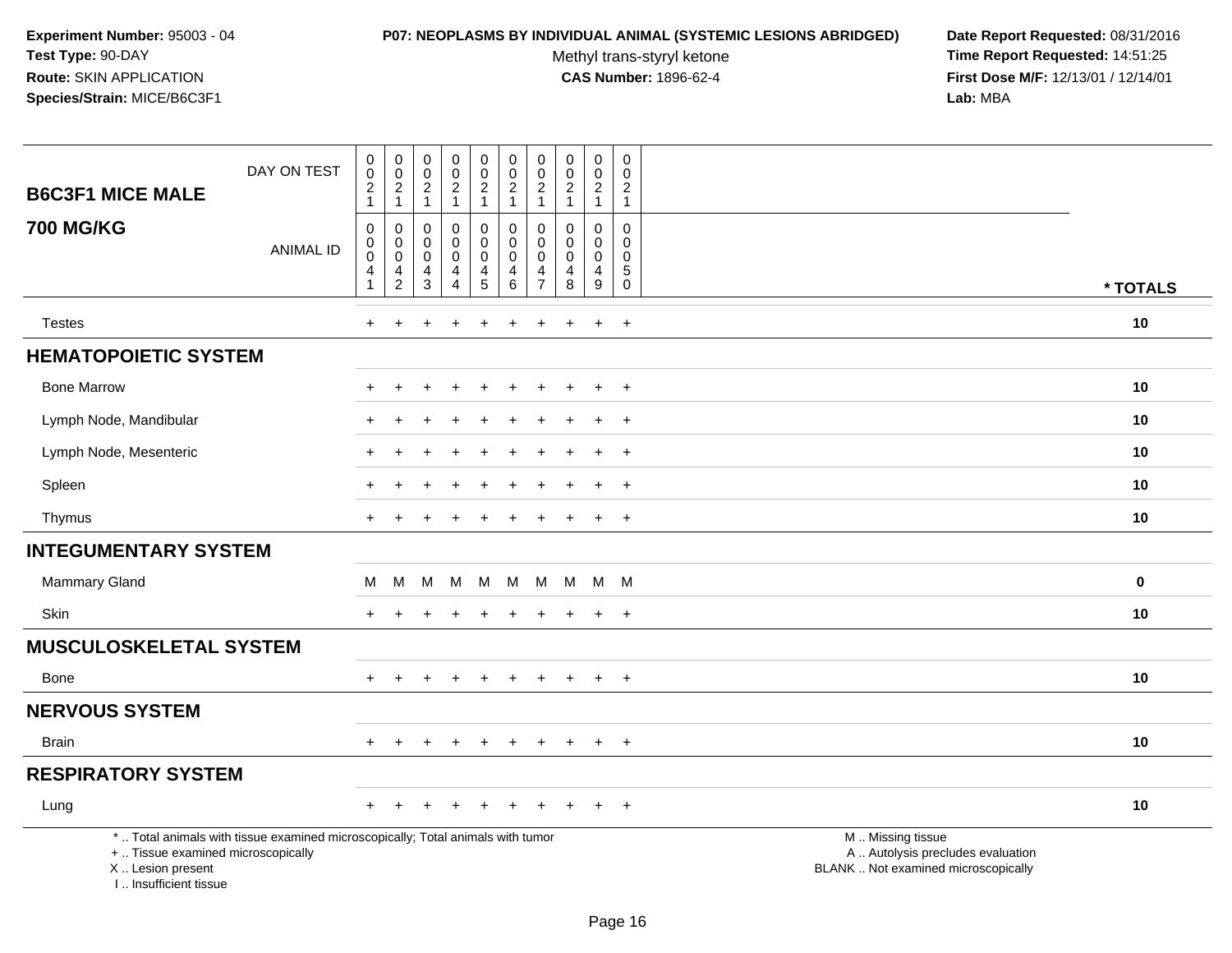#### **P07: NEOPLASMS BY INDIVIDUAL ANIMAL (SYSTEMIC LESIONS ABRIDGED) Date Report Requested:** 08/31/2016

Methyl trans-styryl ketone<br>CAS Number: 1896-62-4

 **Time Report Requested:** 14:51:25 **First Dose M/F:** 12/13/01 / 12/14/01<br>**Lab:** MBA **Lab:** MBA

| <b>B6C3F1 MICE MALE</b>      | DAY ON TEST      | $_{\rm 0}^{\rm 0}$<br>$\boldsymbol{2}$<br>1                                | $_{\rm 0}^{\rm 0}$<br>$\overline{c}$     | $\begin{smallmatrix} 0\\0\\2 \end{smallmatrix}$                               | $\begin{matrix} 0 \\ 0 \\ 2 \end{matrix}$<br>$\overline{A}$             | $\begin{matrix} 0 \\ 0 \\ 2 \\ 1 \end{matrix}$                                              | $\begin{smallmatrix}0\0\0\2\end{smallmatrix}$                            | $\begin{smallmatrix}0\0\0\end{smallmatrix}$<br>$\overline{2}$ | $\begin{smallmatrix} 0\\0\\2 \end{smallmatrix}$     | $_0^0$<br>$\overline{c}$                     | 0<br>$\mathbf 0$<br>$\overline{c}$<br>$\overline{1}$ |          |
|------------------------------|------------------|----------------------------------------------------------------------------|------------------------------------------|-------------------------------------------------------------------------------|-------------------------------------------------------------------------|---------------------------------------------------------------------------------------------|--------------------------------------------------------------------------|---------------------------------------------------------------|-----------------------------------------------------|----------------------------------------------|------------------------------------------------------|----------|
| <b>700 MG/KG</b>             | <b>ANIMAL ID</b> | 0<br>$_{\rm 0}^{\rm 0}$<br>$\overline{\mathbf{4}}$<br>$\blacktriangleleft$ | 0<br>$_{\rm 0}^{\rm 0}$<br>$\frac{4}{2}$ | $\begin{smallmatrix}0\\0\\0\end{smallmatrix}$<br>$\overline{\mathbf{4}}$<br>3 | $\mathbf 0$<br>$\pmb{0}$<br>$\mathbf 0$<br>$\overline{\mathbf{4}}$<br>4 | $\mathbf 0$<br>$\begin{smallmatrix} 0\\0 \end{smallmatrix}$<br>$\overline{\mathbf{4}}$<br>5 | 0<br>$\pmb{0}$<br>$\pmb{0}$<br>$\overline{\mathbf{4}}$<br>$6\phantom{a}$ | 0<br>0<br>$\overline{4}$<br>$\overline{ }$                    | 0<br>0<br>$\pmb{0}$<br>$\overline{\mathbf{4}}$<br>8 | 0<br>0<br>$\mathbf 0$<br>$\overline{4}$<br>9 | 0<br>0<br>0<br>$\mathbf 5$<br>$\mathbf 0$            | * TOTALS |
| Nose                         |                  | $+$                                                                        | $+$                                      | $\div$                                                                        | $\overline{+}$                                                          | $\pm$                                                                                       | $+$                                                                      | $\pm$                                                         | $\pm$                                               | $\ddot{}$                                    | $+$                                                  | 10       |
| Trachea                      |                  | $\pm$                                                                      |                                          |                                                                               |                                                                         |                                                                                             |                                                                          |                                                               |                                                     | $\pm$                                        | $+$                                                  | 10       |
| <b>SPECIAL SENSES SYSTEM</b> |                  |                                                                            |                                          |                                                                               |                                                                         |                                                                                             |                                                                          |                                                               |                                                     |                                              |                                                      |          |
| Eye                          |                  | $\pm$                                                                      |                                          |                                                                               | $\ddot{}$                                                               | $+$                                                                                         | $+$                                                                      | $\pm$                                                         | $\pm$                                               | $+$                                          | $+$                                                  | 10       |
| Harderian Gland              |                  | $+$                                                                        |                                          |                                                                               |                                                                         |                                                                                             | $\div$                                                                   |                                                               |                                                     | $\pm$                                        | $+$                                                  | 10       |
| <b>URINARY SYSTEM</b>        |                  |                                                                            |                                          |                                                                               |                                                                         |                                                                                             |                                                                          |                                                               |                                                     |                                              |                                                      |          |
| Kidney                       |                  | $+$                                                                        |                                          |                                                                               | $\ddot{}$                                                               |                                                                                             | $\div$                                                                   |                                                               |                                                     | $\pm$                                        | $+$                                                  | 10       |
| <b>Urinary Bladder</b>       |                  | $\ddot{}$                                                                  |                                          |                                                                               |                                                                         |                                                                                             |                                                                          |                                                               |                                                     | $\pm$                                        | $+$                                                  | 10       |
| <b>SYSTEMIC LESIONS</b>      |                  |                                                                            |                                          |                                                                               |                                                                         |                                                                                             |                                                                          |                                                               |                                                     |                                              |                                                      |          |
| Multiple Organ               |                  | $\ddot{}$                                                                  |                                          |                                                                               |                                                                         |                                                                                             |                                                                          |                                                               |                                                     | $\ddot{}$                                    | $+$                                                  | 10       |

\* .. Total animals with tissue examined microscopically; Total animals with tumor

+ .. Tissue examined microscopically

X .. Lesion present

I .. Insufficient tissue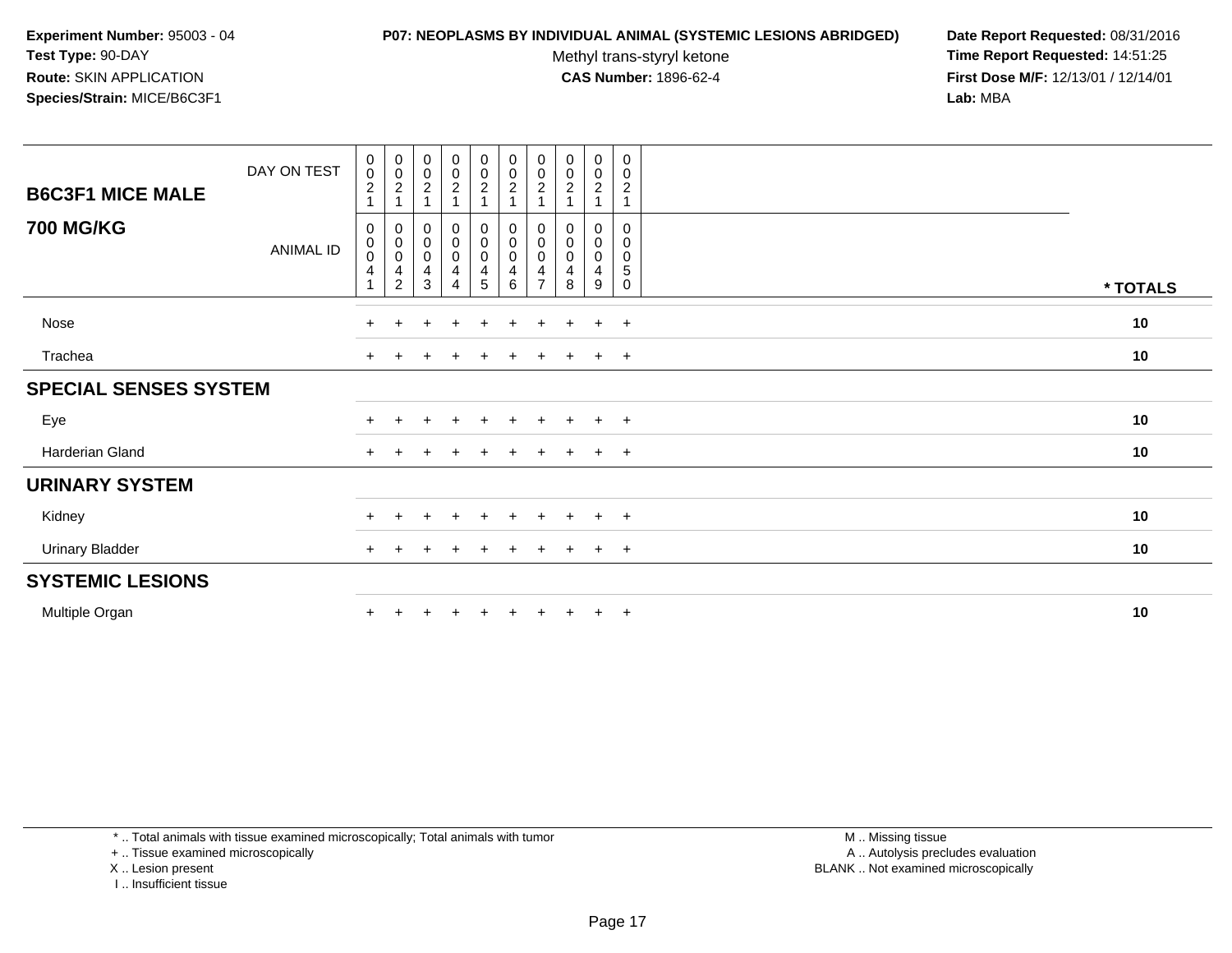#### **P07: NEOPLASMS BY INDIVIDUAL ANIMAL (SYSTEMIC LESIONS ABRIDGED) Date Report Requested:** 08/31/2016

Methyl trans-styryl ketone<br>CAS Number: 1896-62-4

 **Time Report Requested:** 14:51:25 **First Dose M/F:** 12/13/01 / 12/14/01<br>**Lab:** MBA **Lab:** MBA

| <b>B6C3F1 MICE MALE</b>   | DAY ON TEST      | $_{\rm 0}^{\rm 0}$<br>$\frac{2}{1}$                             | $_{\rm 0}^{\rm 0}$<br>$\frac{2}{1}$         | $\mathbf 0$<br>$\mathbf 0$<br>$\overline{c}$<br>$\overline{1}$ | $\pmb{0}$<br>$\frac{0}{2}$<br>1                                   | $\pmb{0}$<br>$\pmb{0}$<br>$\frac{2}{1}$ | $\pmb{0}$<br>$\pmb{0}$<br>$\frac{2}{1}$                         | $\mathbf 0$<br>$\pmb{0}$<br>$\sqrt{2}$<br>$\mathbf{1}$                  | $\pmb{0}$<br>$\pmb{0}$<br>$\overline{2}$<br>$\overline{1}$             | $\begin{array}{c} 0 \\ 0 \\ 2 \\ 1 \end{array}$ | 0<br>$\mathbf 0$<br>0<br>$\,6\,$                        |          |
|---------------------------|------------------|-----------------------------------------------------------------|---------------------------------------------|----------------------------------------------------------------|-------------------------------------------------------------------|-----------------------------------------|-----------------------------------------------------------------|-------------------------------------------------------------------------|------------------------------------------------------------------------|-------------------------------------------------|---------------------------------------------------------|----------|
| <b>1400 MG/KG</b>         | <b>ANIMAL ID</b> | $\mathbf 0$<br>$\pmb{0}$<br>$\overline{0}$<br>5<br>$\mathbf{1}$ | 0<br>$\begin{matrix}0\\0\\5\\2\end{matrix}$ | $\mathbf 0$<br>$\pmb{0}$<br>$\pmb{0}$<br>$\frac{5}{3}$         | $\mathbf 0$<br>$\pmb{0}$<br>$\overline{0}$<br>5<br>$\overline{4}$ | 0<br>$\pmb{0}$<br>$\frac{0}{5}$         | $\mathbf 0$<br>$\mathbf 0$<br>$\pmb{0}$<br>$5\phantom{.0}$<br>6 | 0<br>$\mathbf 0$<br>$\mathsf{O}\xspace$<br>$\sqrt{5}$<br>$\overline{7}$ | $\mathbf 0$<br>0<br>$\pmb{0}$<br>$\begin{array}{c} 5 \\ 8 \end{array}$ | $\mathbf 0$<br>$\pmb{0}$<br>$\frac{0}{5}$<br>9  | 0<br>$\mathbf 0$<br>$\mathbf 0$<br>$\,6$<br>$\mathbf 0$ | * TOTALS |
| <b>ALIMENTARY SYSTEM</b>  |                  |                                                                 |                                             |                                                                |                                                                   |                                         |                                                                 |                                                                         |                                                                        |                                                 |                                                         |          |
| Esophagus                 |                  |                                                                 |                                             |                                                                |                                                                   |                                         |                                                                 |                                                                         |                                                                        |                                                 | $+$                                                     | 10       |
| Gallbladder               |                  |                                                                 |                                             |                                                                |                                                                   |                                         |                                                                 |                                                                         |                                                                        |                                                 | A                                                       | 9        |
| Intestine Large, Cecum    |                  |                                                                 |                                             |                                                                |                                                                   |                                         |                                                                 |                                                                         |                                                                        |                                                 | A                                                       | 9        |
| Intestine Large, Colon    |                  |                                                                 |                                             |                                                                |                                                                   |                                         |                                                                 |                                                                         |                                                                        |                                                 | $\div$                                                  | 10       |
| Intestine Large, Rectum   |                  |                                                                 |                                             |                                                                |                                                                   |                                         |                                                                 |                                                                         |                                                                        |                                                 | A                                                       | 9        |
| Intestine Small, Duodenum |                  |                                                                 |                                             |                                                                |                                                                   |                                         |                                                                 |                                                                         |                                                                        | $\ddot{}$                                       | A                                                       | 9        |
| Intestine Small, Ileum    |                  |                                                                 |                                             |                                                                |                                                                   |                                         |                                                                 |                                                                         | $\pm$                                                                  | A A                                             |                                                         | 8        |
| Intestine Small, Jejunum  |                  |                                                                 |                                             |                                                                |                                                                   |                                         |                                                                 | Α                                                                       | $+$                                                                    | $+$                                             | A                                                       | 8        |
| Liver                     |                  |                                                                 |                                             |                                                                |                                                                   |                                         |                                                                 |                                                                         |                                                                        |                                                 | $\div$                                                  | 10       |
| Pancreas                  |                  | $+$                                                             | $\div$                                      |                                                                |                                                                   |                                         |                                                                 |                                                                         |                                                                        |                                                 | $\ddot{}$                                               | 10       |
| Salivary Glands           |                  |                                                                 |                                             |                                                                |                                                                   |                                         |                                                                 |                                                                         |                                                                        |                                                 | $\div$                                                  | 10       |
| Stomach, Forestomach      |                  |                                                                 |                                             |                                                                |                                                                   |                                         |                                                                 |                                                                         |                                                                        |                                                 | A                                                       | 9        |
| Stomach, Glandular        |                  |                                                                 |                                             |                                                                |                                                                   |                                         |                                                                 |                                                                         |                                                                        |                                                 | Α                                                       | 9        |
| Tongue                    |                  |                                                                 |                                             |                                                                |                                                                   | ÷                                       |                                                                 |                                                                         |                                                                        | ÷                                               | $\overline{+}$                                          | 10       |

# **CARDIOVASCULAR SYSTEM**

\* .. Total animals with tissue examined microscopically; Total animals with tumor

+ .. Tissue examined microscopically

X .. Lesion present

I .. Insufficient tissue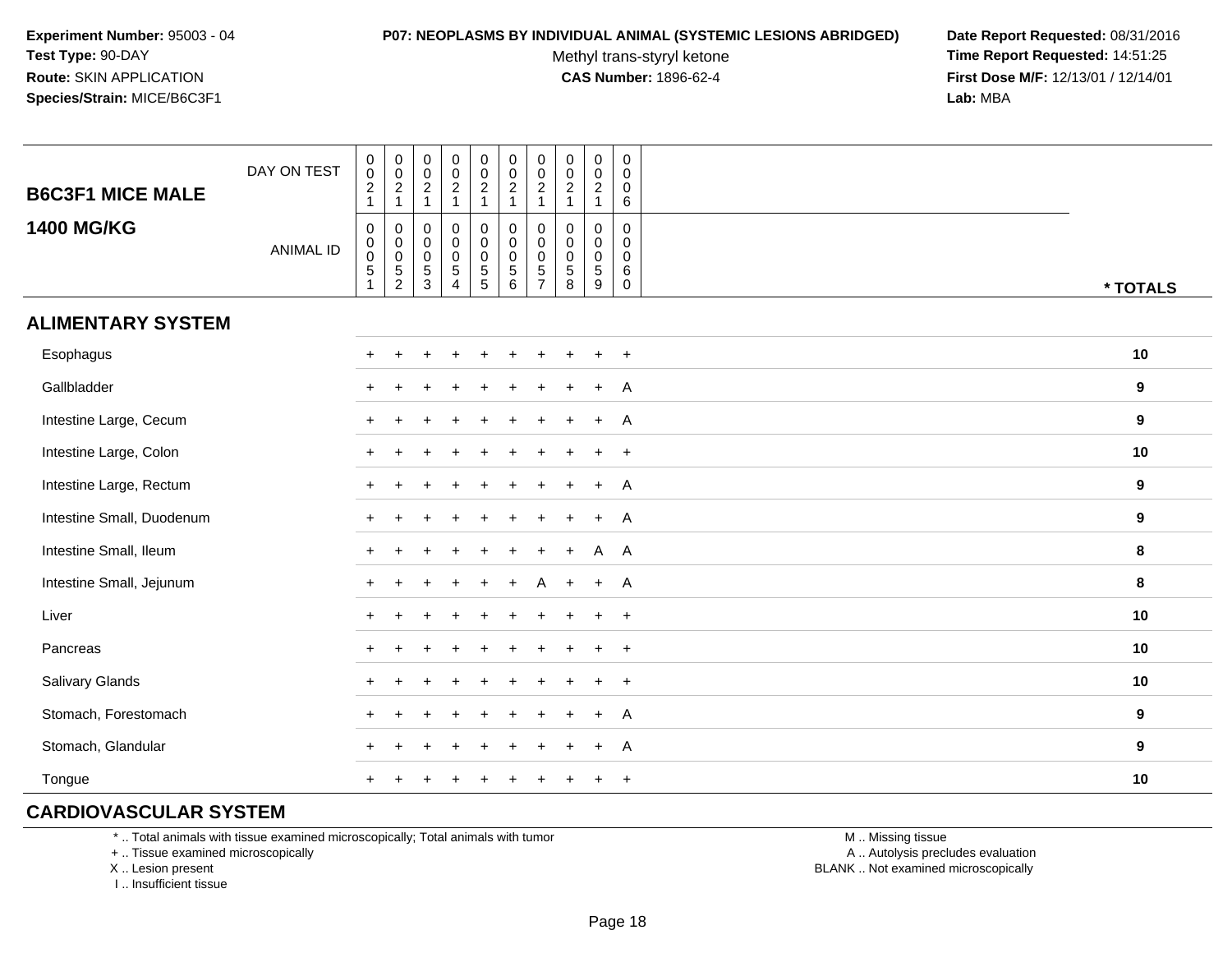#### **P07: NEOPLASMS BY INDIVIDUAL ANIMAL (SYSTEMIC LESIONS ABRIDGED) Date Report Requested:** 08/31/2016

Methyl trans-styryl ketone<br>CAS Number: 1896-62-4

| <b>B6C3F1 MICE MALE</b>                                                          | DAY ON TEST                                                                     | $\mathsf 0$<br>$\pmb{0}$<br>$\sqrt{2}$<br>$\mathbf{1}$ | $\mathbf 0$<br>$\overline{0}$<br>$\overline{2}$<br>$\mathbf{1}$        | $\pmb{0}$<br>$\mathsf 0$<br>$\sqrt{2}$<br>$\mathbf{1}$                 | $\mathsf{O}\xspace$<br>$\overline{0}$<br>$\overline{a}$<br>$\mathbf{1}$ | $\begin{smallmatrix} 0\\0 \end{smallmatrix}$<br>$\sqrt{2}$<br>$\mathbf{1}$ | $\pmb{0}$<br>$\overline{0}$<br>$\sqrt{2}$<br>$\mathbf{1}$          | $\mathbf 0$<br>$\mathbf 0$<br>$\overline{2}$<br>$\mathbf{1}$              | $\pmb{0}$<br>$\ddot{\mathbf{0}}$<br>$\boldsymbol{2}$<br>$\mathbf{1}$ | $\pmb{0}$<br>$\ddot{\mathbf{0}}$<br>$\overline{c}$<br>$\mathbf{1}$ | $\pmb{0}$<br>$\mathbf 0$<br>$\mathbf 0$<br>6        |                                                                                               |                         |
|----------------------------------------------------------------------------------|---------------------------------------------------------------------------------|--------------------------------------------------------|------------------------------------------------------------------------|------------------------------------------------------------------------|-------------------------------------------------------------------------|----------------------------------------------------------------------------|--------------------------------------------------------------------|---------------------------------------------------------------------------|----------------------------------------------------------------------|--------------------------------------------------------------------|-----------------------------------------------------|-----------------------------------------------------------------------------------------------|-------------------------|
| <b>1400 MG/KG</b>                                                                | <b>ANIMAL ID</b>                                                                | $\mathsf 0$<br>0<br>$\mathsf 0$<br>5<br>$\mathbf{1}$   | $\mathbf 0$<br>$\pmb{0}$<br>$\pmb{0}$<br>$\mathbf 5$<br>$\overline{c}$ | $\mathbf 0$<br>$\mathbf 0$<br>$\pmb{0}$<br>$\,$ 5 $\,$<br>$\mathbf{3}$ | $\mathbf 0$<br>0<br>$\mathbf 0$<br>5<br>4                               | $\pmb{0}$<br>$\overline{0}$ <sub>0</sub><br>$\overline{5}$                 | $\mathbf 0$<br>$\pmb{0}$<br>$\pmb{0}$<br>$\overline{5}$<br>$\,6\,$ | $\mathbf 0$<br>$\mathbf 0$<br>$\mathbf 0$<br>$\sqrt{5}$<br>$\overline{7}$ | $\mathbf 0$<br>$\mathbf 0$<br>$\mathbf 0$<br>$\overline{5}$<br>8     | $\mathbf 0$<br>0<br>$\mathbf 0$<br>$\sqrt{5}$<br>9                 | $\mathbf 0$<br>0<br>$\mathbf 0$<br>6<br>$\mathbf 0$ |                                                                                               | * TOTALS                |
| <b>Blood Vessel</b>                                                              |                                                                                 |                                                        |                                                                        |                                                                        |                                                                         |                                                                            |                                                                    |                                                                           |                                                                      | $\pm$                                                              | $\overline{+}$                                      |                                                                                               | 10                      |
| Heart                                                                            |                                                                                 |                                                        |                                                                        |                                                                        |                                                                         |                                                                            |                                                                    |                                                                           |                                                                      |                                                                    | $\overline{+}$                                      |                                                                                               | 10                      |
| <b>ENDOCRINE SYSTEM</b>                                                          |                                                                                 |                                                        |                                                                        |                                                                        |                                                                         |                                                                            |                                                                    |                                                                           |                                                                      |                                                                    |                                                     |                                                                                               |                         |
| <b>Adrenal Cortex</b>                                                            |                                                                                 |                                                        |                                                                        |                                                                        |                                                                         |                                                                            |                                                                    |                                                                           |                                                                      | $\ddot{}$                                                          | $^{+}$                                              |                                                                                               | 10                      |
| Adrenal Medulla                                                                  |                                                                                 |                                                        |                                                                        |                                                                        |                                                                         |                                                                            |                                                                    |                                                                           |                                                                      | $\ddot{}$                                                          | $\overline{+}$                                      |                                                                                               | 10                      |
| Islets, Pancreatic                                                               |                                                                                 |                                                        |                                                                        |                                                                        |                                                                         |                                                                            |                                                                    |                                                                           |                                                                      |                                                                    | $\ddot{}$                                           |                                                                                               | 10                      |
| Parathyroid Gland                                                                |                                                                                 | $+$                                                    | M                                                                      | $\ddot{}$                                                              | M                                                                       | M                                                                          | $\overline{+}$                                                     |                                                                           |                                                                      | ÷                                                                  | $\overline{+}$                                      |                                                                                               | $\overline{\mathbf{r}}$ |
| <b>Pituitary Gland</b>                                                           |                                                                                 |                                                        | $+$                                                                    |                                                                        |                                                                         | $+$                                                                        | $\div$                                                             |                                                                           |                                                                      | $\ddot{}$                                                          | $+$                                                 |                                                                                               | $\mathbf{7}$            |
| <b>Thyroid Gland</b>                                                             |                                                                                 | $\div$                                                 |                                                                        |                                                                        |                                                                         |                                                                            |                                                                    |                                                                           |                                                                      | $\ddot{}$                                                          | $+$                                                 |                                                                                               | $10$                    |
| <b>GENERAL BODY SYSTEM</b>                                                       |                                                                                 |                                                        |                                                                        |                                                                        |                                                                         |                                                                            |                                                                    |                                                                           |                                                                      |                                                                    |                                                     |                                                                                               |                         |
| <b>NONE</b>                                                                      |                                                                                 |                                                        |                                                                        |                                                                        |                                                                         |                                                                            |                                                                    |                                                                           |                                                                      |                                                                    |                                                     |                                                                                               |                         |
| <b>GENITAL SYSTEM</b>                                                            |                                                                                 |                                                        |                                                                        |                                                                        |                                                                         |                                                                            |                                                                    |                                                                           |                                                                      |                                                                    |                                                     |                                                                                               |                         |
| Epididymis                                                                       |                                                                                 |                                                        |                                                                        |                                                                        |                                                                         |                                                                            |                                                                    |                                                                           |                                                                      | $\ddot{}$                                                          | $\overline{+}$                                      |                                                                                               | 10                      |
| <b>Preputial Gland</b>                                                           |                                                                                 |                                                        |                                                                        |                                                                        |                                                                         |                                                                            |                                                                    |                                                                           |                                                                      |                                                                    | A                                                   |                                                                                               | 9                       |
| Prostate                                                                         |                                                                                 |                                                        |                                                                        |                                                                        |                                                                         |                                                                            |                                                                    |                                                                           |                                                                      |                                                                    | $\ddot{}$                                           |                                                                                               | 10                      |
| Seminal Vesicle                                                                  |                                                                                 |                                                        |                                                                        |                                                                        |                                                                         |                                                                            |                                                                    |                                                                           |                                                                      | ÷                                                                  | A                                                   |                                                                                               | 9                       |
| +  Tissue examined microscopically<br>X  Lesion present<br>I Insufficient tissue | *  Total animals with tissue examined microscopically; Total animals with tumor |                                                        |                                                                        |                                                                        |                                                                         |                                                                            |                                                                    |                                                                           |                                                                      |                                                                    |                                                     | M  Missing tissue<br>A  Autolysis precludes evaluation<br>BLANK  Not examined microscopically |                         |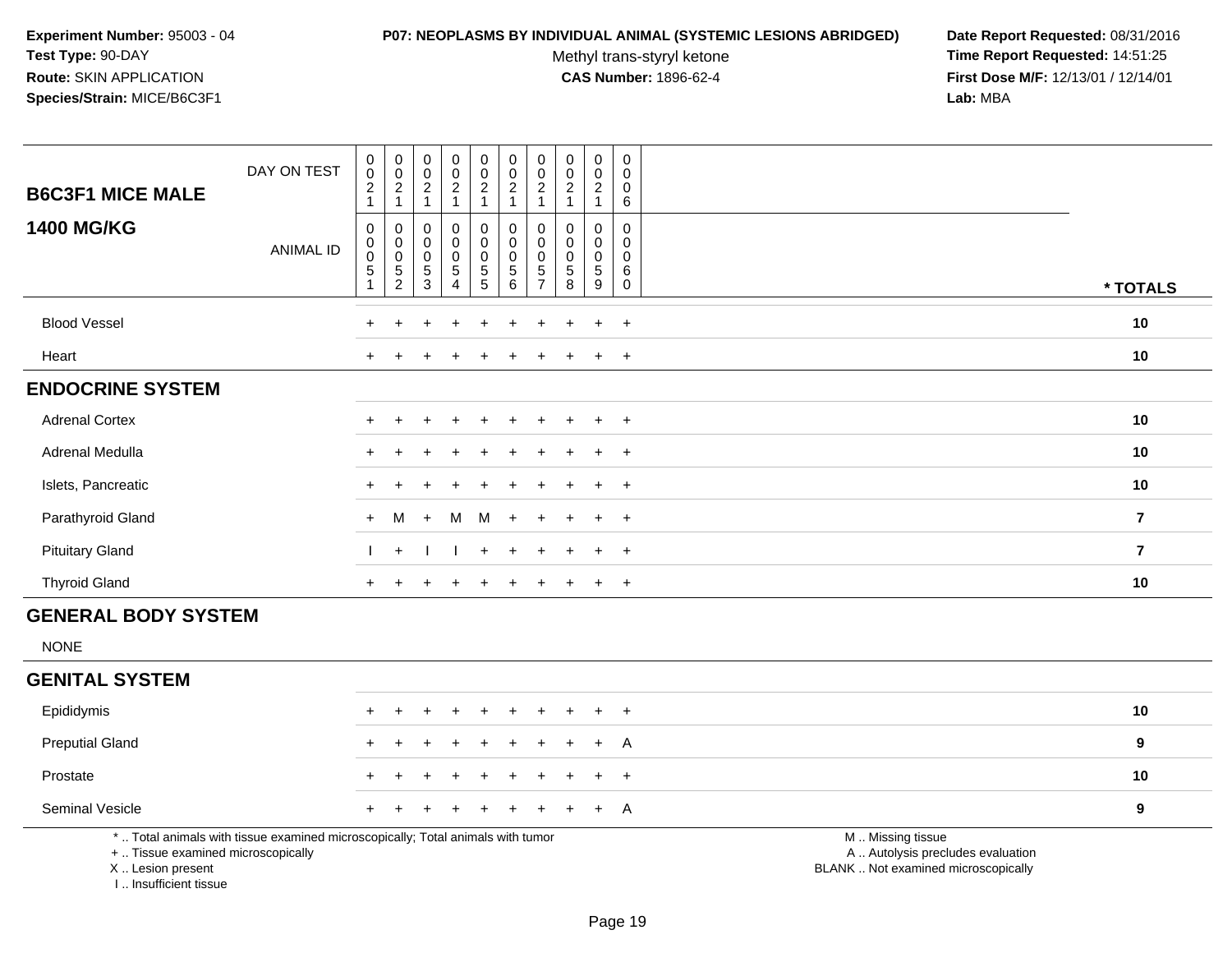#### **P07: NEOPLASMS BY INDIVIDUAL ANIMAL (SYSTEMIC LESIONS ABRIDGED) Date Report Requested:** 08/31/2016

Methyl trans-styryl ketone<br>CAS Number: 1896-62-4

| <b>B6C3F1 MICE MALE</b>                                                          | DAY ON TEST                                                                     | $\pmb{0}$<br>$\mathbf 0$<br>$\sqrt{2}$             | $\pmb{0}$<br>$\overline{0}$<br>$\sqrt{2}$                     | $\pmb{0}$<br>$\mathbf 0$<br>$\sqrt{2}$                                        | $\pmb{0}$<br>$\pmb{0}$<br>$\overline{2}$             | $\mathsf{O}\xspace$<br>$\pmb{0}$<br>$\sqrt{2}$                     | $\pmb{0}$<br>$\mathbf 0$<br>$\sqrt{2}$                                    | $\pmb{0}$<br>$\mathbf 0$<br>$\overline{2}$                    | $\pmb{0}$<br>$\mathbf 0$<br>$\sqrt{2}$<br>$\mathbf{1}$   | $\pmb{0}$<br>$\mathbf 0$<br>$\boldsymbol{2}$                  | $\pmb{0}$<br>$\mathbf 0$<br>0                       |                                                                                               |              |
|----------------------------------------------------------------------------------|---------------------------------------------------------------------------------|----------------------------------------------------|---------------------------------------------------------------|-------------------------------------------------------------------------------|------------------------------------------------------|--------------------------------------------------------------------|---------------------------------------------------------------------------|---------------------------------------------------------------|----------------------------------------------------------|---------------------------------------------------------------|-----------------------------------------------------|-----------------------------------------------------------------------------------------------|--------------|
| <b>1400 MG/KG</b>                                                                | <b>ANIMAL ID</b>                                                                | $\mathbf{1}$<br>0<br>$\mathsf 0$<br>$\pmb{0}$<br>5 | $\mathbf{1}$<br>0<br>$\mathsf{O}$<br>$\pmb{0}$<br>$\,$ 5 $\,$ | $\overline{1}$<br>$\mathbf 0$<br>$\mathbf 0$<br>$\mathbf 0$<br>$\overline{5}$ | $\mathbf{1}$<br>0<br>$\mathbf 0$<br>$\mathbf 0$<br>5 | $\mathbf{1}$<br>0<br>$\mathbf 0$<br>$\mathbf 0$<br>$5\phantom{.0}$ | $\mathbf{1}$<br>$\mathbf 0$<br>$\mathbf 0$<br>$\pmb{0}$<br>$\overline{5}$ | $\mathbf{1}$<br>$\mathbf 0$<br>$\mathbf 0$<br>0<br>$\sqrt{5}$ | $\mathbf 0$<br>$\mathbf{0}$<br>$\mathbf 0$<br>$\sqrt{5}$ | $\mathbf{1}$<br>0<br>$\mathbf 0$<br>$\mathbf 0$<br>$\sqrt{5}$ | 6<br>$\mathbf 0$<br>$\mathbf 0$<br>$\mathbf 0$<br>6 |                                                                                               |              |
|                                                                                  |                                                                                 | 1                                                  | $\overline{2}$                                                | 3                                                                             | $\overline{4}$                                       | $\overline{5}$                                                     | 6                                                                         | $\overline{7}$                                                | 8                                                        | 9                                                             | $\mathbf 0$                                         |                                                                                               | * TOTALS     |
| <b>Testes</b>                                                                    |                                                                                 | $\ddot{}$                                          | ÷                                                             |                                                                               |                                                      |                                                                    | $\ddot{}$                                                                 | ÷                                                             | ÷                                                        | $\ddot{}$                                                     | $+$                                                 |                                                                                               | 10           |
| <b>HEMATOPOIETIC SYSTEM</b>                                                      |                                                                                 |                                                    |                                                               |                                                                               |                                                      |                                                                    |                                                                           |                                                               |                                                          |                                                               |                                                     |                                                                                               |              |
| <b>Bone Marrow</b>                                                               |                                                                                 |                                                    |                                                               |                                                                               |                                                      |                                                                    |                                                                           |                                                               |                                                          |                                                               | $\ddot{}$                                           |                                                                                               | 10           |
| Lymph Node, Mandibular                                                           |                                                                                 |                                                    |                                                               |                                                                               |                                                      |                                                                    |                                                                           |                                                               |                                                          |                                                               | $\ddot{}$                                           |                                                                                               | 10           |
| Lymph Node, Mesenteric                                                           |                                                                                 |                                                    |                                                               |                                                                               |                                                      |                                                                    |                                                                           |                                                               |                                                          | $\ddot{}$                                                     | $+$                                                 |                                                                                               | 10           |
| Spleen                                                                           |                                                                                 |                                                    |                                                               |                                                                               |                                                      |                                                                    |                                                                           |                                                               |                                                          | ÷                                                             | A                                                   |                                                                                               | 9            |
| Thymus                                                                           |                                                                                 |                                                    |                                                               |                                                                               |                                                      |                                                                    |                                                                           |                                                               |                                                          | $\ddot{}$                                                     | A                                                   |                                                                                               | 9            |
| <b>INTEGUMENTARY SYSTEM</b>                                                      |                                                                                 |                                                    |                                                               |                                                                               |                                                      |                                                                    |                                                                           |                                                               |                                                          |                                                               |                                                     |                                                                                               |              |
| <b>Mammary Gland</b>                                                             |                                                                                 | м                                                  | м                                                             | M                                                                             | M                                                    | M                                                                  |                                                                           | M M                                                           | M M M                                                    |                                                               |                                                     |                                                                                               | $\mathbf 0$  |
| Skin                                                                             |                                                                                 | ÷                                                  |                                                               |                                                                               |                                                      |                                                                    |                                                                           |                                                               |                                                          | $\ddot{}$                                                     | $+$                                                 |                                                                                               | 10           |
| <b>MUSCULOSKELETAL SYSTEM</b>                                                    |                                                                                 |                                                    |                                                               |                                                                               |                                                      |                                                                    |                                                                           |                                                               |                                                          |                                                               |                                                     |                                                                                               |              |
| <b>Bone</b>                                                                      |                                                                                 | ÷.                                                 |                                                               |                                                                               |                                                      |                                                                    |                                                                           |                                                               |                                                          | $\ddot{}$                                                     | $\overline{+}$                                      |                                                                                               | 10           |
| <b>Skeletal Muscle</b>                                                           |                                                                                 |                                                    |                                                               |                                                                               |                                                      |                                                                    | $+$                                                                       |                                                               |                                                          |                                                               |                                                     |                                                                                               | $\mathbf{1}$ |
| <b>NERVOUS SYSTEM</b>                                                            |                                                                                 |                                                    |                                                               |                                                                               |                                                      |                                                                    |                                                                           |                                                               |                                                          |                                                               |                                                     |                                                                                               |              |
| <b>Brain</b>                                                                     |                                                                                 |                                                    |                                                               |                                                                               |                                                      | $\div$                                                             | $\div$                                                                    |                                                               | $\pm$                                                    | $+$                                                           | $+$                                                 |                                                                                               | 10           |
| <b>RESPIRATORY SYSTEM</b>                                                        |                                                                                 |                                                    |                                                               |                                                                               |                                                      |                                                                    |                                                                           |                                                               |                                                          |                                                               |                                                     |                                                                                               |              |
| +  Tissue examined microscopically<br>X  Lesion present<br>I Insufficient tissue | *  Total animals with tissue examined microscopically; Total animals with tumor |                                                    |                                                               |                                                                               |                                                      |                                                                    |                                                                           |                                                               |                                                          |                                                               |                                                     | M  Missing tissue<br>A  Autolysis precludes evaluation<br>BLANK  Not examined microscopically |              |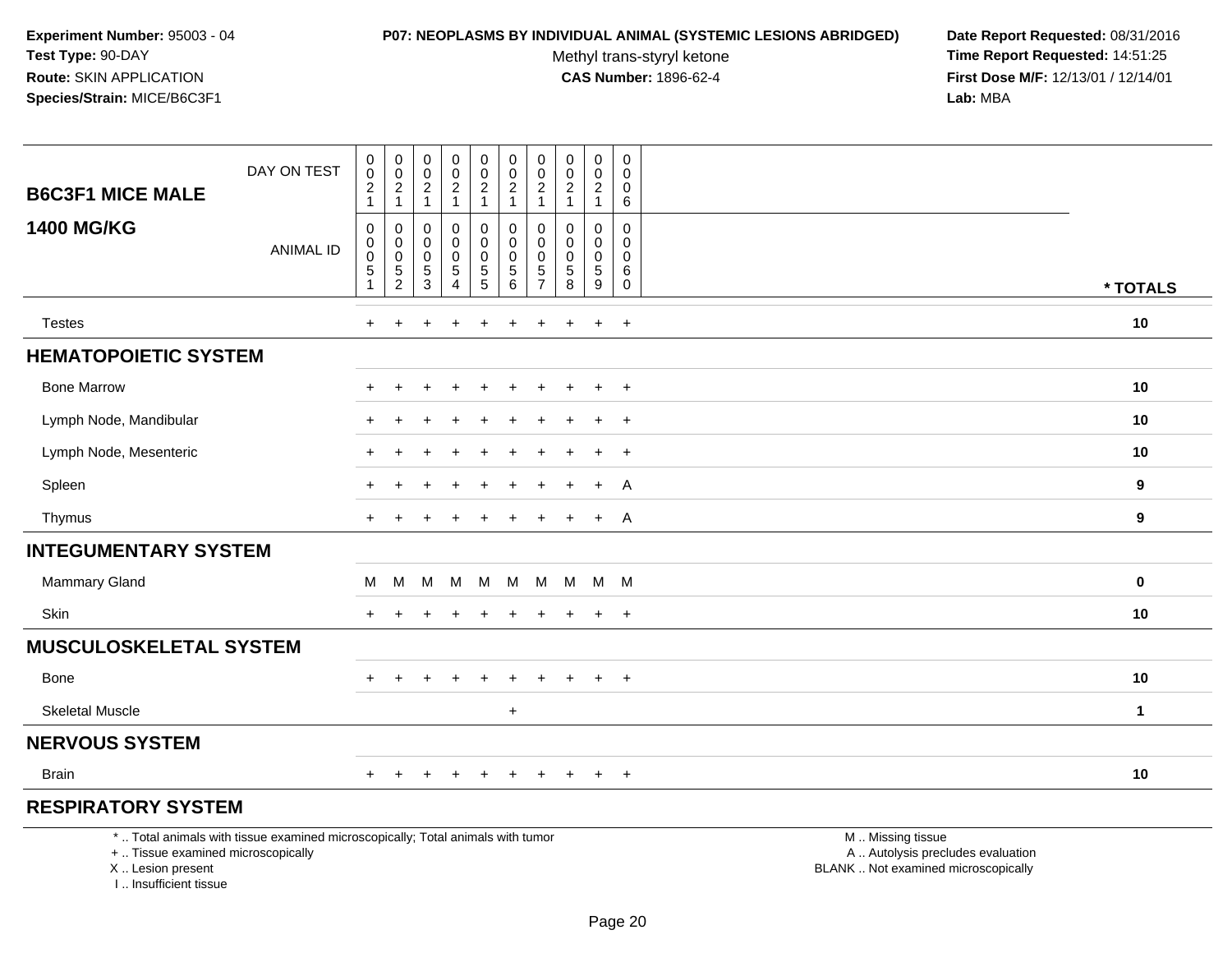#### **P07: NEOPLASMS BY INDIVIDUAL ANIMAL (SYSTEMIC LESIONS ABRIDGED) Date Report Requested:** 08/31/2016

Methyl trans-styryl ketone<br>CAS Number: 1896-62-4

 **Time Report Requested:** 14:51:25 **First Dose M/F:** 12/13/01 / 12/14/01<br>**Lab:** MBA **Lab:** MBA

| <b>B6C3F1 MICE MALE</b><br><b>1400 MG/KG</b> | DAY ON TEST<br>ANIMAL ID | 0<br>$\pmb{0}$<br>$\overline{c}$<br>0<br>0<br>$\pmb{0}$<br>5 | $\boldsymbol{0}$<br>$\pmb{0}$<br>$\boldsymbol{2}$<br>$\mathbf{1}$<br>0<br>$\pmb{0}$<br>$\pmb{0}$<br>$\frac{5}{2}$ | $_{\rm 0}^{\rm 0}$<br>$\sqrt{2}$<br>$\boldsymbol{0}$<br>$\mathbf 0$<br>$\pmb{0}$<br>$\sqrt{5}$<br>3 | $_{\rm 0}^{\rm 0}$<br>$\frac{2}{1}$<br>0<br>0<br>$\pmb{0}$<br>$\overline{5}$<br>4 | $\mathbf 0$<br>$\mathbf 0$<br>$\frac{2}{1}$<br>$\mathbf 0$<br>$\mathbf 0$<br>$\pmb{0}$<br>$\frac{5}{5}$ | $\mathbf 0$<br>$\mathsf{O}\xspace$<br>$\overline{a}$<br>$\overline{A}$<br>0<br>$\mathsf{O}\xspace$<br>$\pmb{0}$<br>5<br>6 | $\pmb{0}$<br>$\pmb{0}$<br>$\overline{2}$<br>0<br>0<br>0<br>5 | $\pmb{0}$<br>$\pmb{0}$<br>$\boldsymbol{2}$<br>0<br>0<br>$\pmb{0}$<br>$\sqrt{5}$<br>8 | 0<br>$\pmb{0}$<br>$\frac{2}{1}$<br>0<br>0<br>0<br>$\sqrt{5}$<br>9 | 0<br>0<br>0<br>6<br>$\mathbf 0$<br>0<br>0<br>6<br>$\mathbf 0$ | * TOTALS         |
|----------------------------------------------|--------------------------|--------------------------------------------------------------|-------------------------------------------------------------------------------------------------------------------|-----------------------------------------------------------------------------------------------------|-----------------------------------------------------------------------------------|---------------------------------------------------------------------------------------------------------|---------------------------------------------------------------------------------------------------------------------------|--------------------------------------------------------------|--------------------------------------------------------------------------------------|-------------------------------------------------------------------|---------------------------------------------------------------|------------------|
| Lung                                         |                          | $+$                                                          | $+$                                                                                                               |                                                                                                     | $\ddot{}$                                                                         | $\ddot{}$                                                                                               | $\ddot{}$                                                                                                                 | $+$                                                          | $\pm$                                                                                | $+$                                                               | $+$                                                           | 10               |
| Nose                                         |                          | $\pm$                                                        | $\pm$                                                                                                             | $\ddot{}$                                                                                           | $+$                                                                               | $+$                                                                                                     | $\ddot{}$                                                                                                                 | $+$                                                          | $+$                                                                                  | $+$                                                               | $+$                                                           | 10               |
| Trachea                                      |                          | $\ddot{}$                                                    |                                                                                                                   |                                                                                                     | $\pm$                                                                             |                                                                                                         | $\ddot{}$                                                                                                                 | $+$                                                          |                                                                                      | $+$                                                               | $+$                                                           | 10               |
| <b>SPECIAL SENSES SYSTEM</b>                 |                          |                                                              |                                                                                                                   |                                                                                                     |                                                                                   |                                                                                                         |                                                                                                                           |                                                              |                                                                                      |                                                                   |                                                               |                  |
| Eye                                          |                          | $+$                                                          | $+$                                                                                                               | $\overline{+}$                                                                                      | $+$                                                                               | $\ddot{}$                                                                                               | $+$                                                                                                                       | $+$                                                          | $+$                                                                                  | $+$                                                               | $+$                                                           | 10               |
| <b>Harderian Gland</b>                       |                          | $\ddot{}$                                                    |                                                                                                                   |                                                                                                     |                                                                                   |                                                                                                         |                                                                                                                           | +                                                            |                                                                                      | $+$                                                               | $^{+}$                                                        | 10               |
| <b>URINARY SYSTEM</b>                        |                          |                                                              |                                                                                                                   |                                                                                                     |                                                                                   |                                                                                                         |                                                                                                                           |                                                              |                                                                                      |                                                                   |                                                               |                  |
| Kidney                                       |                          | $+$                                                          | $+$                                                                                                               | $\overline{+}$                                                                                      | $+$                                                                               | $+$                                                                                                     | $+$                                                                                                                       | $+$                                                          | $+$                                                                                  | $+$                                                               | <b>A</b>                                                      | $\boldsymbol{9}$ |
| <b>Urinary Bladder</b>                       |                          | $\ddot{}$                                                    | $\pm$                                                                                                             |                                                                                                     | $\ddot{}$                                                                         | $\ddot{}$                                                                                               | +                                                                                                                         | $\ddot{}$                                                    | $\pm$                                                                                | $+$                                                               | <b>A</b>                                                      | $\boldsymbol{9}$ |
| <b>SYSTEMIC LESIONS</b>                      |                          |                                                              |                                                                                                                   |                                                                                                     |                                                                                   |                                                                                                         |                                                                                                                           |                                                              |                                                                                      |                                                                   |                                                               |                  |
| Multiple Organ                               |                          |                                                              |                                                                                                                   |                                                                                                     |                                                                                   |                                                                                                         |                                                                                                                           |                                                              |                                                                                      | $+$                                                               | $^{+}$                                                        | 10               |

\*\*\* END OF MALE DATA \*\*\*

\* .. Total animals with tissue examined microscopically; Total animals with tumor

+ .. Tissue examined microscopically

X .. Lesion present

I .. Insufficient tissue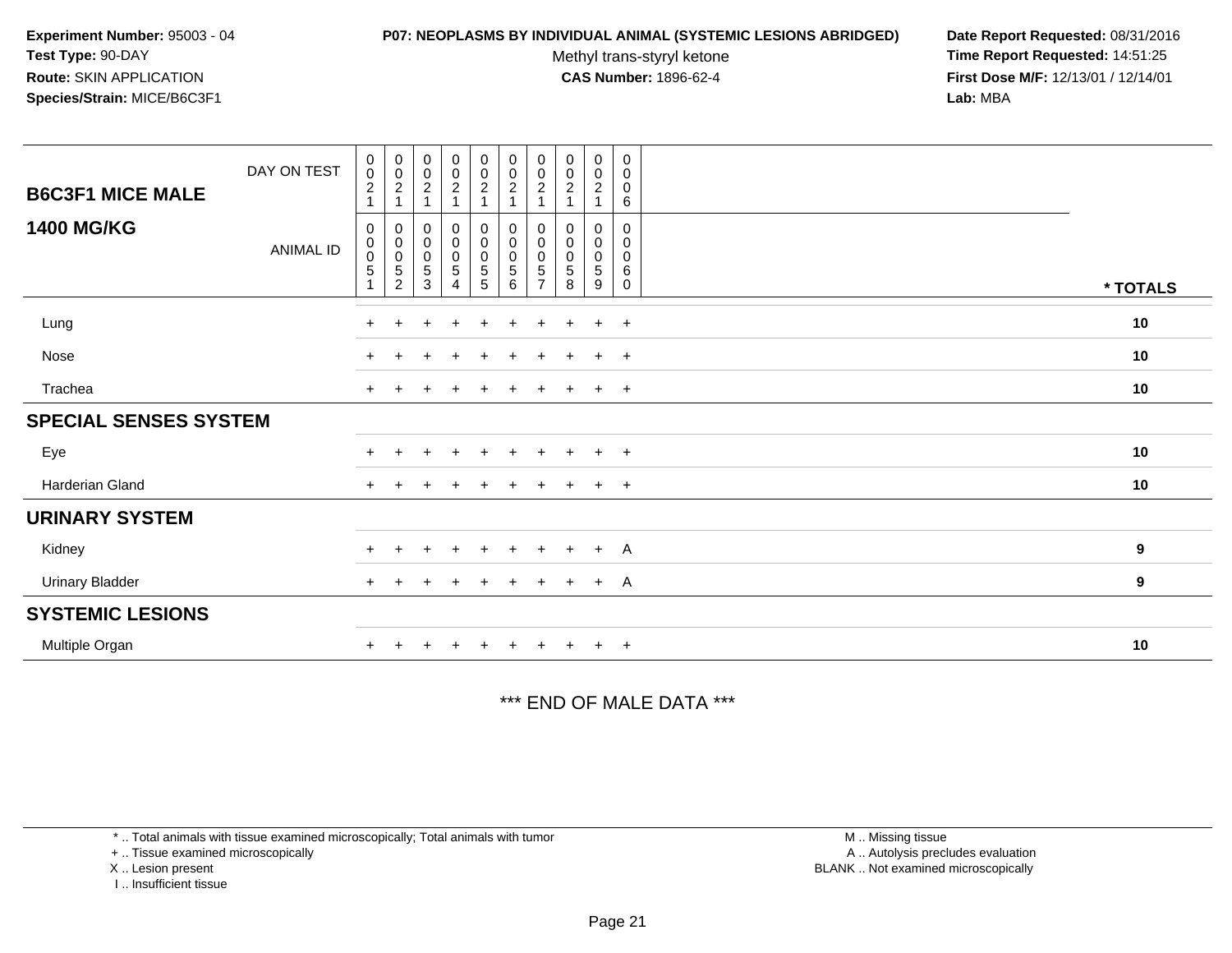#### **P07: NEOPLASMS BY INDIVIDUAL ANIMAL (SYSTEMIC LESIONS ABRIDGED) Date Report Requested:** 08/31/2016

Methyl trans-styryl ketone<br>CAS Number: 1896-62-4

 **Time Report Requested:** 14:51:25 **First Dose M/F:** 12/13/01 / 12/14/01<br>**Lab:** MBA **Lab:** MBA

| <b>B6C3F1 MICE FEMALE</b> | DAY ON TEST      | $_{\rm 0}^{\rm 0}$<br>$\frac{9}{2}$              | $_{\rm 0}^{\rm 0}$<br>$\frac{9}{2}$                                  | 0<br>$\pmb{0}$<br>$\boldsymbol{9}$<br>$\overline{c}$ | $\pmb{0}$<br>$\overline{0}$<br>$\boldsymbol{9}$<br>$\boldsymbol{2}$ | $\pmb{0}$<br>$\pmb{0}$<br>$\frac{9}{2}$ | $\pmb{0}$<br>$\ddot{\mathbf{0}}$<br>$\boldsymbol{9}$<br>$\overline{2}$  | $\pmb{0}$<br>$\ddot{\mathbf{0}}$<br>$\boldsymbol{9}$<br>$\overline{2}$ | $\begin{smallmatrix} 0\\0 \end{smallmatrix}$<br>$\frac{9}{2}$           | $\mathbf 0$<br>$\ddot{\mathbf{0}}$<br>$\boldsymbol{9}$<br>$\overline{2}$ | $\pmb{0}$<br>$\mathbf 0$<br>$\boldsymbol{9}$<br>$\overline{c}$ |                |
|---------------------------|------------------|--------------------------------------------------|----------------------------------------------------------------------|------------------------------------------------------|---------------------------------------------------------------------|-----------------------------------------|-------------------------------------------------------------------------|------------------------------------------------------------------------|-------------------------------------------------------------------------|--------------------------------------------------------------------------|----------------------------------------------------------------|----------------|
| <b>VEHICLE CONTROL</b>    | <b>ANIMAL ID</b> | $\pmb{0}$<br>$_{\rm 0}^{\rm 0}$<br>$\,6\,$<br>-1 | $\pmb{0}$<br>$\begin{matrix} 0 \\ 0 \\ 6 \end{matrix}$<br>$\sqrt{2}$ | 0<br>0<br>$\mathsf 0$<br>$\,6\,$<br>3                | $\mathbf 0$<br>$\pmb{0}$<br>$\pmb{0}$<br>$\,6\,$<br>$\overline{4}$  | 0<br>$\mathbf 0$<br>$\bar{0}$<br>6<br>5 | $\pmb{0}$<br>$\mathbf 0$<br>$\overline{0}$<br>$\,6\,$<br>$6\phantom{a}$ | 0<br>$\pmb{0}$<br>$\ddot{\mathbf{0}}$<br>$\,6\,$<br>$\overline{7}$     | 0<br>$\begin{smallmatrix} 0\\0 \end{smallmatrix}$<br>$\,6\,$<br>$\,8\,$ | $\mathbf 0$<br>$\mathbf 0$<br>$\mathbf 0$<br>$\,6$<br>$\boldsymbol{9}$   | 0<br>$\mathbf 0$<br>0<br>$\overline{7}$<br>$\mathsf 0$         | * TOTALS       |
| <b>ALIMENTARY SYSTEM</b>  |                  |                                                  |                                                                      |                                                      |                                                                     |                                         |                                                                         |                                                                        |                                                                         |                                                                          |                                                                |                |
| Esophagus                 |                  | $\pm$                                            |                                                                      |                                                      |                                                                     |                                         |                                                                         |                                                                        |                                                                         |                                                                          | $\overline{+}$                                                 | 10             |
| Gallbladder               |                  | $+$                                              | $+$                                                                  | M                                                    |                                                                     |                                         |                                                                         |                                                                        |                                                                         | $+$                                                                      |                                                                | $\overline{7}$ |
| Intestine Large, Cecum    |                  |                                                  |                                                                      |                                                      |                                                                     |                                         |                                                                         |                                                                        |                                                                         |                                                                          | $\ddot{}$                                                      | 10             |
| Intestine Large, Colon    |                  |                                                  |                                                                      |                                                      |                                                                     |                                         |                                                                         |                                                                        |                                                                         |                                                                          | $\ddot{}$                                                      | 10             |
| Intestine Large, Rectum   |                  |                                                  |                                                                      |                                                      |                                                                     |                                         |                                                                         |                                                                        |                                                                         | ÷                                                                        | $+$                                                            | 10             |
| Intestine Small, Duodenum |                  |                                                  |                                                                      |                                                      |                                                                     |                                         |                                                                         |                                                                        |                                                                         | ÷                                                                        | $+$                                                            | 10             |
| Intestine Small, Ileum    |                  |                                                  |                                                                      |                                                      |                                                                     |                                         |                                                                         |                                                                        |                                                                         | $\ddot{}$                                                                | $+$                                                            | 10             |
| Intestine Small, Jejunum  |                  | $+$                                              |                                                                      |                                                      |                                                                     |                                         |                                                                         |                                                                        |                                                                         |                                                                          | $+$                                                            | 10             |
| Liver                     |                  | $+$                                              |                                                                      |                                                      |                                                                     |                                         |                                                                         |                                                                        |                                                                         |                                                                          | $\overline{+}$                                                 | 10             |
| Pancreas                  |                  | $+$                                              |                                                                      |                                                      |                                                                     |                                         |                                                                         |                                                                        |                                                                         | ÷                                                                        | $+$                                                            | 10             |
| Salivary Glands           |                  | $+$                                              |                                                                      |                                                      |                                                                     |                                         |                                                                         |                                                                        |                                                                         |                                                                          | $\overline{+}$                                                 | 10             |
| Stomach, Forestomach      |                  | $\pm$                                            |                                                                      |                                                      |                                                                     |                                         |                                                                         |                                                                        |                                                                         |                                                                          | $\ddot{}$                                                      | 10             |
| Stomach, Glandular        |                  |                                                  |                                                                      |                                                      |                                                                     |                                         |                                                                         |                                                                        |                                                                         |                                                                          | $\ddot{}$                                                      | 10             |
| Tongue                    |                  |                                                  |                                                                      |                                                      |                                                                     |                                         |                                                                         |                                                                        |                                                                         |                                                                          | $\ddot{}$                                                      | 10             |

## **CARDIOVASCULAR SYSTEM**

\* .. Total animals with tissue examined microscopically; Total animals with tumor

+ .. Tissue examined microscopically

X .. Lesion present

I .. Insufficient tissue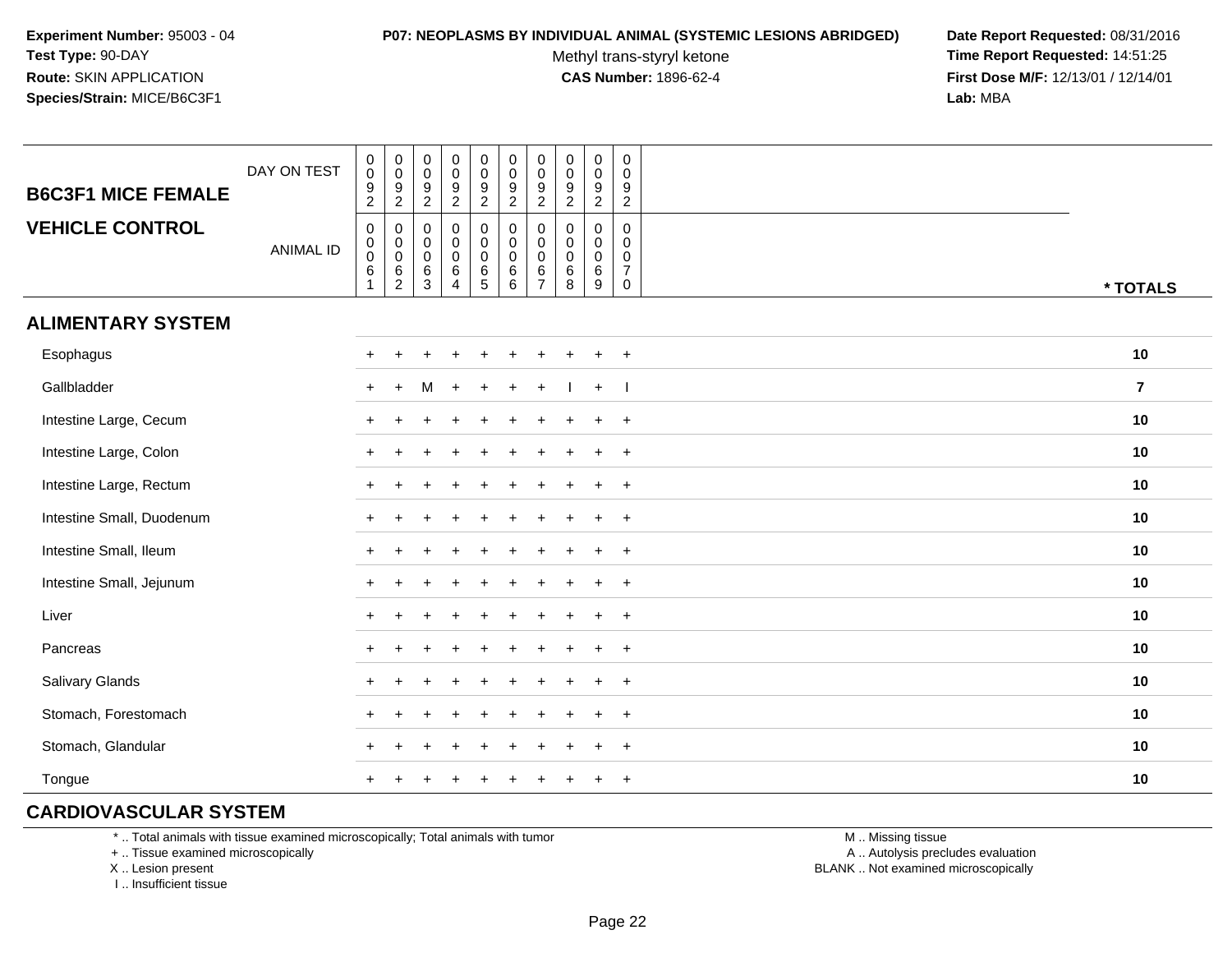#### **P07: NEOPLASMS BY INDIVIDUAL ANIMAL (SYSTEMIC LESIONS ABRIDGED) Date Report Requested:** 08/31/2016

Methyl trans-styryl ketone<br>CAS Number: 1896-62-4

 **Time Report Requested:** 14:51:25 **First Dose M/F:** 12/13/01 / 12/14/01<br>**Lab:** MBA **Lab:** MBA

|                            | DAY ON TEST      | 0<br>$\mathsf{O}\xspace$                 | 0<br>0                | $\mathbf 0$<br>$\mathbf 0$            | $\mathbf 0$<br>$\mathbf 0$                        | $\mathbf 0$<br>$\mathbf 0$              | 0<br>$\pmb{0}$                          | 0<br>0              | $\pmb{0}$<br>$\pmb{0}$                  | 0<br>$\pmb{0}$                        | 0<br>0                                                  |          |
|----------------------------|------------------|------------------------------------------|-----------------------|---------------------------------------|---------------------------------------------------|-----------------------------------------|-----------------------------------------|---------------------|-----------------------------------------|---------------------------------------|---------------------------------------------------------|----------|
| <b>B6C3F1 MICE FEMALE</b>  |                  | 9<br>$\overline{c}$                      | 9<br>$\overline{c}$   | 9<br>$\overline{2}$                   | 9<br>$\boldsymbol{2}$                             | 9<br>$\overline{c}$                     | 9<br>$\overline{c}$                     | 9<br>$\overline{2}$ | 9<br>2                                  | $9\,$<br>$\overline{2}$               | 9<br>$\overline{c}$                                     |          |
| <b>VEHICLE CONTROL</b>     | <b>ANIMAL ID</b> | 0<br>$\mathbf 0$<br>$\pmb{0}$<br>6<br>-1 | 0<br>0<br>0<br>6<br>2 | 0<br>$\pmb{0}$<br>$\pmb{0}$<br>6<br>3 | $\mathbf 0$<br>$\mathbf 0$<br>$\pmb{0}$<br>6<br>4 | 0<br>$\mathbf 0$<br>$\pmb{0}$<br>6<br>5 | 0<br>$\pmb{0}$<br>$\mathbf 0$<br>6<br>6 | 0<br>0<br>0<br>6    | 0<br>$\pmb{0}$<br>$\mathbf 0$<br>6<br>8 | 0<br>$\pmb{0}$<br>$\pmb{0}$<br>6<br>9 | $\mathbf 0$<br>0<br>0<br>$\overline{7}$<br>$\mathbf{0}$ | * TOTALS |
| <b>Blood Vessel</b>        |                  | $+$                                      |                       |                                       | $\ddot{}$                                         | $\pm$                                   | $+$                                     | $+$                 |                                         | $+$                                   | $+$                                                     | 10       |
| Heart                      |                  | $\pm$                                    |                       |                                       |                                                   |                                         |                                         |                     |                                         | $+$                                   | $+$                                                     | 10       |
| <b>ENDOCRINE SYSTEM</b>    |                  |                                          |                       |                                       |                                                   |                                         |                                         |                     |                                         |                                       |                                                         |          |
| <b>Adrenal Cortex</b>      |                  | $\pm$                                    | +                     | $\pm$                                 | $+$                                               | $\pm$                                   | $\ddot{}$                               | $\pm$               | $\pm$                                   | $+$                                   | $+$                                                     | 10       |
| Adrenal Medulla            |                  | $\pm$                                    |                       |                                       |                                                   |                                         |                                         |                     |                                         | $\ddot{}$                             | $+$                                                     | 10       |
| Islets, Pancreatic         |                  | $+$                                      |                       |                                       |                                                   |                                         | $\ddot{}$                               |                     |                                         | $\pm$                                 | $+$                                                     | 10       |
| Parathyroid Gland          |                  | $+$                                      | м                     | $\overline{+}$                        | $+$                                               | M                                       | $+$                                     | $+$                 |                                         | $+$                                   | $+$                                                     | 8        |
| <b>Pituitary Gland</b>     |                  | $+$                                      |                       |                                       | $+$                                               | $\ddot{}$                               | $\ddot{}$                               | $+$                 | $\div$                                  | $+$                                   | $+$                                                     | 8        |
| <b>Thyroid Gland</b>       |                  | $+$                                      |                       |                                       |                                                   |                                         |                                         |                     |                                         | $\ddot{}$                             | $^{+}$                                                  | 10       |
| <b>GENERAL BODY SYSTEM</b> |                  |                                          |                       |                                       |                                                   |                                         |                                         |                     |                                         |                                       |                                                         |          |
| <b>NONE</b>                |                  |                                          |                       |                                       |                                                   |                                         |                                         |                     |                                         |                                       |                                                         |          |

## **GENITAL SYSTEM**

| <b>Clitoral Gland</b>   |  | + + + + + + + + + + |  |  |  |  | 10 |
|-------------------------|--|---------------------|--|--|--|--|----|
| Ovary                   |  | + + + + + + + + + + |  |  |  |  | 10 |
| Uterus<br>Polyp Stromal |  | + + + + + + + + + + |  |  |  |  | 10 |

\* .. Total animals with tissue examined microscopically; Total animals with tumor

+ .. Tissue examined microscopically

X .. Lesion present

I .. Insufficient tissue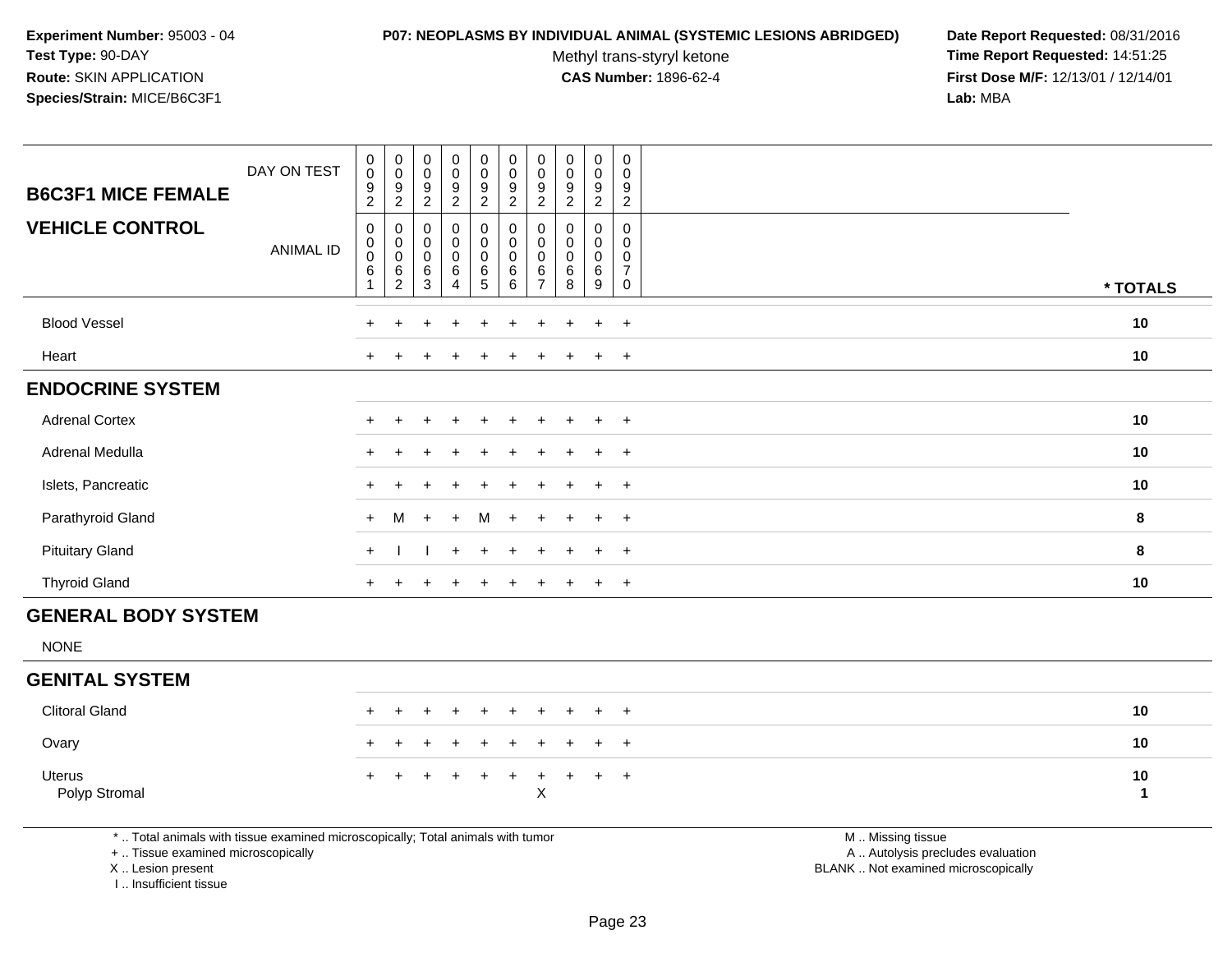### **P07: NEOPLASMS BY INDIVIDUAL ANIMAL (SYSTEMIC LESIONS ABRIDGED) Date Report Requested:** 08/31/2016

Methyl trans-styryl ketone<br>CAS Number: 1896-62-4

| <b>B6C3F1 MICE FEMALE</b>                                                                                                                                          | DAY ON TEST      | $\pmb{0}$<br>$\mathsf{O}\xspace$<br>$\boldsymbol{9}$ | $_{\rm 0}^{\rm 0}$<br>$\frac{9}{2}$ | $\pmb{0}$<br>$\mathbf 0$<br>9 | $\pmb{0}$<br>$\mathbf 0$<br>9     | $\pmb{0}$<br>$\pmb{0}$<br>$\boldsymbol{9}$ | $\pmb{0}$<br>$\mathbf 0$<br>9 | $\pmb{0}$<br>$\mathbf 0$<br>9      | $\pmb{0}$<br>$\pmb{0}$<br>$\frac{9}{2}$ | $\pmb{0}$<br>$\pmb{0}$<br>$\boldsymbol{9}$ | $\mathbf 0$<br>$\mathbf 0$<br>9 |                                                                                               |          |
|--------------------------------------------------------------------------------------------------------------------------------------------------------------------|------------------|------------------------------------------------------|-------------------------------------|-------------------------------|-----------------------------------|--------------------------------------------|-------------------------------|------------------------------------|-----------------------------------------|--------------------------------------------|---------------------------------|-----------------------------------------------------------------------------------------------|----------|
| <b>VEHICLE CONTROL</b>                                                                                                                                             |                  | $\overline{2}$<br>0                                  | $\pmb{0}$                           | $\sqrt{2}$<br>0               | $\overline{2}$<br>$\mathbf 0$     | $\overline{2}$<br>0                        | $\overline{2}$<br>0           | $\overline{2}$<br>0                | 0                                       | $\overline{2}$<br>$\pmb{0}$                | $\overline{2}$<br>0             |                                                                                               |          |
|                                                                                                                                                                    | <b>ANIMAL ID</b> | $\mathbf 0$<br>$\mathsf 0$                           | $\pmb{0}$<br>$\mathsf 0$            | $\mathbf 0$<br>$\mathbf 0$    | $\mathbf 0$<br>$\mathbf 0$        | $\pmb{0}$<br>$\mathsf{O}\xspace$           | $\mathbf 0$<br>$\mathsf 0$    | $\mathbf 0$<br>$\mathsf{O}\xspace$ | 0<br>0                                  | $\mathbf 0$<br>$\mathbf 0$                 | $\mathbf 0$<br>$\mathbf 0$      |                                                                                               |          |
|                                                                                                                                                                    |                  | 6<br>-1                                              | 6<br>$\overline{2}$                 | 6<br>3                        | $\,6\,$<br>$\boldsymbol{\Lambda}$ | $\,6\,$<br>$\overline{5}$                  | 6<br>6                        | 6<br>$\overline{7}$                | 6<br>8                                  | 6<br>9                                     | $\overline{7}$<br>$\mathbf 0$   |                                                                                               | * TOTALS |
| <b>HEMATOPOIETIC SYSTEM</b>                                                                                                                                        |                  |                                                      |                                     |                               |                                   |                                            |                               |                                    |                                         |                                            |                                 |                                                                                               |          |
| <b>Bone Marrow</b>                                                                                                                                                 |                  | $+$                                                  | $\ddot{}$                           | +                             | $\ddot{}$                         | $\ddot{}$                                  | $\ddot{}$                     | $\ddot{}$                          | $\ddot{}$                               | $\ddot{}$                                  | $+$                             |                                                                                               | 10       |
| Lymph Node, Mandibular                                                                                                                                             |                  |                                                      |                                     |                               |                                   |                                            |                               |                                    |                                         |                                            |                                 |                                                                                               | 10       |
| Lymph Node, Mesenteric                                                                                                                                             |                  |                                                      |                                     |                               |                                   |                                            |                               |                                    |                                         |                                            | $\overline{+}$                  |                                                                                               | 10       |
| Spleen                                                                                                                                                             |                  | $\pm$                                                |                                     |                               |                                   |                                            |                               |                                    |                                         | $\overline{+}$                             | $+$                             |                                                                                               | 10       |
| Thymus                                                                                                                                                             |                  | $+$                                                  |                                     |                               |                                   |                                            |                               |                                    |                                         | $\overline{1}$                             | $+$                             |                                                                                               | 10       |
| <b>INTEGUMENTARY SYSTEM</b>                                                                                                                                        |                  |                                                      |                                     |                               |                                   |                                            |                               |                                    |                                         |                                            |                                 |                                                                                               |          |
| <b>Mammary Gland</b>                                                                                                                                               |                  | $+$                                                  |                                     |                               |                                   |                                            |                               |                                    |                                         |                                            | $\ddot{}$                       |                                                                                               | 9        |
| <b>Skin</b>                                                                                                                                                        |                  | $+$                                                  |                                     |                               |                                   |                                            |                               |                                    |                                         | $\overline{ }$                             | $+$                             |                                                                                               | 10       |
| <b>MUSCULOSKELETAL SYSTEM</b>                                                                                                                                      |                  |                                                      |                                     |                               |                                   |                                            |                               |                                    |                                         |                                            |                                 |                                                                                               |          |
| Bone                                                                                                                                                               |                  |                                                      |                                     |                               |                                   |                                            |                               |                                    |                                         |                                            | $+$                             |                                                                                               | 10       |
| <b>NERVOUS SYSTEM</b>                                                                                                                                              |                  |                                                      |                                     |                               |                                   |                                            |                               |                                    |                                         |                                            |                                 |                                                                                               |          |
| Brain                                                                                                                                                              |                  | $+$                                                  | $+$                                 | $+$                           | $+$                               | $+$                                        | $\ddot{}$                     | $\ddot{}$                          | $+$                                     | $+$                                        | $+$                             |                                                                                               | 10       |
| <b>RESPIRATORY SYSTEM</b>                                                                                                                                          |                  |                                                      |                                     |                               |                                   |                                            |                               |                                    |                                         |                                            |                                 |                                                                                               |          |
| Lung                                                                                                                                                               |                  |                                                      |                                     |                               |                                   |                                            |                               |                                    |                                         |                                            | $\ddot{}$                       |                                                                                               | 10       |
| Nose                                                                                                                                                               |                  |                                                      |                                     |                               |                                   |                                            |                               |                                    |                                         |                                            | ÷                               |                                                                                               | 10       |
| *  Total animals with tissue examined microscopically; Total animals with tumor<br>+  Tissue examined microscopically<br>X Lesion present<br>I Insufficient tissue |                  |                                                      |                                     |                               |                                   |                                            |                               |                                    |                                         |                                            |                                 | M  Missing tissue<br>A  Autolysis precludes evaluation<br>BLANK  Not examined microscopically |          |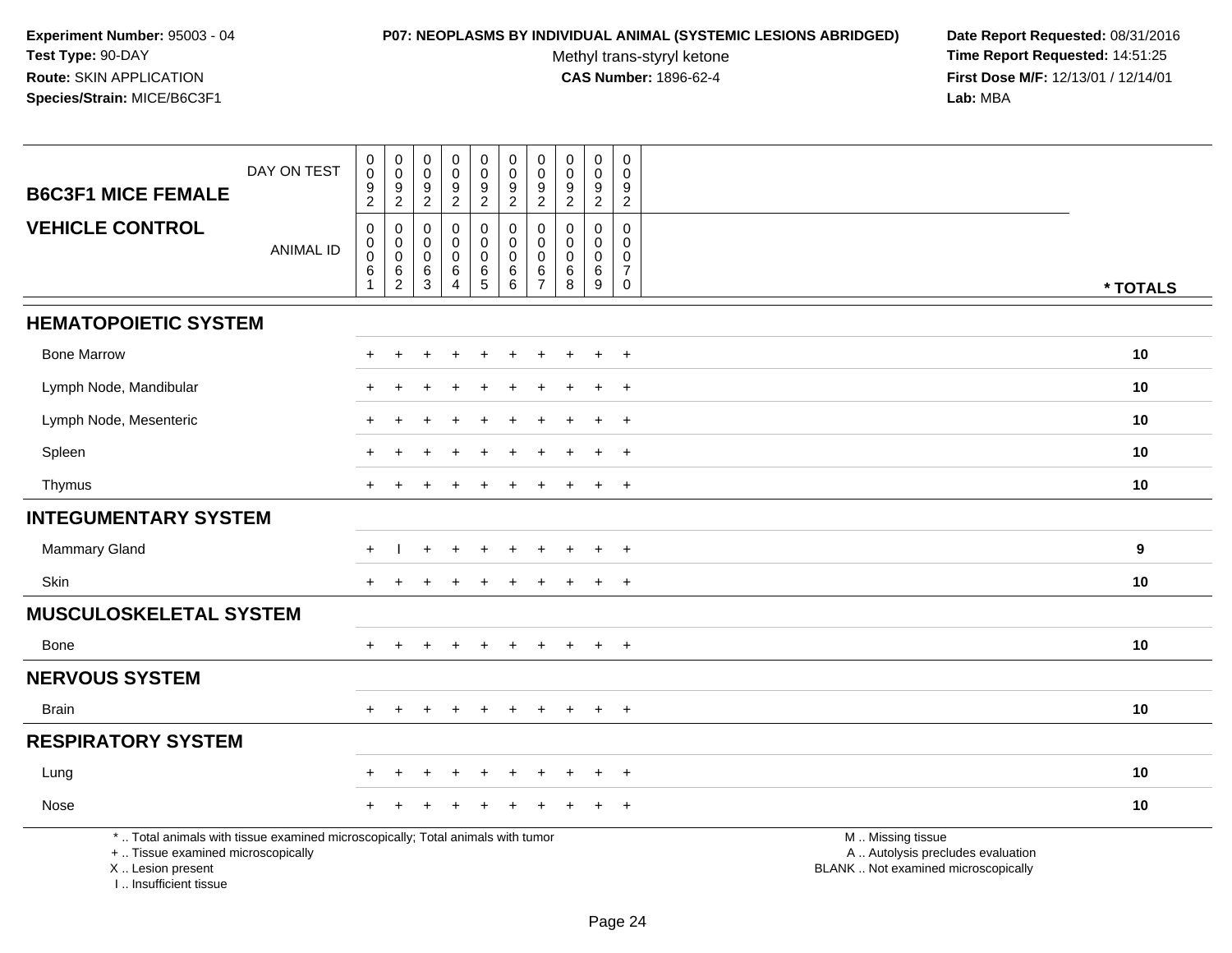#### **P07: NEOPLASMS BY INDIVIDUAL ANIMAL (SYSTEMIC LESIONS ABRIDGED) Date Report Requested:** 08/31/2016

Methyl trans-styryl ketone<br>CAS Number: 1896-62-4

 **Time Report Requested:** 14:51:25 **First Dose M/F:** 12/13/01 / 12/14/01<br>**Lab:** MBA **Lab:** MBA

| <b>B6C3F1 MICE FEMALE</b>    | DAY ON TEST | $\begin{smallmatrix} 0\\0 \end{smallmatrix}$<br>9<br>$\overline{c}$ | $_{\rm 0}^{\rm 0}$<br>9<br>$\overline{c}$ | $\begin{smallmatrix}0\\0\\9\end{smallmatrix}$<br>$\sqrt{2}$ | $_{\rm 0}^{\rm 0}$<br>$\boldsymbol{9}$<br>$\boldsymbol{2}$ | $_{0}^{0}$<br>$\boldsymbol{9}$<br>$\boldsymbol{2}$ | $_{\rm 0}^{\rm 0}$<br>$\boldsymbol{9}$<br>$\overline{c}$ | $\begin{smallmatrix} 0\\0 \end{smallmatrix}$<br>$\boldsymbol{9}$<br>$\overline{c}$ | $\begin{smallmatrix}0\0\0\9\end{smallmatrix}$<br>$\overline{2}$ | $_{\rm 0}^{\rm 0}$<br>$\boldsymbol{9}$<br>$\sqrt{2}$  | 0<br>$\mathsf 0$<br>9<br>$\overline{2}$      |          |
|------------------------------|-------------|---------------------------------------------------------------------|-------------------------------------------|-------------------------------------------------------------|------------------------------------------------------------|----------------------------------------------------|----------------------------------------------------------|------------------------------------------------------------------------------------|-----------------------------------------------------------------|-------------------------------------------------------|----------------------------------------------|----------|
| <b>VEHICLE CONTROL</b>       | ANIMAL ID   | 0<br>0<br>$\pmb{0}$<br>$\,6$<br>$\overline{A}$                      | 0<br>0<br>6<br>$\overline{c}$             | $\pmb{0}$<br>$\overline{0}$<br>0<br>$\,6$<br>3              | 0<br>$\bar{0}$<br>0<br>$\,6\,$<br>4                        | 0<br>$\pmb{0}$<br>$\pmb{0}$<br>$\,6\,$<br>5        | $\pmb{0}$<br>$\pmb{0}$<br>6<br>6                         | $\pmb{0}$<br>0<br>6<br>7                                                           | $\pmb{0}$<br>$\pmb{0}$<br>6<br>8                                | 0<br>$\ddot{\mathbf{0}}$<br>$\pmb{0}$<br>$\,6\,$<br>9 | 0<br>0<br>$\mathbf 0$<br>$\overline{7}$<br>0 | * TOTALS |
| Trachea                      |             | $+$                                                                 | $\pm$                                     |                                                             | $\overline{+}$                                             | $\ddot{}$                                          | $\ddot{}$                                                | $+$                                                                                | $\ddot{}$                                                       | $+$                                                   | $+$                                          | 10       |
| <b>SPECIAL SENSES SYSTEM</b> |             |                                                                     |                                           |                                                             |                                                            |                                                    |                                                          |                                                                                    |                                                                 |                                                       |                                              |          |
| Eye                          |             |                                                                     |                                           |                                                             | $\pm$                                                      | $+$                                                | $+$                                                      | $+$                                                                                | $+$                                                             | $+$                                                   | $+$                                          | 10       |
| <b>Harderian Gland</b>       |             | $+$                                                                 |                                           |                                                             |                                                            |                                                    |                                                          | $+$                                                                                | $\ddot{}$                                                       | $+$                                                   | $+$                                          | 10       |
| <b>URINARY SYSTEM</b>        |             |                                                                     |                                           |                                                             |                                                            |                                                    |                                                          |                                                                                    |                                                                 |                                                       |                                              |          |
| Kidney                       |             | $+$                                                                 | ÷.                                        | $\pm$                                                       | $+$                                                        | $+$                                                | $+$                                                      | $+$                                                                                | $+$                                                             | $+$                                                   | $+$                                          | 10       |
| <b>Urinary Bladder</b>       |             | M                                                                   | $\ddot{}$                                 |                                                             | $\ddot{}$                                                  | $+$                                                | $\ddot{}$                                                | $+$                                                                                | $+$                                                             | $+$                                                   | $+$                                          | 9        |
| <b>SYSTEMIC LESIONS</b>      |             |                                                                     |                                           |                                                             |                                                            |                                                    |                                                          |                                                                                    |                                                                 |                                                       |                                              |          |
| Multiple Organ               |             |                                                                     |                                           |                                                             |                                                            |                                                    |                                                          |                                                                                    |                                                                 | $\pm$                                                 | $^{+}$                                       | 10       |

\* .. Total animals with tissue examined microscopically; Total animals with tumor

+ .. Tissue examined microscopically

X .. Lesion present

I .. Insufficient tissue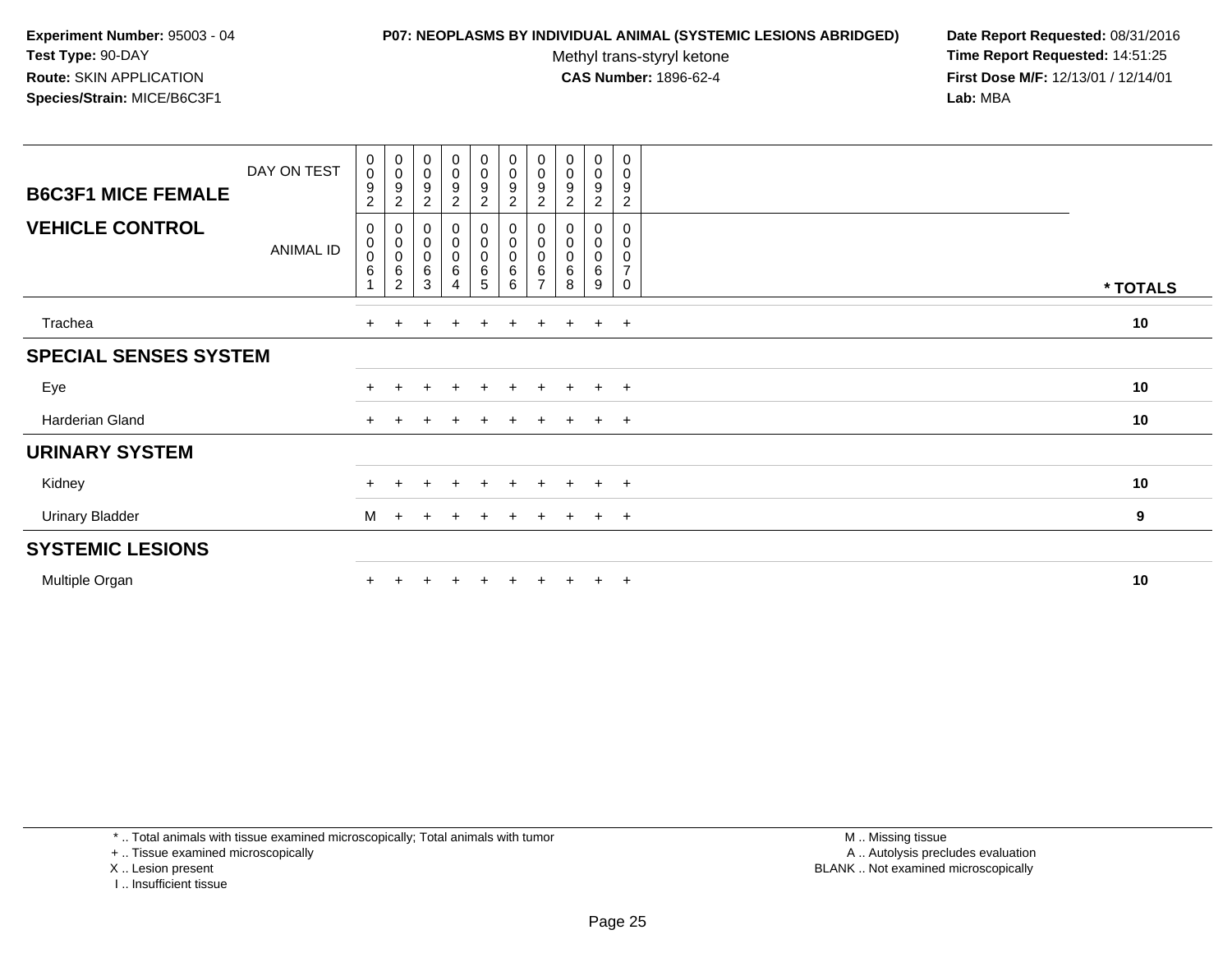## **P07: NEOPLASMS BY INDIVIDUAL ANIMAL (SYSTEMIC LESIONS ABRIDGED) Date Report Requested:** 08/31/2016

Methyl trans-styryl ketone<br>CAS Number: 1896-62-4

| <b>B6C3F1 MICE FEMALE</b>                                                                                                                                           | DAY ON TEST      | $\boldsymbol{0}$<br>$\mathbf 0$<br>9                                   | $\mathbf 0$<br>$\mathsf 0$<br>$\frac{9}{2}$               | $\pmb{0}$<br>$\mathsf{O}\xspace$<br>$\frac{9}{2}$      | $\mathsf{O}\xspace$<br>$\mathsf{O}\xspace$<br>9        | $\pmb{0}$<br>$\ddot{\mathbf{0}}$<br>$\frac{9}{2}$    | $\pmb{0}$<br>$\mathbf 0$<br>$\boldsymbol{9}$                   | $\mathbf 0$<br>$\mathbf 0$<br>$\frac{9}{2}$                                   | $\pmb{0}$<br>$\mathbf 0$<br>9                              | $\pmb{0}$<br>$\pmb{0}$<br>9                  | $\mathsf{O}\xspace$<br>$\Omega$<br>9                       |                                                                                               |          |
|---------------------------------------------------------------------------------------------------------------------------------------------------------------------|------------------|------------------------------------------------------------------------|-----------------------------------------------------------|--------------------------------------------------------|--------------------------------------------------------|------------------------------------------------------|----------------------------------------------------------------|-------------------------------------------------------------------------------|------------------------------------------------------------|----------------------------------------------|------------------------------------------------------------|-----------------------------------------------------------------------------------------------|----------|
|                                                                                                                                                                     |                  | $\overline{2}$                                                         |                                                           |                                                        | $\overline{2}$                                         |                                                      | $\overline{2}$                                                 |                                                                               | $\sqrt{2}$                                                 | $\overline{2}$                               | $\overline{c}$                                             |                                                                                               |          |
| <b>87.5 MG/KG</b>                                                                                                                                                   | <b>ANIMAL ID</b> | $\boldsymbol{0}$<br>0<br>$\mathbf 0$<br>$\overline{7}$<br>$\mathbf{1}$ | 0<br>0<br>$\mathbf 0$<br>$\overline{7}$<br>$\overline{c}$ | $\mathbf 0$<br>0<br>$\mathbf 0$<br>$\overline{7}$<br>3 | $\mathbf 0$<br>0<br>$\mathbf 0$<br>$\overline{7}$<br>4 | 0<br>$\pmb{0}$<br>$\mathbf 0$<br>$\overline{7}$<br>5 | $\mathbf 0$<br>$\mathbf 0$<br>$\pmb{0}$<br>$\overline{7}$<br>6 | $\mathbf 0$<br>$\mathbf 0$<br>$\mathbf 0$<br>$\overline{7}$<br>$\overline{7}$ | $\Omega$<br>$\Omega$<br>$\mathbf 0$<br>$\overline{7}$<br>8 | 0<br>0<br>$\mathbf 0$<br>$\overline{7}$<br>9 | $\mathbf 0$<br>$\Omega$<br>$\mathbf 0$<br>8<br>$\mathbf 0$ |                                                                                               | * TOTALS |
| <b>ALIMENTARY SYSTEM</b>                                                                                                                                            |                  |                                                                        |                                                           |                                                        |                                                        |                                                      |                                                                |                                                                               |                                                            |                                              |                                                            |                                                                                               |          |
| Stomach, Glandular                                                                                                                                                  |                  | $+$                                                                    | $+$                                                       | $+$                                                    | $+$                                                    | $+$                                                  | $+$                                                            |                                                                               | $+$ $+$ $+$                                                |                                              | $+$                                                        |                                                                                               | 10       |
| <b>CARDIOVASCULAR SYSTEM</b>                                                                                                                                        |                  |                                                                        |                                                           |                                                        |                                                        |                                                      |                                                                |                                                                               |                                                            |                                              |                                                            |                                                                                               |          |
| <b>NONE</b>                                                                                                                                                         |                  |                                                                        |                                                           |                                                        |                                                        |                                                      |                                                                |                                                                               |                                                            |                                              |                                                            |                                                                                               |          |
| <b>ENDOCRINE SYSTEM</b>                                                                                                                                             |                  |                                                                        |                                                           |                                                        |                                                        |                                                      |                                                                |                                                                               |                                                            |                                              |                                                            |                                                                                               |          |
| <b>Adrenal Cortex</b>                                                                                                                                               |                  | $\pm$                                                                  |                                                           |                                                        |                                                        |                                                      |                                                                |                                                                               |                                                            | $\ddot{}$                                    | $+$                                                        |                                                                                               | 10       |
| <b>GENERAL BODY SYSTEM</b>                                                                                                                                          |                  |                                                                        |                                                           |                                                        |                                                        |                                                      |                                                                |                                                                               |                                                            |                                              |                                                            |                                                                                               |          |
| <b>NONE</b>                                                                                                                                                         |                  |                                                                        |                                                           |                                                        |                                                        |                                                      |                                                                |                                                                               |                                                            |                                              |                                                            |                                                                                               |          |
| <b>GENITAL SYSTEM</b>                                                                                                                                               |                  |                                                                        |                                                           |                                                        |                                                        |                                                      |                                                                |                                                                               |                                                            |                                              |                                                            |                                                                                               |          |
| <b>Uterus</b>                                                                                                                                                       |                  | $+$                                                                    | $+$                                                       | $\ddot{}$                                              |                                                        | $+$                                                  | $+$                                                            | $+$                                                                           | $+$                                                        | $+$                                          | $+$                                                        |                                                                                               | 9        |
| <b>HEMATOPOIETIC SYSTEM</b>                                                                                                                                         |                  |                                                                        |                                                           |                                                        |                                                        |                                                      |                                                                |                                                                               |                                                            |                                              |                                                            |                                                                                               |          |
| <b>NONE</b>                                                                                                                                                         |                  |                                                                        |                                                           |                                                        |                                                        |                                                      |                                                                |                                                                               |                                                            |                                              |                                                            |                                                                                               |          |
| <b>INTEGUMENTARY SYSTEM</b>                                                                                                                                         |                  |                                                                        |                                                           |                                                        |                                                        |                                                      |                                                                |                                                                               |                                                            |                                              |                                                            |                                                                                               |          |
| <b>Skin</b>                                                                                                                                                         |                  | $+$                                                                    | $+$                                                       | $+$                                                    | $+$                                                    | $+$                                                  | $+$                                                            |                                                                               | $+$ $+$                                                    | $+$                                          | $+$                                                        |                                                                                               | 10       |
| <b>MUSCULOSKELETAL SYSTEM</b>                                                                                                                                       |                  |                                                                        |                                                           |                                                        |                                                        |                                                      |                                                                |                                                                               |                                                            |                                              |                                                            |                                                                                               |          |
| <b>NONE</b>                                                                                                                                                         |                  |                                                                        |                                                           |                                                        |                                                        |                                                      |                                                                |                                                                               |                                                            |                                              |                                                            |                                                                                               |          |
| *  Total animals with tissue examined microscopically; Total animals with tumor<br>+  Tissue examined microscopically<br>X  Lesion present<br>I Insufficient tissue |                  |                                                                        |                                                           |                                                        |                                                        |                                                      |                                                                |                                                                               |                                                            |                                              |                                                            | M  Missing tissue<br>A  Autolysis precludes evaluation<br>BLANK  Not examined microscopically |          |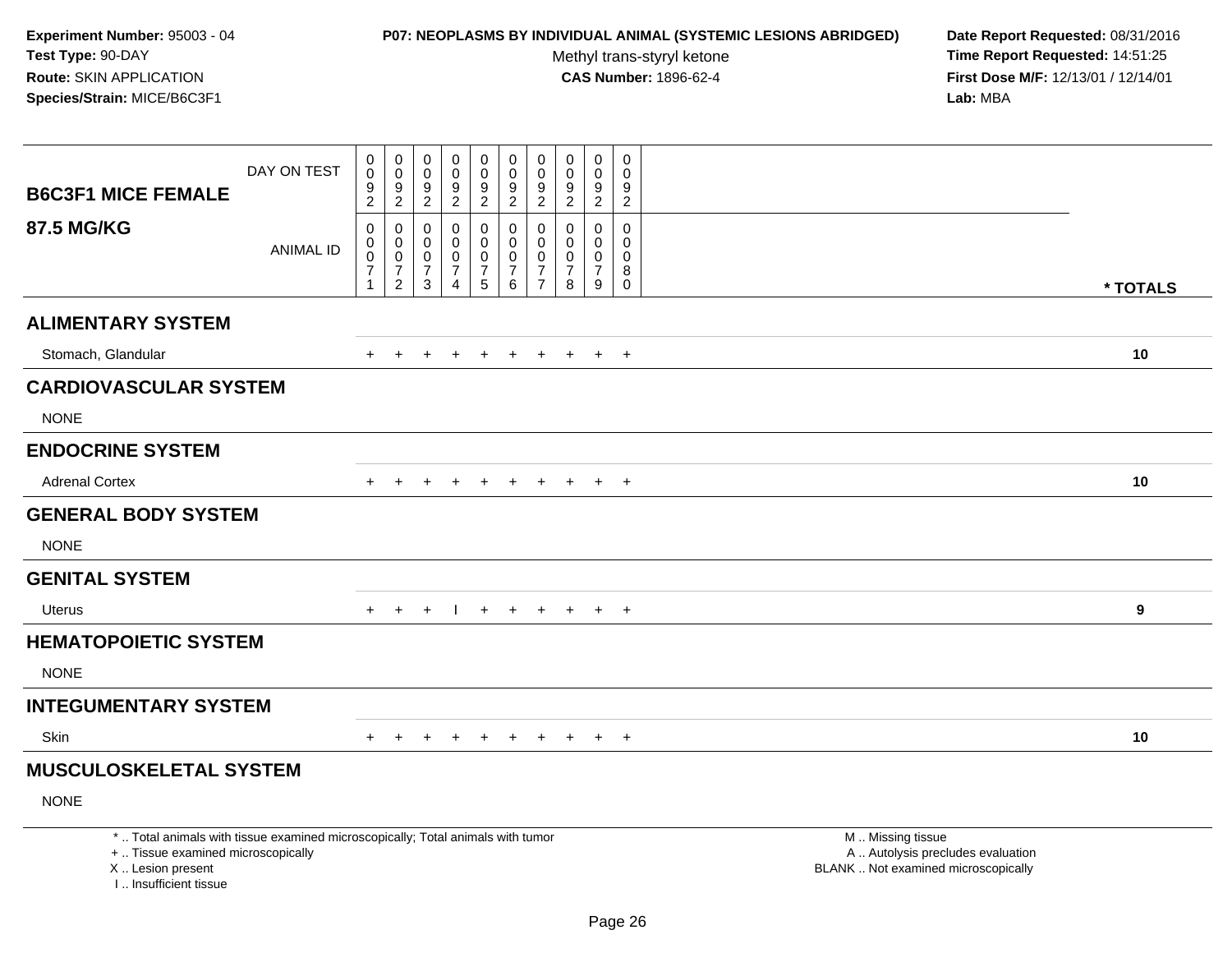## **P07: NEOPLASMS BY INDIVIDUAL ANIMAL (SYSTEMIC LESIONS ABRIDGED) Date Report Requested:** 08/31/2016

Methyl trans-styryl ketone<br>CAS Number: 1896-62-4

 **Time Report Requested:** 14:51:25 **First Dose M/F:** 12/13/01 / 12/14/01<br>**Lab:** MBA **Lab:** MBA

| <b>B6C3F1 MICE FEMALE</b><br><b>87.5 MG/KG</b> | DAY ON TEST<br>ANIMAL ID | 0<br>$\mathbf 0$<br>9<br>$\overline{c}$<br>0<br>$_{\rm 0}^{\rm 0}$<br>$\overline{7}$ | $\mathbf 0$<br>$\,0\,$<br>$\boldsymbol{9}$<br>$\overline{c}$<br>0<br>$\pmb{0}$<br>$\pmb{0}$<br>$\overline{7}$ | 0<br>$\boldsymbol{0}$<br>9<br>$\overline{c}$<br>0<br>$\pmb{0}$<br>$\pmb{0}$<br>$\overline{7}$ | 0<br>$\pmb{0}$<br>$\frac{9}{2}$<br>0<br>$\pmb{0}$<br>$\pmb{0}$<br>$\overline{7}$ | $\begin{array}{c} 0 \\ 0 \\ 9 \\ 2 \end{array}$<br>$\mathbf 0$<br>$\pmb{0}$<br>$\frac{0}{7}$ | $\begin{array}{c} 0 \\ 0 \\ 9 \\ 2 \end{array}$ | $\begin{array}{c} 0 \\ 0 \\ 9 \\ 2 \end{array}$<br>0<br>$\pmb{0}$<br>$\begin{array}{c} 0 \\ 7 \end{array}$ | 0<br>$\pmb{0}$<br>9<br>$\boldsymbol{2}$<br>0<br>0<br>0<br>$\overline{7}$ | $_{\rm 0}^{\rm 0}$<br>$\boldsymbol{9}$<br>$\overline{c}$<br>0<br>0<br>$\overline{7}$ | 0<br>0<br>9<br>$\overline{c}$<br>0<br>0<br>0<br>8 |          |
|------------------------------------------------|--------------------------|--------------------------------------------------------------------------------------|---------------------------------------------------------------------------------------------------------------|-----------------------------------------------------------------------------------------------|----------------------------------------------------------------------------------|----------------------------------------------------------------------------------------------|-------------------------------------------------|------------------------------------------------------------------------------------------------------------|--------------------------------------------------------------------------|--------------------------------------------------------------------------------------|---------------------------------------------------|----------|
|                                                |                          | 1                                                                                    | $\overline{c}$                                                                                                | 3                                                                                             | $\overline{4}$                                                                   | $\sqrt{5}$                                                                                   | $\,6\,$                                         | $\overline{7}$                                                                                             | 8                                                                        | 9                                                                                    | $\Omega$                                          | * TOTALS |
| <b>NERVOUS SYSTEM</b>                          |                          |                                                                                      |                                                                                                               |                                                                                               |                                                                                  |                                                                                              |                                                 |                                                                                                            |                                                                          |                                                                                      |                                                   |          |
| <b>NONE</b>                                    |                          |                                                                                      |                                                                                                               |                                                                                               |                                                                                  |                                                                                              |                                                 |                                                                                                            |                                                                          |                                                                                      |                                                   |          |
| <b>RESPIRATORY SYSTEM</b>                      |                          |                                                                                      |                                                                                                               |                                                                                               |                                                                                  |                                                                                              |                                                 |                                                                                                            |                                                                          |                                                                                      |                                                   |          |
| Nose                                           |                          | $+$                                                                                  | $+$                                                                                                           | $\ddot{}$                                                                                     | $+$                                                                              | $+$                                                                                          | $+$                                             | $+$                                                                                                        | $+$                                                                      |                                                                                      | $+$ $+$                                           | 10       |
| <b>SPECIAL SENSES SYSTEM</b>                   |                          |                                                                                      |                                                                                                               |                                                                                               |                                                                                  |                                                                                              |                                                 |                                                                                                            |                                                                          |                                                                                      |                                                   |          |
| <b>NONE</b>                                    |                          |                                                                                      |                                                                                                               |                                                                                               |                                                                                  |                                                                                              |                                                 |                                                                                                            |                                                                          |                                                                                      |                                                   |          |
| <b>URINARY SYSTEM</b>                          |                          |                                                                                      |                                                                                                               |                                                                                               |                                                                                  |                                                                                              |                                                 |                                                                                                            |                                                                          |                                                                                      |                                                   |          |
| Kidney                                         |                          | $+$                                                                                  | $+$                                                                                                           | $+$                                                                                           | $+$                                                                              | $+$                                                                                          | $+$                                             |                                                                                                            | + + + +                                                                  |                                                                                      |                                                   | 10       |
| <b>SYSTEMIC LESIONS</b>                        |                          |                                                                                      |                                                                                                               |                                                                                               |                                                                                  |                                                                                              |                                                 |                                                                                                            |                                                                          |                                                                                      |                                                   |          |
| Multiple Organ                                 |                          |                                                                                      |                                                                                                               |                                                                                               |                                                                                  |                                                                                              |                                                 |                                                                                                            |                                                                          |                                                                                      | $\pm$                                             | 10       |

\* .. Total animals with tissue examined microscopically; Total animals with tumor

+ .. Tissue examined microscopically

X .. Lesion present

I .. Insufficient tissue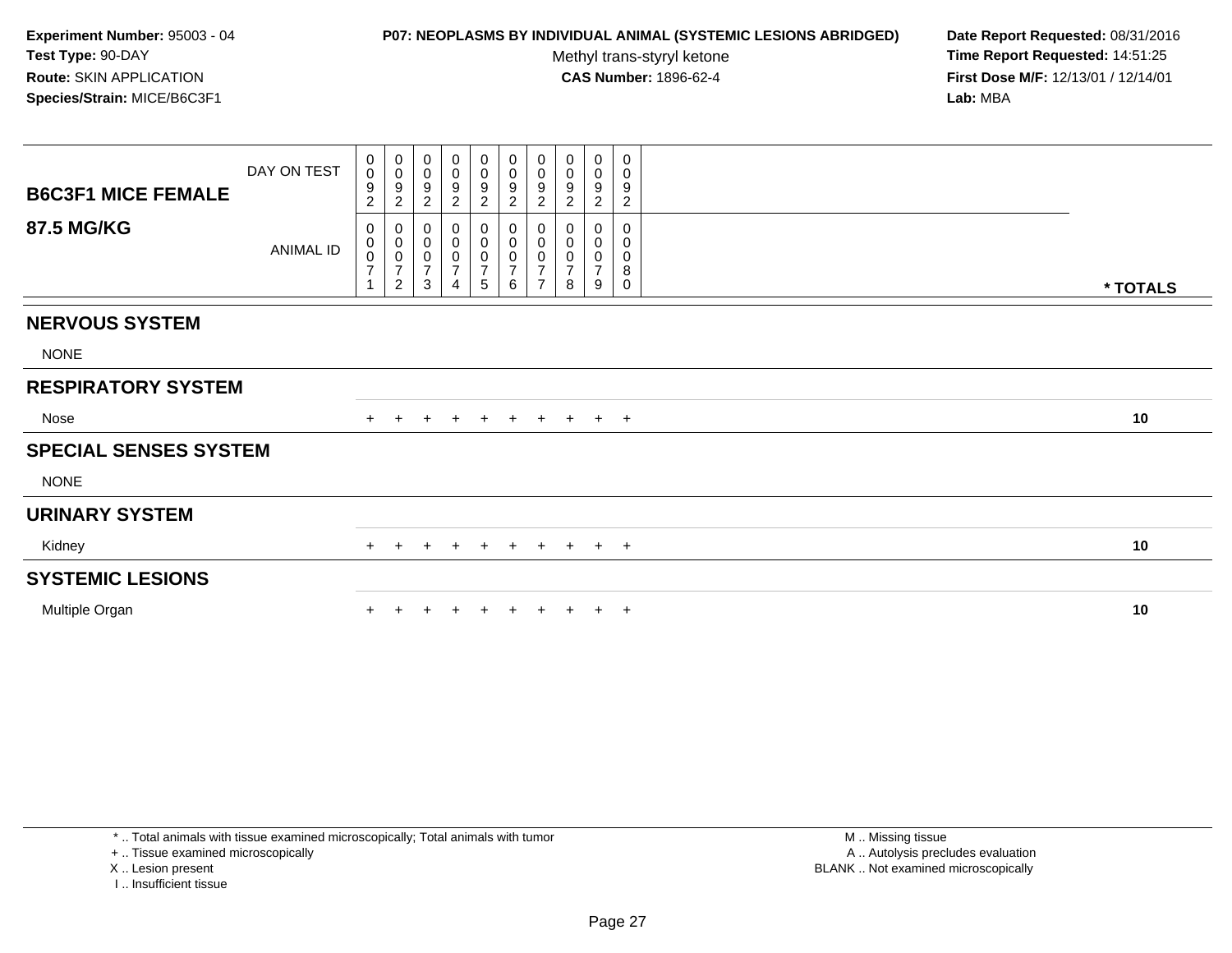## **P07: NEOPLASMS BY INDIVIDUAL ANIMAL (SYSTEMIC LESIONS ABRIDGED) Date Report Requested:** 08/31/2016

Methyl trans-styryl ketone<br>CAS Number: 1896-62-4

| <b>B6C3F1 MICE FEMALE</b>                                                                                                                                           | DAY ON TEST      | $\boldsymbol{0}$<br>$\mathbf 0$<br>9<br>$\overline{2}$    | $\mathbf 0$<br>$\mathsf 0$<br>$\frac{9}{2}$  | $\pmb{0}$<br>$\mathsf 0$<br>$\frac{9}{2}$ | $\mathsf{O}\xspace$<br>$\mathsf{O}\xspace$<br>9<br>$\overline{2}$ | $\pmb{0}$<br>$\ddot{\mathbf{0}}$<br>$\frac{9}{2}$                             | $\pmb{0}$<br>$\mathbf 0$<br>9<br>$\overline{2}$   | $\mathbf 0$<br>$\mathbf 0$<br>$\frac{9}{2}$                    | $\pmb{0}$<br>$\mathbf 0$<br>9<br>$\sqrt{2}$   | $\pmb{0}$<br>$\pmb{0}$<br>9<br>$\overline{2}$ | $\mathsf{O}$<br>$\Omega$<br>9<br>$\overline{c}$            |                                                                                               |          |
|---------------------------------------------------------------------------------------------------------------------------------------------------------------------|------------------|-----------------------------------------------------------|----------------------------------------------|-------------------------------------------|-------------------------------------------------------------------|-------------------------------------------------------------------------------|---------------------------------------------------|----------------------------------------------------------------|-----------------------------------------------|-----------------------------------------------|------------------------------------------------------------|-----------------------------------------------------------------------------------------------|----------|
| <b>175 MG/KG</b>                                                                                                                                                    | <b>ANIMAL ID</b> | $\boldsymbol{0}$<br>0<br>$\mathbf 0$<br>8<br>$\mathbf{1}$ | 0<br>0<br>$\mathbf 0$<br>8<br>$\overline{c}$ | 0<br>0<br>$\mathsf{O}\xspace$<br>8<br>3   | $\mathbf 0$<br>0<br>$\mathbf 0$<br>8<br>4                         | 0<br>$\mathbf 0$<br>$\boldsymbol{0}$<br>$\begin{array}{c} 8 \\ 5 \end{array}$ | $\mathbf 0$<br>$\mathbf 0$<br>$\pmb{0}$<br>8<br>6 | $\mathbf 0$<br>$\mathbf 0$<br>$\pmb{0}$<br>8<br>$\overline{7}$ | $\Omega$<br>$\Omega$<br>$\mathbf 0$<br>8<br>8 | 0<br>0<br>$\mathbf 0$<br>8<br>$\overline{9}$  | $\mathbf 0$<br>$\Omega$<br>$\mathbf 0$<br>9<br>$\mathbf 0$ |                                                                                               | * TOTALS |
| <b>ALIMENTARY SYSTEM</b>                                                                                                                                            |                  |                                                           |                                              |                                           |                                                                   |                                                                               |                                                   |                                                                |                                               |                                               |                                                            |                                                                                               |          |
| Stomach, Glandular                                                                                                                                                  |                  | $+$                                                       | $+$                                          | $+$                                       | $+$                                                               | $+$                                                                           | $+$                                               |                                                                | $+$ $+$ $+$                                   |                                               | $+$                                                        |                                                                                               | 10       |
| <b>CARDIOVASCULAR SYSTEM</b>                                                                                                                                        |                  |                                                           |                                              |                                           |                                                                   |                                                                               |                                                   |                                                                |                                               |                                               |                                                            |                                                                                               |          |
| <b>NONE</b>                                                                                                                                                         |                  |                                                           |                                              |                                           |                                                                   |                                                                               |                                                   |                                                                |                                               |                                               |                                                            |                                                                                               |          |
| <b>ENDOCRINE SYSTEM</b>                                                                                                                                             |                  |                                                           |                                              |                                           |                                                                   |                                                                               |                                                   |                                                                |                                               |                                               |                                                            |                                                                                               |          |
| <b>Adrenal Cortex</b>                                                                                                                                               |                  | $\pm$                                                     |                                              |                                           |                                                                   |                                                                               |                                                   |                                                                |                                               | $\ddot{}$                                     | $+$                                                        |                                                                                               | 10       |
| <b>GENERAL BODY SYSTEM</b>                                                                                                                                          |                  |                                                           |                                              |                                           |                                                                   |                                                                               |                                                   |                                                                |                                               |                                               |                                                            |                                                                                               |          |
| <b>NONE</b>                                                                                                                                                         |                  |                                                           |                                              |                                           |                                                                   |                                                                               |                                                   |                                                                |                                               |                                               |                                                            |                                                                                               |          |
| <b>GENITAL SYSTEM</b>                                                                                                                                               |                  |                                                           |                                              |                                           |                                                                   |                                                                               |                                                   |                                                                |                                               |                                               |                                                            |                                                                                               |          |
| Uterus                                                                                                                                                              |                  |                                                           |                                              |                                           | $\div$                                                            | $\pm$                                                                         | $+$                                               | $+$                                                            | $+$                                           | $+$                                           | $+$                                                        |                                                                                               | 10       |
| <b>HEMATOPOIETIC SYSTEM</b>                                                                                                                                         |                  |                                                           |                                              |                                           |                                                                   |                                                                               |                                                   |                                                                |                                               |                                               |                                                            |                                                                                               |          |
| <b>NONE</b>                                                                                                                                                         |                  |                                                           |                                              |                                           |                                                                   |                                                                               |                                                   |                                                                |                                               |                                               |                                                            |                                                                                               |          |
| <b>INTEGUMENTARY SYSTEM</b>                                                                                                                                         |                  |                                                           |                                              |                                           |                                                                   |                                                                               |                                                   |                                                                |                                               |                                               |                                                            |                                                                                               |          |
| <b>Skin</b>                                                                                                                                                         |                  | $+$                                                       | $+$                                          | $+$                                       | $+$                                                               | $+$                                                                           | $+$                                               | $+$                                                            | $+$                                           | $+$                                           | $+$                                                        |                                                                                               | 10       |
| <b>MUSCULOSKELETAL SYSTEM</b>                                                                                                                                       |                  |                                                           |                                              |                                           |                                                                   |                                                                               |                                                   |                                                                |                                               |                                               |                                                            |                                                                                               |          |
| <b>NONE</b>                                                                                                                                                         |                  |                                                           |                                              |                                           |                                                                   |                                                                               |                                                   |                                                                |                                               |                                               |                                                            |                                                                                               |          |
| *  Total animals with tissue examined microscopically; Total animals with tumor<br>+  Tissue examined microscopically<br>X  Lesion present<br>I Insufficient tissue |                  |                                                           |                                              |                                           |                                                                   |                                                                               |                                                   |                                                                |                                               |                                               |                                                            | M  Missing tissue<br>A  Autolysis precludes evaluation<br>BLANK  Not examined microscopically |          |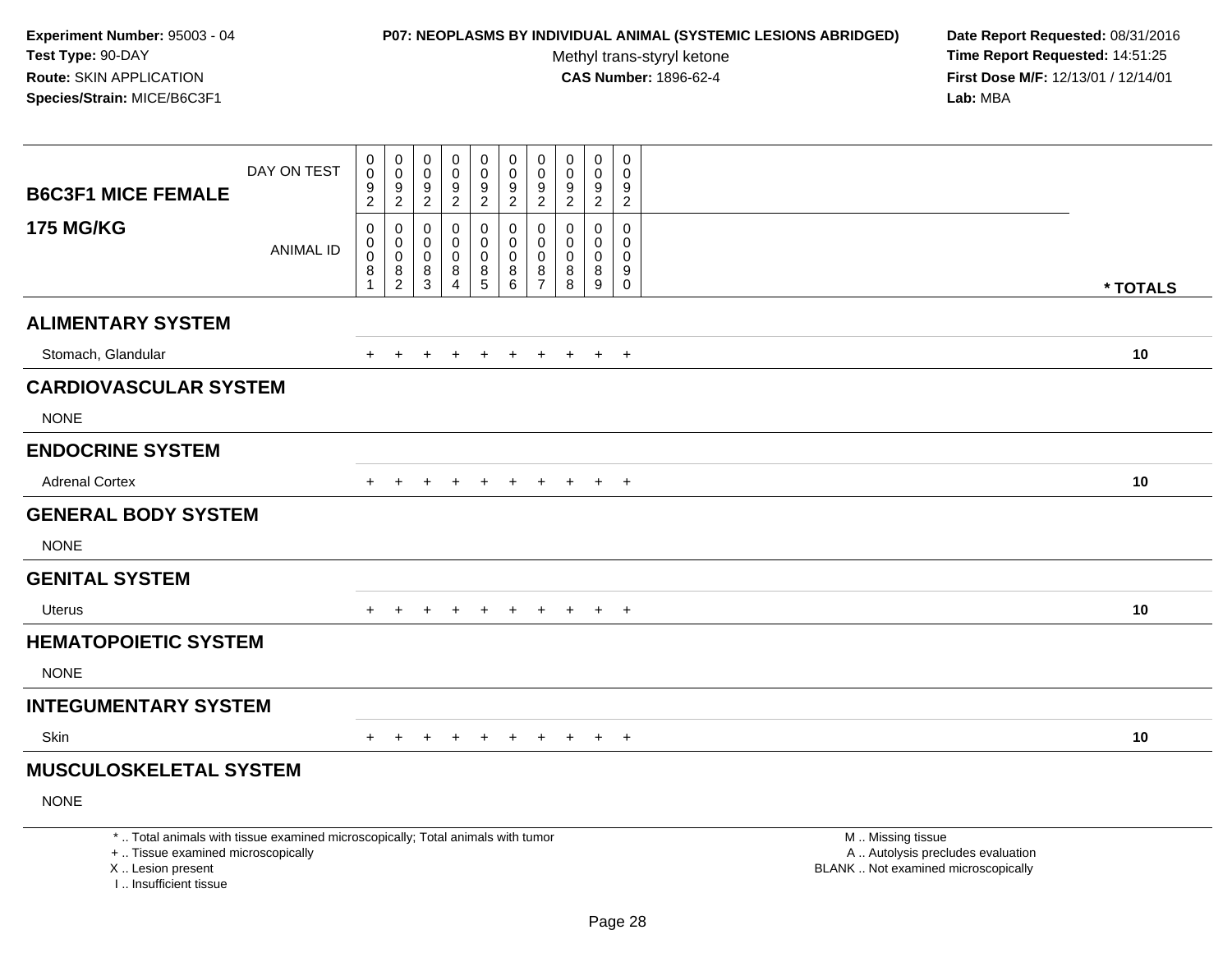### **P07: NEOPLASMS BY INDIVIDUAL ANIMAL (SYSTEMIC LESIONS ABRIDGED) Date Report Requested:** 08/31/2016

Methyl trans-styryl ketone<br>CAS Number: 1896-62-4

| <b>B6C3F1 MICE FEMALE</b><br><b>175 MG/KG</b> | DAY ON TEST<br>ANIMAL ID | 0<br>$\pmb{0}$<br>9<br>$\overline{c}$<br>0<br>$\pmb{0}$<br>$\pmb{0}$<br>8 | $\pmb{0}$<br>$\boldsymbol{0}$<br>$\boldsymbol{9}$<br>$\overline{c}$<br>0<br>$\pmb{0}$<br>$\pmb{0}$<br>$\bf 8$ | 0<br>$\boldsymbol{0}$<br>9<br>$\overline{c}$<br>0<br>$\mathbf 0$<br>$\mathbf 0$<br>8 | 0<br>$\pmb{0}$<br>$\frac{9}{2}$<br>0<br>$\pmb{0}$<br>$\boldsymbol{0}$<br>8 | $\begin{array}{c} 0 \\ 0 \\ 9 \\ 2 \end{array}$<br>0<br>$\pmb{0}$<br>$\pmb{0}$<br>$\bf 8$ | $\begin{array}{c} 0 \\ 0 \\ 9 \\ 2 \end{array}$<br>$\mathbf 0$<br>$\pmb{0}$<br>$\frac{0}{8}$ | $\begin{smallmatrix} 0\\0 \end{smallmatrix}$<br>$\frac{9}{2}$<br>0<br>$\pmb{0}$<br>$\pmb{0}$<br>$\,8\,$ | 0<br>$\pmb{0}$<br>9<br>$\boldsymbol{2}$<br>0<br>0<br>0<br>8 | $_{\rm 0}^{\rm 0}$<br>$\boldsymbol{9}$<br>$\overline{c}$<br>0<br>0<br>8 | 0<br>0<br>9<br>$\overline{c}$<br>0<br>0<br>0<br>9 |          |
|-----------------------------------------------|--------------------------|---------------------------------------------------------------------------|---------------------------------------------------------------------------------------------------------------|--------------------------------------------------------------------------------------|----------------------------------------------------------------------------|-------------------------------------------------------------------------------------------|----------------------------------------------------------------------------------------------|---------------------------------------------------------------------------------------------------------|-------------------------------------------------------------|-------------------------------------------------------------------------|---------------------------------------------------|----------|
|                                               |                          |                                                                           | $\overline{c}$                                                                                                | 3                                                                                    | $\overline{4}$                                                             | $\sqrt{5}$                                                                                | 6                                                                                            | $\overline{ }$                                                                                          | 8                                                           | 9                                                                       | $\Omega$                                          | * TOTALS |
| <b>NERVOUS SYSTEM</b>                         |                          |                                                                           |                                                                                                               |                                                                                      |                                                                            |                                                                                           |                                                                                              |                                                                                                         |                                                             |                                                                         |                                                   |          |
| <b>NONE</b>                                   |                          |                                                                           |                                                                                                               |                                                                                      |                                                                            |                                                                                           |                                                                                              |                                                                                                         |                                                             |                                                                         |                                                   |          |
| <b>RESPIRATORY SYSTEM</b>                     |                          |                                                                           |                                                                                                               |                                                                                      |                                                                            |                                                                                           |                                                                                              |                                                                                                         |                                                             |                                                                         |                                                   |          |
| Nose                                          |                          | $+$                                                                       | $+$                                                                                                           | $\ddot{}$                                                                            | $+$                                                                        | $+$                                                                                       | $+$                                                                                          | $+$                                                                                                     | $+$                                                         |                                                                         | $+$ $+$                                           | 10       |
| <b>SPECIAL SENSES SYSTEM</b>                  |                          |                                                                           |                                                                                                               |                                                                                      |                                                                            |                                                                                           |                                                                                              |                                                                                                         |                                                             |                                                                         |                                                   |          |
| <b>NONE</b>                                   |                          |                                                                           |                                                                                                               |                                                                                      |                                                                            |                                                                                           |                                                                                              |                                                                                                         |                                                             |                                                                         |                                                   |          |
| <b>URINARY SYSTEM</b>                         |                          |                                                                           |                                                                                                               |                                                                                      |                                                                            |                                                                                           |                                                                                              |                                                                                                         |                                                             |                                                                         |                                                   |          |
| Kidney                                        |                          | $+$                                                                       | $+$                                                                                                           | $+$                                                                                  | $+$                                                                        | $+$                                                                                       | $+$                                                                                          |                                                                                                         | + + + +                                                     |                                                                         |                                                   | 10       |
| <b>SYSTEMIC LESIONS</b>                       |                          |                                                                           |                                                                                                               |                                                                                      |                                                                            |                                                                                           |                                                                                              |                                                                                                         |                                                             |                                                                         |                                                   |          |
| Multiple Organ                                |                          |                                                                           |                                                                                                               |                                                                                      |                                                                            |                                                                                           |                                                                                              |                                                                                                         |                                                             |                                                                         | $\pm$                                             | 10       |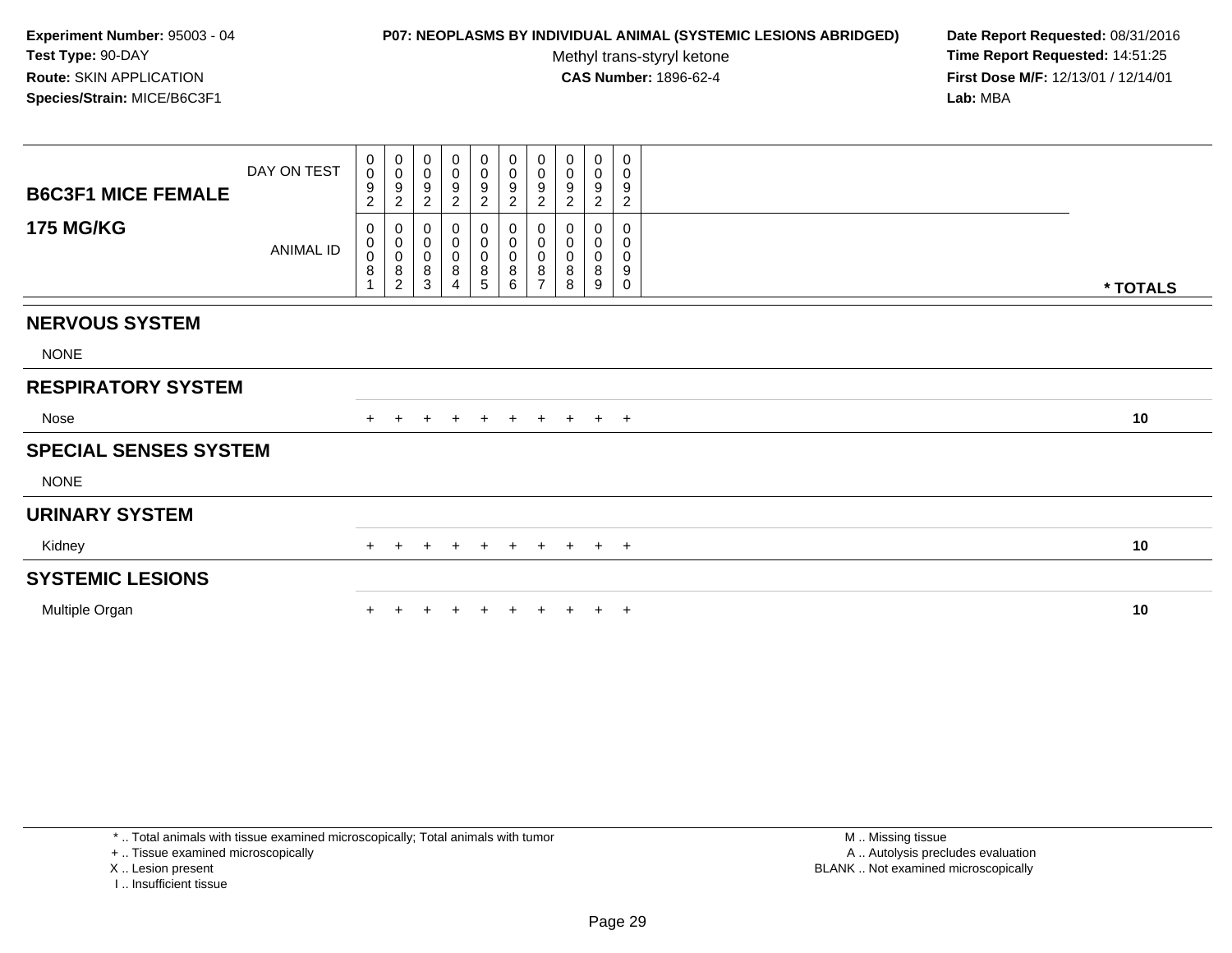#### **P07: NEOPLASMS BY INDIVIDUAL ANIMAL (SYSTEMIC LESIONS ABRIDGED) Date Report Requested:** 08/31/2016

Methyl trans-styryl ketone<br>CAS Number: 1896-62-4

 **Time Report Requested:** 14:51:25 **First Dose M/F:** 12/13/01 / 12/14/01<br>**Lab:** MBA **Lab:** MBA

| <b>B6C3F1 MICE FEMALE</b> | DAY ON TEST      | $\pmb{0}$<br>$\pmb{0}$<br>$\frac{9}{2}$                             | 0<br>$\mathbf 0$<br>$\frac{9}{2}$                                                       | $\pmb{0}$<br>$\mathsf{O}\xspace$<br>$\frac{9}{2}$                  | $\pmb{0}$<br>$\frac{0}{9}$                                     | $\pmb{0}$<br>$\pmb{0}$<br>$\frac{9}{2}$                          | $\pmb{0}$<br>$\mathbf 0$<br>$\frac{9}{2}$                        | 0<br>$\pmb{0}$<br>9<br>$\overline{c}$                  | $\pmb{0}$<br>$\mathbf 0$<br>$\boldsymbol{9}$<br>$\overline{c}$ | $\pmb{0}$<br>$\pmb{0}$<br>$\frac{9}{2}$                | $\mathbf 0$<br>$\mathbf 0$<br>$\frac{9}{2}$                    |          |
|---------------------------|------------------|---------------------------------------------------------------------|-----------------------------------------------------------------------------------------|--------------------------------------------------------------------|----------------------------------------------------------------|------------------------------------------------------------------|------------------------------------------------------------------|--------------------------------------------------------|----------------------------------------------------------------|--------------------------------------------------------|----------------------------------------------------------------|----------|
| <b>350 MG/KG</b>          | <b>ANIMAL ID</b> | $\boldsymbol{0}$<br>$\pmb{0}$<br>$\pmb{0}$<br>$\boldsymbol{9}$<br>1 | 0<br>$\begin{smallmatrix} 0\\0 \end{smallmatrix}$<br>$\boldsymbol{9}$<br>$\overline{2}$ | $\mathbf 0$<br>$\mathbf 0$<br>$\mathsf{O}\xspace$<br>$\frac{9}{3}$ | $\mathbf 0$<br>$\pmb{0}$<br>$\pmb{0}$<br>$\boldsymbol{9}$<br>4 | $\mathbf 0$<br>$\mathsf{O}\xspace$<br>$\pmb{0}$<br>$\frac{9}{5}$ | $\pmb{0}$<br>$\mathbf 0$<br>$\mathbf 0$<br>$\boldsymbol{9}$<br>6 | $\mathbf 0$<br>0<br>$\mathbf 0$<br>9<br>$\overline{7}$ | $\mathbf 0$<br>0<br>$\mathbf 0$<br>$\boldsymbol{9}$<br>8       | $\mathbf 0$<br>0<br>$\pmb{0}$<br>$\boldsymbol{9}$<br>9 | 0<br>$\mathbf 0$<br>$\mathbf{1}$<br>$\mathbf 0$<br>$\mathbf 0$ | * TOTALS |
| <b>ALIMENTARY SYSTEM</b>  |                  |                                                                     |                                                                                         |                                                                    |                                                                |                                                                  |                                                                  |                                                        |                                                                |                                                        |                                                                |          |
| Esophagus                 |                  | $+$                                                                 | ÷                                                                                       |                                                                    |                                                                |                                                                  |                                                                  |                                                        |                                                                | $\ddot{}$                                              | $+$                                                            | 10       |
| Gallbladder               |                  | $\pm$                                                               |                                                                                         |                                                                    |                                                                |                                                                  |                                                                  |                                                        |                                                                | $\div$                                                 | $^{+}$                                                         | 10       |
| Intestine Large, Cecum    |                  |                                                                     |                                                                                         |                                                                    |                                                                |                                                                  |                                                                  |                                                        |                                                                |                                                        | $\overline{+}$                                                 | 10       |
| Intestine Large, Colon    |                  |                                                                     |                                                                                         |                                                                    |                                                                |                                                                  |                                                                  |                                                        |                                                                |                                                        | $\overline{+}$                                                 | 10       |
| Intestine Large, Rectum   |                  |                                                                     |                                                                                         |                                                                    |                                                                |                                                                  |                                                                  |                                                        |                                                                |                                                        | $\ddot{}$                                                      | 10       |
| Intestine Small, Duodenum |                  |                                                                     |                                                                                         |                                                                    |                                                                |                                                                  |                                                                  |                                                        |                                                                |                                                        | $\ddot{}$                                                      | 10       |
| Intestine Small, Ileum    |                  |                                                                     |                                                                                         |                                                                    |                                                                |                                                                  |                                                                  |                                                        |                                                                | $\ddot{}$                                              | $+$                                                            | 10       |
| Intestine Small, Jejunum  |                  |                                                                     |                                                                                         |                                                                    |                                                                |                                                                  |                                                                  |                                                        |                                                                | $\div$                                                 | $\ddot{}$                                                      | 10       |
| Liver                     |                  | $+$                                                                 |                                                                                         |                                                                    |                                                                |                                                                  |                                                                  |                                                        |                                                                | $\div$                                                 | $+$                                                            | 10       |
| Pancreas                  |                  | $+$                                                                 |                                                                                         |                                                                    |                                                                |                                                                  |                                                                  |                                                        |                                                                | $\ddot{}$                                              | $^{+}$                                                         | 10       |
| Salivary Glands           |                  |                                                                     |                                                                                         |                                                                    |                                                                |                                                                  |                                                                  |                                                        |                                                                | $\div$                                                 | $+$                                                            | 10       |
| Stomach, Forestomach      |                  |                                                                     |                                                                                         |                                                                    |                                                                |                                                                  |                                                                  |                                                        |                                                                |                                                        | $+$                                                            | 10       |
| Stomach, Glandular        |                  |                                                                     |                                                                                         |                                                                    |                                                                |                                                                  |                                                                  |                                                        |                                                                |                                                        | $\ddot{}$                                                      | 10       |
| Tongue                    |                  |                                                                     |                                                                                         |                                                                    |                                                                |                                                                  |                                                                  |                                                        |                                                                |                                                        | $\overline{+}$                                                 | 10       |

# **CARDIOVASCULAR SYSTEM**

\* .. Total animals with tissue examined microscopically; Total animals with tumor

+ .. Tissue examined microscopically

X .. Lesion present

I .. Insufficient tissue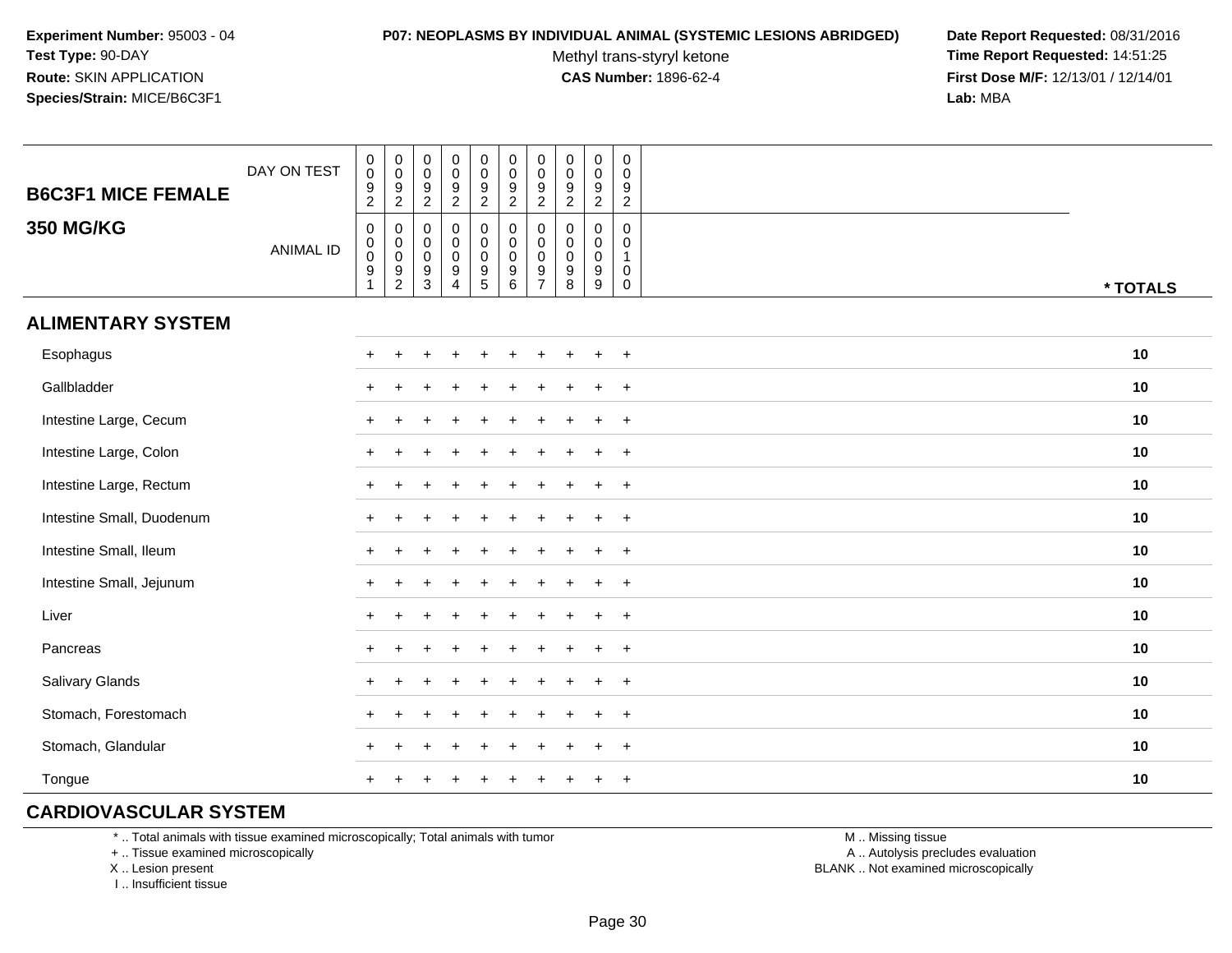#### **P07: NEOPLASMS BY INDIVIDUAL ANIMAL (SYSTEMIC LESIONS ABRIDGED) Date Report Requested:** 08/31/2016

Methyl trans-styryl ketone<br>CAS Number: 1896-62-4

 **Time Report Requested:** 14:51:25 **First Dose M/F:** 12/13/01 / 12/14/01<br>**Lab:** MBA **Lab:** MBA

| <b>B6C3F1 MICE FEMALE</b>  | DAY ON TEST      | $\begin{smallmatrix} 0\\0 \end{smallmatrix}$<br>$\frac{9}{2}$         | $\begin{smallmatrix} 0\\0 \end{smallmatrix}$<br>$\frac{9}{2}$ | $\pmb{0}$<br>$\mathbf 0$<br>$\boldsymbol{9}$<br>$\overline{2}$ | $\pmb{0}$<br>$\pmb{0}$<br>$\frac{9}{2}$                             | $\mathbf 0$<br>$\pmb{0}$<br>$\frac{9}{2}$                                           | $\pmb{0}$<br>$\mathbf 0$<br>$\frac{9}{2}$                                           | $\mathbf 0$<br>0<br>9<br>$\overline{2}$ | $\pmb{0}$<br>$\mathbf 0$<br>$\frac{9}{2}$                      | $\pmb{0}$<br>0<br>$\frac{9}{2}$                                         | $\mathbf 0$<br>$\mathbf 0$<br>9<br>$\overline{2}$              |                  |
|----------------------------|------------------|-----------------------------------------------------------------------|---------------------------------------------------------------|----------------------------------------------------------------|---------------------------------------------------------------------|-------------------------------------------------------------------------------------|-------------------------------------------------------------------------------------|-----------------------------------------|----------------------------------------------------------------|-------------------------------------------------------------------------|----------------------------------------------------------------|------------------|
| <b>350 MG/KG</b>           | <b>ANIMAL ID</b> | $\mathbf 0$<br>$_{\rm 0}^{\rm 0}$<br>$\boldsymbol{9}$<br>$\mathbf{1}$ | $\mathbf 0$<br>$_{\rm 0}^{\rm 0}$<br>$\frac{9}{2}$            | 0<br>$\mathbf 0$<br>$\mathbf 0$<br>9<br>$\mathbf{3}$           | 0<br>$\mathbf 0$<br>$\pmb{0}$<br>$\boldsymbol{9}$<br>$\overline{4}$ | $\pmb{0}$<br>$\ddot{\mathbf{0}}$<br>$\pmb{0}$<br>$\boldsymbol{9}$<br>$\overline{5}$ | $\boldsymbol{0}$<br>$\pmb{0}$<br>$\mathsf{O}\xspace$<br>$\boldsymbol{9}$<br>$\,6\,$ | 0<br>0<br>0<br>9<br>$\overline{7}$      | $\mathbf 0$<br>$\pmb{0}$<br>$\pmb{0}$<br>$\boldsymbol{9}$<br>8 | 0<br>$\mathbf 0$<br>$\mathbf 0$<br>$\boldsymbol{9}$<br>$\boldsymbol{9}$ | $\mathbf 0$<br>$\mathbf 0$<br>$\mathbf{1}$<br>0<br>$\mathbf 0$ | * TOTALS         |
| <b>Blood Vessel</b>        |                  | $+$                                                                   | +                                                             | $\ddot{}$                                                      | $\ddot{}$                                                           | $\ddot{}$                                                                           | $\ddot{}$                                                                           | $+$                                     | $\mathbf +$                                                    | $\ddot{}$                                                               | $+$                                                            | 10               |
| Heart                      |                  | $\pm$                                                                 |                                                               |                                                                |                                                                     |                                                                                     |                                                                                     |                                         |                                                                | $\ddot{}$                                                               | $+$                                                            | 10               |
| <b>ENDOCRINE SYSTEM</b>    |                  |                                                                       |                                                               |                                                                |                                                                     |                                                                                     |                                                                                     |                                         |                                                                |                                                                         |                                                                |                  |
| <b>Adrenal Cortex</b>      |                  | $\pm$                                                                 |                                                               |                                                                |                                                                     |                                                                                     | ÷                                                                                   |                                         |                                                                | $\ddot{}$                                                               | $+$                                                            | 10               |
| Adrenal Medulla            |                  | $\pm$                                                                 |                                                               |                                                                |                                                                     |                                                                                     |                                                                                     |                                         |                                                                | $\ddot{}$                                                               | $\overline{+}$                                                 | 10               |
| Islets, Pancreatic         |                  | $\ddot{}$                                                             |                                                               |                                                                |                                                                     |                                                                                     |                                                                                     |                                         |                                                                | ÷.                                                                      | $\ddot{}$                                                      | 10               |
| Parathyroid Gland          |                  | $+$                                                                   | $+$                                                           | м                                                              | $+$                                                                 | M                                                                                   | M                                                                                   | M                                       | M                                                              | $+$                                                                     | $+$                                                            | $\sqrt{5}$       |
| <b>Pituitary Gland</b>     |                  | $\pm$                                                                 |                                                               |                                                                |                                                                     |                                                                                     | $\ddot{}$                                                                           | $+$                                     | $+$                                                            | $\perp$                                                                 | $+$                                                            | $\boldsymbol{9}$ |
| <b>Thyroid Gland</b>       |                  | $+$                                                                   |                                                               |                                                                | $+$                                                                 |                                                                                     | $+$                                                                                 | $+$                                     |                                                                | $+$                                                                     | $+$                                                            | 10               |
| <b>GENERAL BODY SYSTEM</b> |                  |                                                                       |                                                               |                                                                |                                                                     |                                                                                     |                                                                                     |                                         |                                                                |                                                                         |                                                                |                  |
| <b>NONE</b>                |                  |                                                                       |                                                               |                                                                |                                                                     |                                                                                     |                                                                                     |                                         |                                                                |                                                                         |                                                                |                  |
| <b>GENITAL SYSTEM</b>      |                  |                                                                       |                                                               |                                                                |                                                                     |                                                                                     |                                                                                     |                                         |                                                                |                                                                         |                                                                |                  |
| <b>Clitoral Gland</b>      |                  | $+$                                                                   | $+$                                                           | $\ddot{}$                                                      | $\ddot{}$                                                           | $\ddot{}$                                                                           | $\ddot{}$                                                                           | $\ddot{}$                               | $\ddot{}$                                                      | $+$                                                                     | $+$                                                            | 10               |
| Ovary                      |                  | $\pm$                                                                 |                                                               |                                                                | $\ddot{}$                                                           |                                                                                     | $\ddot{}$                                                                           | $\pm$                                   |                                                                | $+$                                                                     | $+$                                                            | 10               |
| <b>Uterus</b>              |                  | $\ddot{}$                                                             |                                                               |                                                                |                                                                     |                                                                                     |                                                                                     |                                         |                                                                | $\ddot{}$                                                               | $+$                                                            | 10               |

# **HEMATOPOIETIC SYSTEM**

\* .. Total animals with tissue examined microscopically; Total animals with tumor

+ .. Tissue examined microscopically

X .. Lesion present

I .. Insufficient tissue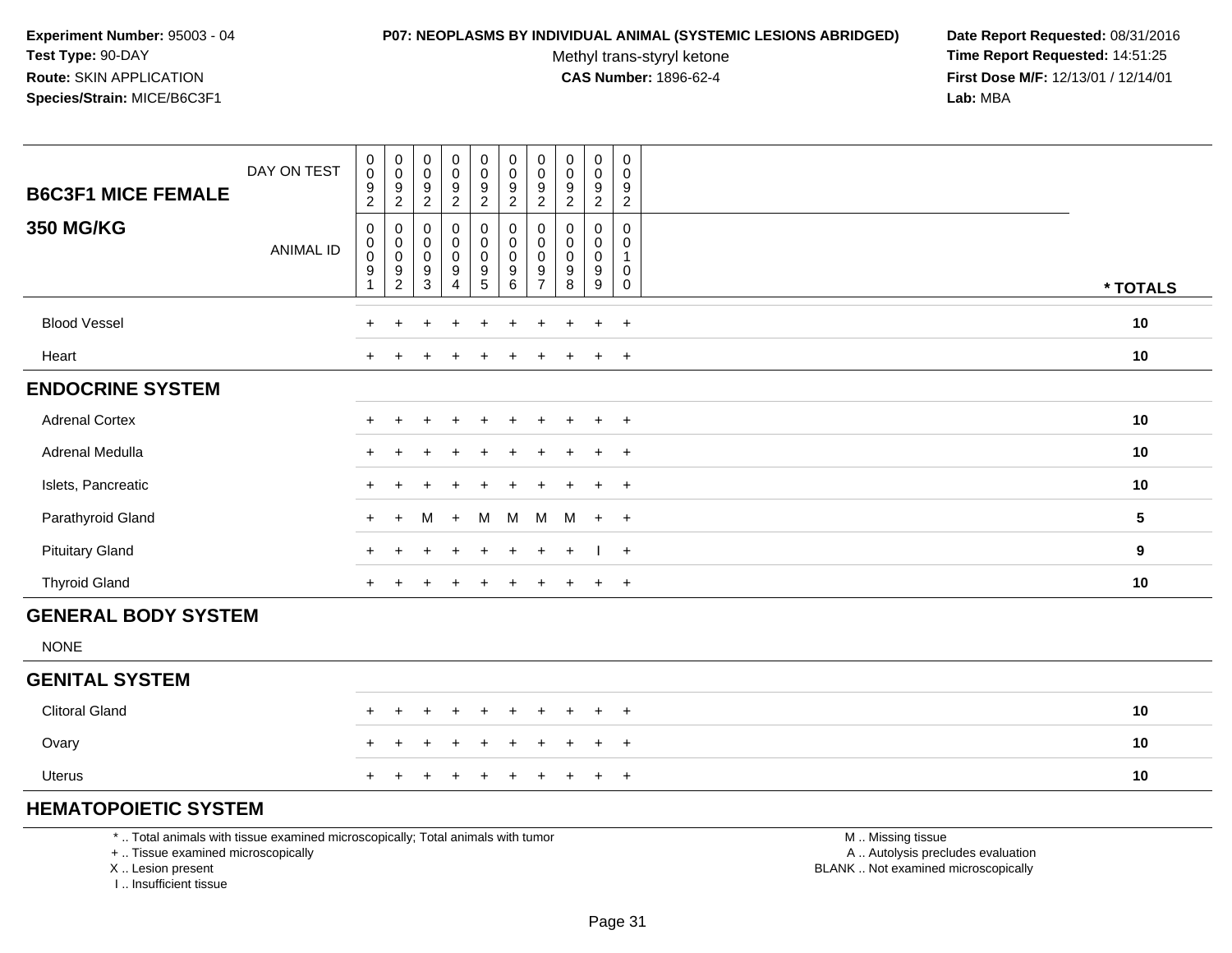I .. Insufficient tissue

#### **P07: NEOPLASMS BY INDIVIDUAL ANIMAL (SYSTEMIC LESIONS ABRIDGED) Date Report Requested:** 08/31/2016

Methyl trans-styryl ketone<br>CAS Number: 1896-62-4

| <b>B6C3F1 MICE FEMALE</b>                                                                                                                  | DAY ON TEST      | $\mathbf 0$<br>$\pmb{0}$<br>$\boldsymbol{9}$<br>$\overline{2}$                  | $\pmb{0}$<br>$\mathbf 0$<br>$\boldsymbol{9}$<br>$\sqrt{2}$ | $\pmb{0}$<br>$\pmb{0}$<br>$\boldsymbol{9}$<br>$\overline{c}$ | $\pmb{0}$<br>$\pmb{0}$<br>9<br>$\overline{a}$ | $\pmb{0}$<br>$\mathsf{O}\xspace$<br>$\frac{9}{2}$                        | $\pmb{0}$<br>$\pmb{0}$<br>$9\,$<br>$\overline{2}$                                  | $\pmb{0}$<br>$\mathbf 0$<br>9<br>$\overline{c}$  | 0<br>$\mathbf 0$<br>9<br>$\overline{2}$                    | $\pmb{0}$<br>$\pmb{0}$<br>$\boldsymbol{9}$<br>$\overline{2}$ | $\mathbf 0$<br>$\mathbf 0$<br>9<br>$\overline{2}$                     |                                                                                               |          |
|--------------------------------------------------------------------------------------------------------------------------------------------|------------------|---------------------------------------------------------------------------------|------------------------------------------------------------|--------------------------------------------------------------|-----------------------------------------------|--------------------------------------------------------------------------|------------------------------------------------------------------------------------|--------------------------------------------------|------------------------------------------------------------|--------------------------------------------------------------|-----------------------------------------------------------------------|-----------------------------------------------------------------------------------------------|----------|
| <b>350 MG/KG</b>                                                                                                                           | <b>ANIMAL ID</b> | $\mathbf 0$<br>$\mathbf 0$<br>$\mathbf 0$<br>$\boldsymbol{9}$<br>$\overline{1}$ | $\mathbf 0$<br>$\pmb{0}$<br>$\mathbf 0$<br>$\frac{9}{2}$   | $\mathbf 0$<br>0<br>$\mathbf 0$<br>$\frac{9}{3}$             | 0<br>0<br>0<br>9<br>$\overline{4}$            | 0<br>$\mathbf 0$<br>$\mathbf 0$<br>$\begin{array}{c} 9 \\ 5 \end{array}$ | $\mathbf 0$<br>$\mathbf 0$<br>$\mathbf 0$<br>$\begin{array}{c} 9 \\ 6 \end{array}$ | $\Omega$<br>0<br>$\Omega$<br>9<br>$\overline{7}$ | $\Omega$<br>$\Omega$<br>$\mathbf 0$<br>9<br>$\overline{8}$ | 0<br>0<br>$\mathbf 0$<br>$^9_9$                              | $\mathbf 0$<br>$\mathbf 0$<br>1<br>$\mathbf 0$<br>$\mathsf{O}\xspace$ |                                                                                               | * TOTALS |
| <b>Bone Marrow</b>                                                                                                                         |                  |                                                                                 |                                                            |                                                              |                                               |                                                                          |                                                                                    |                                                  |                                                            | $\div$                                                       | $\overline{+}$                                                        |                                                                                               | 10       |
| Lymph Node, Mandibular                                                                                                                     |                  |                                                                                 |                                                            |                                                              |                                               |                                                                          |                                                                                    |                                                  |                                                            | $\ddot{}$                                                    | $+$                                                                   |                                                                                               | 10       |
| Lymph Node, Mesenteric                                                                                                                     |                  |                                                                                 |                                                            |                                                              |                                               |                                                                          |                                                                                    |                                                  |                                                            | $\ddot{}$                                                    | $+$                                                                   |                                                                                               | 10       |
| Spleen                                                                                                                                     |                  |                                                                                 |                                                            |                                                              |                                               |                                                                          |                                                                                    |                                                  |                                                            | $\ddot{}$                                                    | $\ddot{}$                                                             |                                                                                               | 10       |
| Thymus                                                                                                                                     |                  | $+$                                                                             |                                                            |                                                              |                                               |                                                                          |                                                                                    |                                                  |                                                            | $\ddot{+}$                                                   | $+$                                                                   |                                                                                               | 10       |
| <b>INTEGUMENTARY SYSTEM</b>                                                                                                                |                  |                                                                                 |                                                            |                                                              |                                               |                                                                          |                                                                                    |                                                  |                                                            |                                                              |                                                                       |                                                                                               |          |
| Mammary Gland                                                                                                                              |                  |                                                                                 |                                                            |                                                              |                                               |                                                                          |                                                                                    |                                                  |                                                            |                                                              | $\ddot{}$                                                             |                                                                                               | 10       |
| Skin                                                                                                                                       |                  |                                                                                 |                                                            |                                                              |                                               | ÷                                                                        |                                                                                    |                                                  |                                                            | $\pm$                                                        | $+$                                                                   |                                                                                               | 10       |
| <b>MUSCULOSKELETAL SYSTEM</b>                                                                                                              |                  |                                                                                 |                                                            |                                                              |                                               |                                                                          |                                                                                    |                                                  |                                                            |                                                              |                                                                       |                                                                                               |          |
| <b>Bone</b>                                                                                                                                |                  |                                                                                 |                                                            |                                                              |                                               | $\ddot{}$                                                                | $\ddot{}$                                                                          | $\pm$                                            | $\ddot{}$                                                  | $\ddot{}$                                                    | $+$                                                                   |                                                                                               | 10       |
| <b>NERVOUS SYSTEM</b>                                                                                                                      |                  |                                                                                 |                                                            |                                                              |                                               |                                                                          |                                                                                    |                                                  |                                                            |                                                              |                                                                       |                                                                                               |          |
| <b>Brain</b>                                                                                                                               |                  | $+$                                                                             | $+$                                                        | $\ddot{}$                                                    | $+$                                           | $+$                                                                      | $+$                                                                                | $+$                                              | $+$                                                        | $+$                                                          | $+$                                                                   |                                                                                               | 10       |
| <b>RESPIRATORY SYSTEM</b>                                                                                                                  |                  |                                                                                 |                                                            |                                                              |                                               |                                                                          |                                                                                    |                                                  |                                                            |                                                              |                                                                       |                                                                                               |          |
| Lung                                                                                                                                       |                  |                                                                                 |                                                            |                                                              |                                               |                                                                          |                                                                                    |                                                  |                                                            |                                                              | $\ddot{}$                                                             |                                                                                               | 10       |
| Nose                                                                                                                                       |                  |                                                                                 |                                                            |                                                              |                                               |                                                                          |                                                                                    |                                                  |                                                            |                                                              | $\ddot{}$                                                             |                                                                                               | 10       |
| Trachea                                                                                                                                    |                  |                                                                                 |                                                            |                                                              |                                               |                                                                          |                                                                                    |                                                  |                                                            |                                                              | $\ddot{}$                                                             |                                                                                               | 10       |
| *  Total animals with tissue examined microscopically; Total animals with tumor<br>+  Tissue examined microscopically<br>X  Lesion present |                  |                                                                                 |                                                            |                                                              |                                               |                                                                          |                                                                                    |                                                  |                                                            |                                                              |                                                                       | M  Missing tissue<br>A  Autolysis precludes evaluation<br>BLANK  Not examined microscopically |          |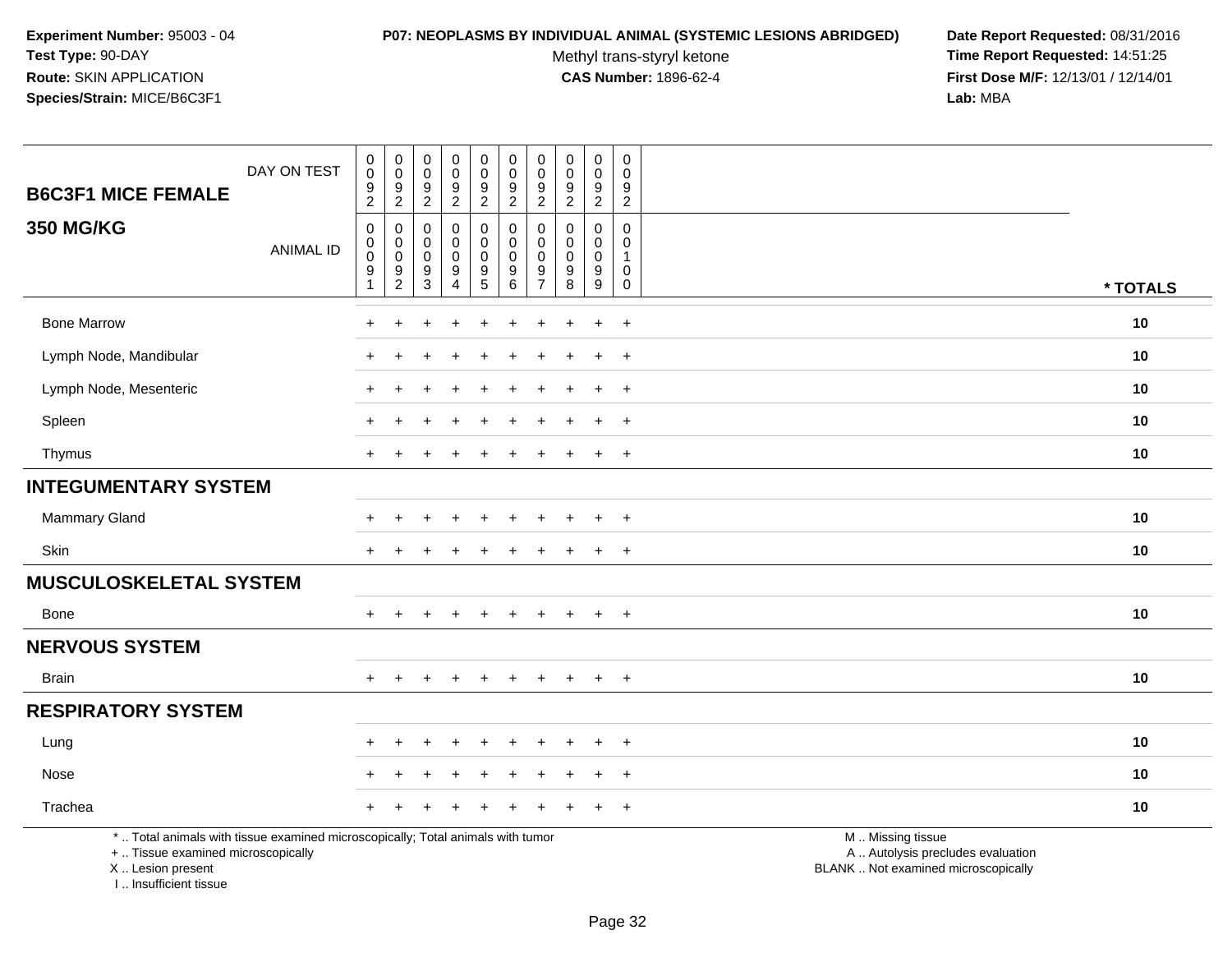### **P07: NEOPLASMS BY INDIVIDUAL ANIMAL (SYSTEMIC LESIONS ABRIDGED) Date Report Requested:** 08/31/2016

Methyl trans-styryl ketone<br>CAS Number: 1896-62-4

 **Time Report Requested:** 14:51:25 **First Dose M/F:** 12/13/01 / 12/14/01<br>**Lab:** MBA **Lab:** MBA

|                              | DAY ON TEST      | $\boldsymbol{0}$<br>$\pmb{0}$ | $_{\rm 0}^{\rm 0}$                                            | $_{\rm 0}^{\rm 0}$                                        | $\begin{smallmatrix}0\0\0\end{smallmatrix}$ | $\mathbf 0$<br>$\mathbf 0$ | $_{\rm 0}^{\rm 0}$       | $\begin{smallmatrix} 0\\0 \end{smallmatrix}$ | $_{\rm 0}^{\rm 0}$  | $\begin{smallmatrix} 0\\0 \end{smallmatrix}$ | 0<br>$\mathbf 0$ |          |
|------------------------------|------------------|-------------------------------|---------------------------------------------------------------|-----------------------------------------------------------|---------------------------------------------|----------------------------|--------------------------|----------------------------------------------|---------------------|----------------------------------------------|------------------|----------|
| <b>B6C3F1 MICE FEMALE</b>    |                  | 9<br>2                        | 9<br>$\overline{2}$                                           | 9<br>$\overline{2}$                                       | 9<br>$\boldsymbol{2}$                       | 9<br>$\overline{2}$        | 9<br>$\overline{c}$      | 9<br>2                                       | 9<br>$\overline{2}$ | 9<br>$\overline{2}$                          | 9<br>2           |          |
| <b>350 MG/KG</b>             | <b>ANIMAL ID</b> | 0<br>0<br>$\pmb{0}$<br>9      | 0<br>$_{\rm 0}^{\rm 0}$<br>$\boldsymbol{9}$<br>$\overline{c}$ | 0<br>$\begin{smallmatrix}0\\0\end{smallmatrix}$<br>9<br>3 | 0<br>$_0^0$<br>$\boldsymbol{9}$<br>4        | 0<br>$\mathbf 0$<br>9<br>5 | 0<br>$\pmb{0}$<br>9<br>6 | 9                                            | 0<br>0<br>9<br>8    | 0<br>$\mathbf 0$<br>$\pmb{0}$<br>9<br>9      | 0<br>0<br>0<br>0 | * TOTALS |
| <b>SPECIAL SENSES SYSTEM</b> |                  |                               |                                                               |                                                           |                                             |                            |                          |                                              |                     |                                              |                  |          |
| Eye                          |                  | $+$                           |                                                               |                                                           | $+$                                         | $\pm$                      |                          | $+$                                          | $\pm$               | $\pm$                                        | $+$              | 10       |
| Harderian Gland              |                  | $+$                           |                                                               |                                                           | $\pm$                                       | $\pm$                      |                          | $+$                                          | $\pm$               | $+$                                          | $+$              | 10       |
| <b>URINARY SYSTEM</b>        |                  |                               |                                                               |                                                           |                                             |                            |                          |                                              |                     |                                              |                  |          |
| Kidney                       |                  |                               |                                                               |                                                           |                                             |                            |                          |                                              | $\pm$               | $+$                                          | $+$              | 10       |
| <b>Urinary Bladder</b>       |                  | $+$                           |                                                               | $\pm$                                                     | $+$                                         | $+$                        | $+$                      | $+$                                          | $+$                 | $+$ $+$                                      |                  | 10       |
| <b>SYSTEMIC LESIONS</b>      |                  |                               |                                                               |                                                           |                                             |                            |                          |                                              |                     |                                              |                  |          |
| Multiple Organ               |                  |                               |                                                               |                                                           | $\div$                                      |                            |                          |                                              | $\pm$               | $+$                                          | $+$              | 10       |

\* .. Total animals with tissue examined microscopically; Total animals with tumor

+ .. Tissue examined microscopically

- X .. Lesion present
- I .. Insufficient tissue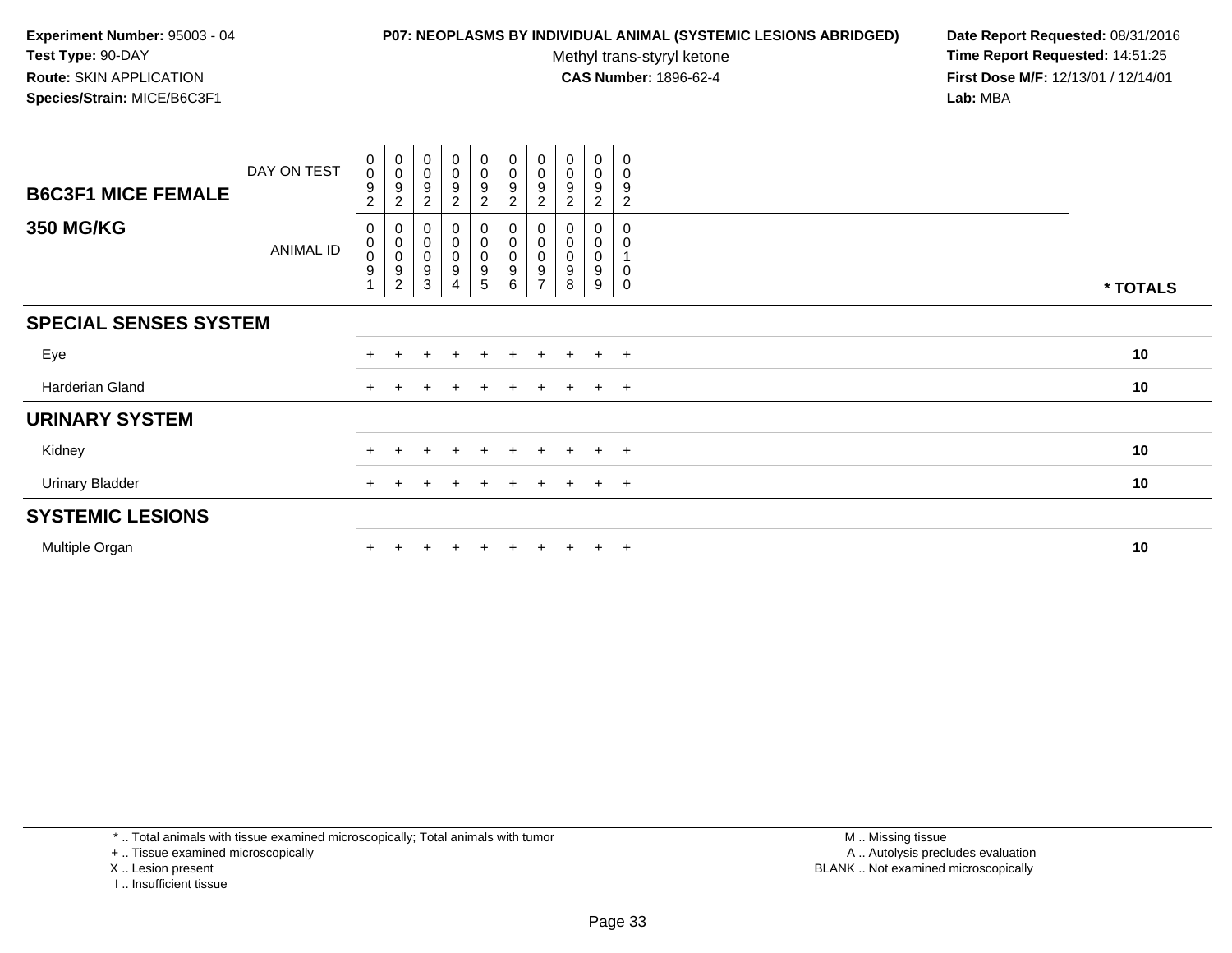#### **P07: NEOPLASMS BY INDIVIDUAL ANIMAL (SYSTEMIC LESIONS ABRIDGED) Date Report Requested:** 08/31/2016

Methyl trans-styryl ketone<br>CAS Number: 1896-62-4

 **Time Report Requested:** 14:51:25 **First Dose M/F:** 12/13/01 / 12/14/01<br>**Lab:** MBA **Lab:** MBA

| <b>B6C3F1 MICE FEMALE</b> | DAY ON TEST      | $\boldsymbol{0}$<br>$\pmb{0}$<br>$\frac{2}{0}$                                  | 0<br>$\mathsf{O}\xspace$<br>$\frac{2}{0}$                               | $\pmb{0}$<br>$\mathsf{O}\xspace$<br>$\frac{2}{0}$                      | $\pmb{0}$<br>$\frac{0}{2}$                                      | $\pmb{0}$<br>$\frac{0}{2}$                                                                  | $\mathbf 0$<br>$\mathbf 0$<br>$\frac{2}{0}$        | 0<br>$\pmb{0}$<br>$\overline{c}$<br>$\mathbf 0$   | $\pmb{0}$<br>$\mathbf 0$<br>$\overline{2}$<br>$\pmb{0}$ | $\pmb{0}$<br>$_{2}^{\rm 0}$<br>$\mathsf 0$       | $\mathbf 0$<br>$\mathbf 0$<br>$\frac{2}{0}$                     |          |
|---------------------------|------------------|---------------------------------------------------------------------------------|-------------------------------------------------------------------------|------------------------------------------------------------------------|-----------------------------------------------------------------|---------------------------------------------------------------------------------------------|----------------------------------------------------|---------------------------------------------------|---------------------------------------------------------|--------------------------------------------------|-----------------------------------------------------------------|----------|
| <b>700 MG/KG</b>          | <b>ANIMAL ID</b> | $\pmb{0}$<br>$\begin{array}{c} 0 \\ 1 \end{array}$<br>$\pmb{0}$<br>$\mathbf{1}$ | $\mathbf 0$<br>$\pmb{0}$<br>$\mathbf{1}$<br>$\pmb{0}$<br>$\overline{2}$ | $\mathbf 0$<br>$\mathbf 0$<br>$\mathbf{1}$<br>$\mathsf{O}\xspace$<br>3 | 0<br>$\mathbf 0$<br>$\mathbf{1}$<br>$\pmb{0}$<br>$\overline{4}$ | $\mathbf 0$<br>$\ddot{\mathbf{0}}$<br>$\mathbf{1}$<br>$\begin{array}{c} 0 \\ 5 \end{array}$ | $\pmb{0}$<br>$\overline{0}$<br>1<br>$\pmb{0}$<br>6 | $\mathbf 0$<br>0<br>$\mathbf 0$<br>$\overline{7}$ | $\mathbf 0$<br>0<br>$\mathbf{1}$<br>0<br>8              | 0<br>$\pmb{0}$<br>$\mathbf{1}$<br>$\pmb{0}$<br>9 | 0<br>$\mathbf 0$<br>$\mathbf{1}$<br>$\mathbf{1}$<br>$\mathbf 0$ | * TOTALS |
| <b>ALIMENTARY SYSTEM</b>  |                  |                                                                                 |                                                                         |                                                                        |                                                                 |                                                                                             |                                                    |                                                   |                                                         |                                                  |                                                                 |          |
| Esophagus                 |                  | $+$                                                                             |                                                                         |                                                                        |                                                                 |                                                                                             |                                                    |                                                   |                                                         |                                                  | $+$                                                             | 10       |
| Gallbladder               |                  |                                                                                 |                                                                         |                                                                        |                                                                 |                                                                                             |                                                    |                                                   |                                                         |                                                  | $^{+}$                                                          | 10       |
| Intestine Large, Cecum    |                  |                                                                                 |                                                                         |                                                                        |                                                                 |                                                                                             |                                                    |                                                   |                                                         |                                                  | $\overline{+}$                                                  | 10       |
| Intestine Large, Colon    |                  |                                                                                 |                                                                         |                                                                        |                                                                 |                                                                                             |                                                    |                                                   |                                                         | ÷                                                | $\ddot{}$                                                       | 10       |
| Intestine Large, Rectum   |                  |                                                                                 |                                                                         |                                                                        |                                                                 |                                                                                             |                                                    |                                                   |                                                         | $\div$                                           | $+$                                                             | 10       |
| Intestine Small, Duodenum |                  |                                                                                 |                                                                         |                                                                        |                                                                 |                                                                                             |                                                    |                                                   |                                                         | $\ddot{}$                                        | $+$                                                             | 10       |
| Intestine Small, Ileum    |                  |                                                                                 |                                                                         |                                                                        |                                                                 |                                                                                             |                                                    |                                                   |                                                         | $\pm$                                            | $+$                                                             | 10       |
| Intestine Small, Jejunum  |                  |                                                                                 |                                                                         |                                                                        |                                                                 |                                                                                             |                                                    |                                                   |                                                         | $\ddot{}$                                        | $+$                                                             | 10       |
| Liver                     |                  | $+$                                                                             |                                                                         |                                                                        |                                                                 |                                                                                             |                                                    |                                                   |                                                         | ÷                                                | $+$                                                             | 10       |
| Pancreas                  |                  | $\pm$                                                                           |                                                                         |                                                                        |                                                                 |                                                                                             |                                                    |                                                   |                                                         | $\ddot{}$                                        | $+$                                                             | 10       |
| Salivary Glands           |                  |                                                                                 |                                                                         |                                                                        |                                                                 |                                                                                             |                                                    |                                                   |                                                         | $\div$                                           | $+$                                                             | 10       |
| Stomach, Forestomach      |                  |                                                                                 |                                                                         |                                                                        |                                                                 |                                                                                             |                                                    |                                                   |                                                         |                                                  | $+$                                                             | 10       |
| Stomach, Glandular        |                  |                                                                                 |                                                                         |                                                                        |                                                                 |                                                                                             |                                                    |                                                   |                                                         |                                                  | $\ddot{}$                                                       | 10       |
| Tongue                    |                  |                                                                                 |                                                                         |                                                                        |                                                                 |                                                                                             |                                                    |                                                   |                                                         |                                                  | $\overline{+}$                                                  | 10       |

# **CARDIOVASCULAR SYSTEM**

\* .. Total animals with tissue examined microscopically; Total animals with tumor

+ .. Tissue examined microscopically

X .. Lesion present

I .. Insufficient tissue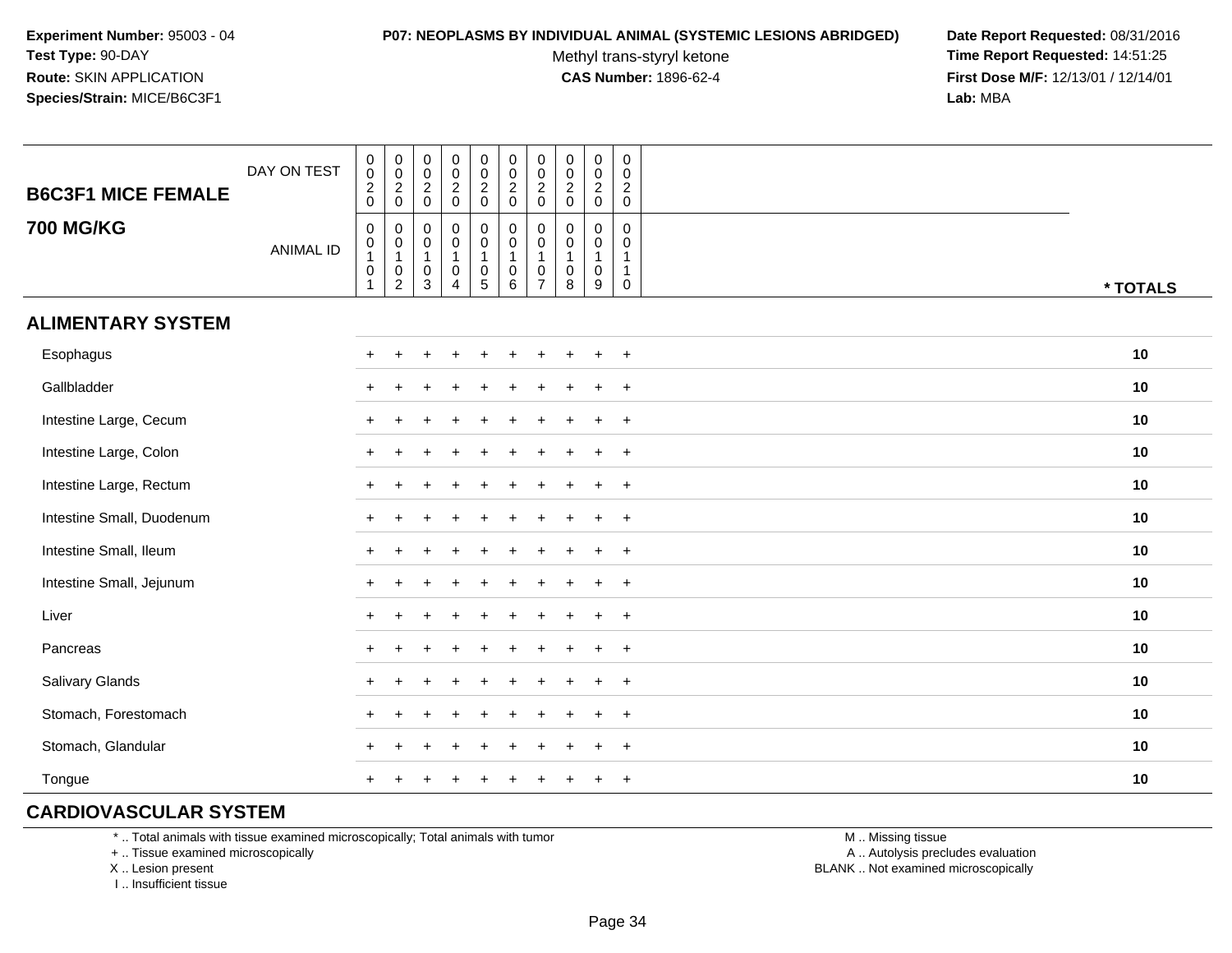#### **P07: NEOPLASMS BY INDIVIDUAL ANIMAL (SYSTEMIC LESIONS ABRIDGED) Date Report Requested:** 08/31/2016

Methyl trans-styryl ketone<br>CAS Number: 1896-62-4

 $\overline{\phantom{a}}$ T T

 **Time Report Requested:** 14:51:25 **First Dose M/F:** 12/13/01 / 12/14/01<br>**Lab:** MBA **Lab:** MBA

| DAY ON TEST<br><b>B6C3F1 MICE FEMALE</b> | $\pmb{0}$<br>$\pmb{0}$<br>$\overline{c}$<br>$\mathbf 0$ | $\boldsymbol{0}$<br>$\mathbf 0$<br>$\overline{c}$<br>$\mathsf{O}\xspace$ | $\begin{smallmatrix}0\0\0\end{smallmatrix}$<br>$\sqrt{2}$<br>$\mathsf 0$                  | $\boldsymbol{0}$<br>$\pmb{0}$<br>$\frac{2}{0}$                      | $\pmb{0}$<br>$\mathbf 0$<br>$\overline{c}$<br>$\mathsf 0$                              | $\pmb{0}$<br>$\mathbf 0$<br>$\overline{2}$<br>0 | 0<br>$\mathbf 0$<br>$\overline{2}$<br>$\mathsf{O}\xspace$ | $\pmb{0}$<br>$\pmb{0}$<br>$\overline{2}$<br>$\pmb{0}$ | $\boldsymbol{0}$<br>$\pmb{0}$<br>$\sqrt{2}$<br>$\pmb{0}$          | 0<br>$\mathbf 0$<br>$\overline{2}$<br>$\mathbf 0$     |                  |
|------------------------------------------|---------------------------------------------------------|--------------------------------------------------------------------------|-------------------------------------------------------------------------------------------|---------------------------------------------------------------------|----------------------------------------------------------------------------------------|-------------------------------------------------|-----------------------------------------------------------|-------------------------------------------------------|-------------------------------------------------------------------|-------------------------------------------------------|------------------|
| <b>700 MG/KG</b><br><b>ANIMAL ID</b>     | 0<br>0<br>1<br>$\pmb{0}$<br>$\mathbf{1}$                | $\pmb{0}$<br>$\pmb{0}$<br>$\mathbf{1}$<br>0<br>$\overline{2}$            | $\begin{smallmatrix} 0\\0 \end{smallmatrix}$<br>$\mathbf{1}$<br>$\pmb{0}$<br>$\mathbf{3}$ | $_{\rm 0}^{\rm 0}$<br>$\overline{1}$<br>$\pmb{0}$<br>$\overline{4}$ | $\pmb{0}$<br>$\overline{0}$<br>$\overline{1}$<br>$\begin{array}{c} 0 \\ 5 \end{array}$ | 0<br>$\pmb{0}$<br>1<br>$\pmb{0}$<br>6           | 0<br>0<br>1<br>0<br>$\overline{7}$                        | 0<br>$\pmb{0}$<br>$\pmb{0}$<br>8                      | 0<br>$\mathbf 0$<br>$\mathbf{1}$<br>$\pmb{0}$<br>$\boldsymbol{9}$ | 0<br>$\mathbf 0$<br>$\mathbf{1}$<br>$\mathbf{1}$<br>0 | * TOTALS         |
| <b>Blood Vessel</b>                      | +                                                       | $\ddot{}$                                                                | $\ddot{}$                                                                                 | $\ddot{}$                                                           | $\ddot{}$                                                                              | ÷                                               |                                                           | ÷                                                     | $\ddot{}$                                                         | $+$                                                   | 10               |
| Heart                                    | $\ddot{}$                                               | $\pm$                                                                    | $\div$                                                                                    |                                                                     |                                                                                        |                                                 |                                                           | $\mathbf +$                                           | $\ddot{}$                                                         | $+$                                                   | 10               |
| <b>ENDOCRINE SYSTEM</b>                  |                                                         |                                                                          |                                                                                           |                                                                     |                                                                                        |                                                 |                                                           |                                                       |                                                                   |                                                       |                  |
| <b>Adrenal Cortex</b>                    | $\pm$                                                   | $\ddot{}$                                                                | $\ddot{}$                                                                                 | $\div$                                                              | $\ddot{}$                                                                              | ÷                                               |                                                           | $\pm$                                                 | $\ddot{}$                                                         | $+$                                                   | 10               |
| Adrenal Medulla                          | $+$                                                     | $\div$                                                                   |                                                                                           | $\div$                                                              | $\ddot{}$                                                                              | $\ddot{}$                                       |                                                           | $\ddot{}$                                             | $+$                                                               | $+$                                                   | 10               |
| Islets, Pancreatic                       | $\div$                                                  |                                                                          |                                                                                           |                                                                     |                                                                                        |                                                 |                                                           | $\pm$                                                 | $+$                                                               | $+$                                                   | 10               |
| Parathyroid Gland                        | M                                                       | M                                                                        | М                                                                                         | $+$                                                                 | M                                                                                      | M                                               |                                                           | $+$                                                   | M +                                                               |                                                       | $\mathbf{3}$     |
| <b>Pituitary Gland</b>                   | $\ddot{}$                                               |                                                                          |                                                                                           |                                                                     |                                                                                        |                                                 |                                                           |                                                       | $\pm$                                                             | $+$                                                   | $\boldsymbol{9}$ |
| <b>Thyroid Gland</b>                     | $+$                                                     | $\ddot{}$                                                                | $\div$                                                                                    | $\div$                                                              | $\ddot{}$                                                                              | $\ddot{}$                                       | $+$                                                       | $\overline{+}$                                        | $+$                                                               | $+$                                                   | 10               |
| <b>GENERAL BODY SYSTEM</b>               |                                                         |                                                                          |                                                                                           |                                                                     |                                                                                        |                                                 |                                                           |                                                       |                                                                   |                                                       |                  |
| <b>NONE</b>                              |                                                         |                                                                          |                                                                                           |                                                                     |                                                                                        |                                                 |                                                           |                                                       |                                                                   |                                                       |                  |
| <b>GENITAL SYSTEM</b>                    |                                                         |                                                                          |                                                                                           |                                                                     |                                                                                        |                                                 |                                                           |                                                       |                                                                   |                                                       |                  |
| <b>Clitoral Gland</b>                    | $\pm$                                                   | $+$                                                                      | $\overline{1}$                                                                            | $+$                                                                 | $\ddot{}$                                                                              | М                                               | $+$                                                       | $+$                                                   | $\ddot{}$                                                         | $+$                                                   | 9                |
| Ovary                                    | +                                                       |                                                                          |                                                                                           |                                                                     |                                                                                        |                                                 |                                                           | ÷                                                     | $+$                                                               | $+$                                                   | 10               |
| <b>Uterus</b>                            |                                                         |                                                                          |                                                                                           |                                                                     |                                                                                        |                                                 |                                                           |                                                       |                                                                   | $+$                                                   | 10               |
|                                          |                                                         |                                                                          |                                                                                           |                                                                     |                                                                                        |                                                 |                                                           |                                                       |                                                                   |                                                       |                  |

# **HEMATOPOIETIC SYSTEM**

\* .. Total animals with tissue examined microscopically; Total animals with tumor

Т and the T

┱

<u> Tanzania de la contrada de la contrada de la contrada de la contrada de la contrada de la contrada de la con</u>

+ .. Tissue examined microscopically

X .. Lesion present

I .. Insufficient tissue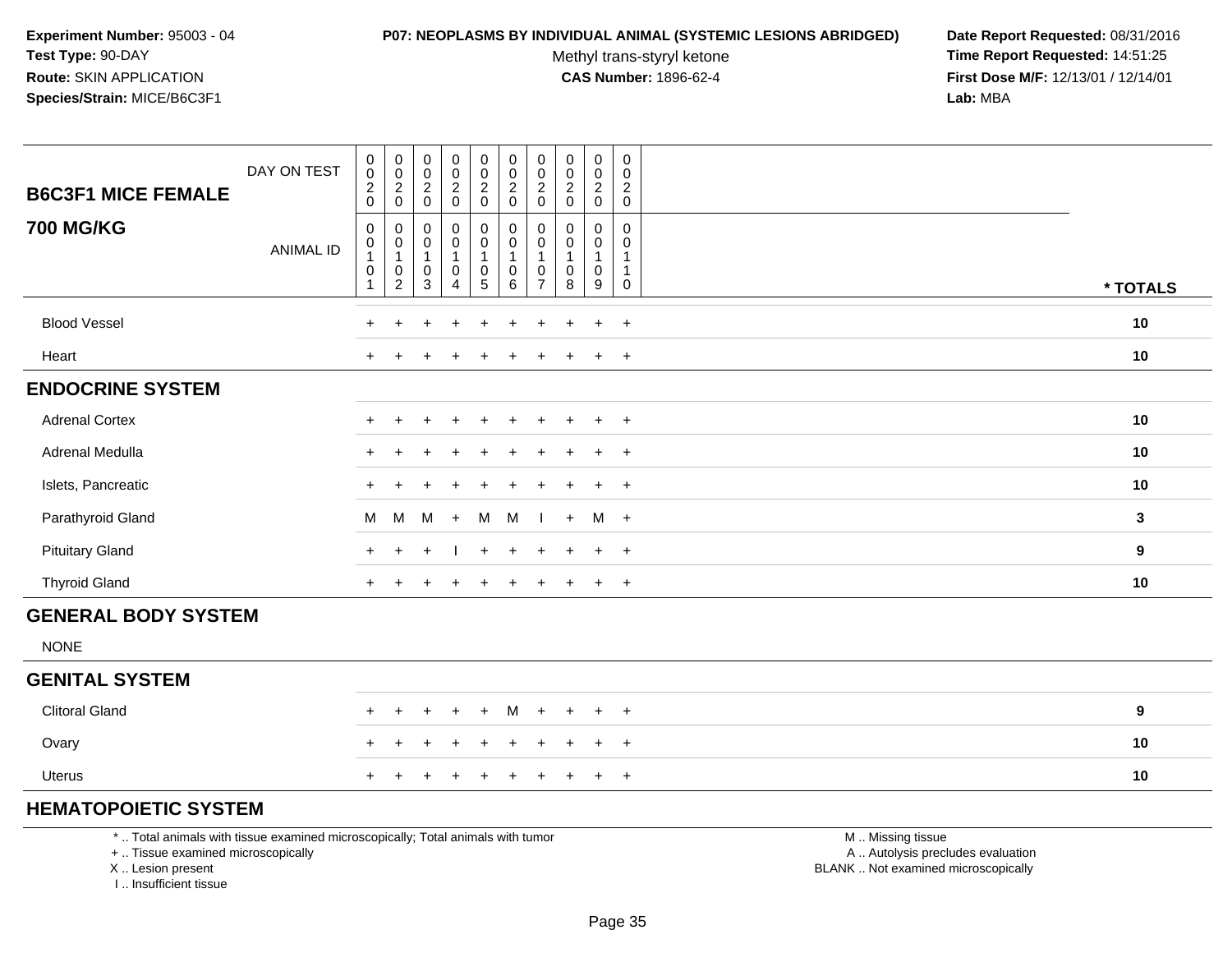#### **P07: NEOPLASMS BY INDIVIDUAL ANIMAL (SYSTEMIC LESIONS ABRIDGED) Date Report Requested:** 08/31/2016

Methyl trans-styryl ketone<br>CAS Number: 1896-62-4

 **Time Report Requested:** 14:51:25 **First Dose M/F:** 12/13/01 / 12/14/01<br>Lab: MBA **Lab:** MBA

| <b>B6C3F1 MICE FEMALE</b>                                                                                                                  | DAY ON TEST      | $\boldsymbol{0}$<br>$\overline{0}$<br>$\boldsymbol{2}$<br>$\mathbf 0$ | $\pmb{0}$<br>$\mathbf 0$<br>$\boldsymbol{2}$<br>$\mathbf 0$ | 0<br>$\mathbf 0$<br>$\overline{c}$<br>$\mathsf{O}\xspace$  | $\pmb{0}$<br>$\pmb{0}$<br>$\overline{2}$<br>$\mathbf 0$                | $\pmb{0}$<br>$\mathbf 0$<br>$\overline{2}$<br>$\mathbf 0$                 | $\pmb{0}$<br>$\mathbf 0$<br>$\overline{c}$<br>$\mathbf 0$     | $\mathbf 0$<br>$\pmb{0}$<br>$\sqrt{2}$<br>$\mathbf 0$   | $\pmb{0}$<br>$\mathsf{O}\xspace$<br>$\sqrt{2}$<br>$\mathbf 0$          | 0<br>$\mathbf 0$<br>$\overline{c}$<br>$\mathbf 0$               | $\mathbf 0$<br>$\mathbf 0$<br>$\sqrt{2}$<br>$\mathbf 0$                |                                                                                               |          |
|--------------------------------------------------------------------------------------------------------------------------------------------|------------------|-----------------------------------------------------------------------|-------------------------------------------------------------|------------------------------------------------------------|------------------------------------------------------------------------|---------------------------------------------------------------------------|---------------------------------------------------------------|---------------------------------------------------------|------------------------------------------------------------------------|-----------------------------------------------------------------|------------------------------------------------------------------------|-----------------------------------------------------------------------------------------------|----------|
| <b>700 MG/KG</b>                                                                                                                           | <b>ANIMAL ID</b> | 0<br>$\pmb{0}$<br>$\mathbf{1}$<br>$\pmb{0}$<br>$\overline{1}$         | $\mathbf 0$<br>0<br>$\mathbf{1}$<br>0<br>$\boldsymbol{2}$   | $\Omega$<br>0<br>$\mathbf{1}$<br>$\,0\,$<br>$\overline{3}$ | 0<br>$\boldsymbol{0}$<br>$\mathbf{1}$<br>$\mathbf 0$<br>$\overline{4}$ | 0<br>$\mathbf 0$<br>$\mathbf{1}$<br>$\begin{array}{c} 0 \\ 5 \end{array}$ | $\mathbf 0$<br>$\pmb{0}$<br>1<br>$\pmb{0}$<br>$6\overline{6}$ | 0<br>$\mathbf 0$<br>$\mathbf{1}$<br>0<br>$\overline{7}$ | $\Omega$<br>$\mathbf 0$<br>$\mathbf{1}$<br>$\pmb{0}$<br>$\overline{8}$ | $\Omega$<br>$\mathbf 0$<br>1<br>$\mathbf 0$<br>$\boldsymbol{9}$ | $\Omega$<br>$\mathbf 0$<br>$\mathbf{1}$<br>$\mathbf{1}$<br>$\mathbf 0$ |                                                                                               | * TOTALS |
| <b>Bone Marrow</b>                                                                                                                         |                  |                                                                       |                                                             |                                                            |                                                                        |                                                                           |                                                               |                                                         |                                                                        | $\ddot{}$                                                       | $\overline{+}$                                                         |                                                                                               | 10       |
| Lymph Node, Mandibular                                                                                                                     |                  |                                                                       | $\div$                                                      |                                                            | м                                                                      | ÷.                                                                        |                                                               |                                                         |                                                                        | $\ddot{}$                                                       | $^{+}$                                                                 |                                                                                               | 9        |
| Lymph Node, Mesenteric                                                                                                                     |                  |                                                                       |                                                             |                                                            |                                                                        |                                                                           |                                                               |                                                         |                                                                        | $\ddot{}$                                                       | $+$                                                                    |                                                                                               | 10       |
| Spleen                                                                                                                                     |                  |                                                                       |                                                             |                                                            |                                                                        |                                                                           |                                                               |                                                         |                                                                        | $\pm$                                                           | $\ddot{}$                                                              |                                                                                               | 10       |
| Thymus                                                                                                                                     |                  | $\ddot{}$                                                             |                                                             |                                                            |                                                                        |                                                                           |                                                               |                                                         |                                                                        | $\ddot{}$                                                       | $+$                                                                    |                                                                                               | 10       |
| <b>INTEGUMENTARY SYSTEM</b>                                                                                                                |                  |                                                                       |                                                             |                                                            |                                                                        |                                                                           |                                                               |                                                         |                                                                        |                                                                 |                                                                        |                                                                                               |          |
| <b>Mammary Gland</b>                                                                                                                       |                  |                                                                       |                                                             |                                                            |                                                                        |                                                                           |                                                               |                                                         |                                                                        |                                                                 |                                                                        |                                                                                               | 10       |
| Skin                                                                                                                                       |                  | $\pm$                                                                 |                                                             |                                                            |                                                                        |                                                                           |                                                               |                                                         |                                                                        | $\overline{+}$                                                  | $^{+}$                                                                 |                                                                                               | 10       |
| <b>MUSCULOSKELETAL SYSTEM</b>                                                                                                              |                  |                                                                       |                                                             |                                                            |                                                                        |                                                                           |                                                               |                                                         |                                                                        |                                                                 |                                                                        |                                                                                               |          |
| <b>Bone</b>                                                                                                                                |                  | $+$                                                                   | $+$                                                         | ÷                                                          | $\ddot{}$                                                              | $\ddot{}$                                                                 | $\ddot{}$                                                     | $+$                                                     | $+$                                                                    | $\ddot{}$                                                       | $+$                                                                    |                                                                                               | 10       |
| <b>NERVOUS SYSTEM</b>                                                                                                                      |                  |                                                                       |                                                             |                                                            |                                                                        |                                                                           |                                                               |                                                         |                                                                        |                                                                 |                                                                        |                                                                                               |          |
| Brain                                                                                                                                      |                  | $+$                                                                   | $+$                                                         | $\div$                                                     | $\overline{+}$                                                         | $+$                                                                       | $\ddot{}$                                                     | $\ddot{}$                                               | $\overline{+}$                                                         | $+$                                                             | $+$                                                                    |                                                                                               | 10       |
| <b>RESPIRATORY SYSTEM</b>                                                                                                                  |                  |                                                                       |                                                             |                                                            |                                                                        |                                                                           |                                                               |                                                         |                                                                        |                                                                 |                                                                        |                                                                                               |          |
| Lung                                                                                                                                       |                  |                                                                       |                                                             |                                                            |                                                                        |                                                                           |                                                               |                                                         |                                                                        |                                                                 | $\overline{+}$                                                         |                                                                                               | 10       |
| Nose                                                                                                                                       |                  |                                                                       |                                                             |                                                            |                                                                        |                                                                           |                                                               |                                                         |                                                                        | ÷.                                                              | $\ddot{}$                                                              |                                                                                               | 10       |
| Trachea                                                                                                                                    |                  |                                                                       |                                                             |                                                            |                                                                        |                                                                           |                                                               |                                                         |                                                                        |                                                                 | $\overline{+}$                                                         |                                                                                               | 10       |
| *  Total animals with tissue examined microscopically; Total animals with tumor<br>+  Tissue examined microscopically<br>X  Lesion present |                  |                                                                       |                                                             |                                                            |                                                                        |                                                                           |                                                               |                                                         |                                                                        |                                                                 |                                                                        | M  Missing tissue<br>A  Autolysis precludes evaluation<br>BLANK  Not examined microscopically |          |

I .. Insufficient tissue

Page 36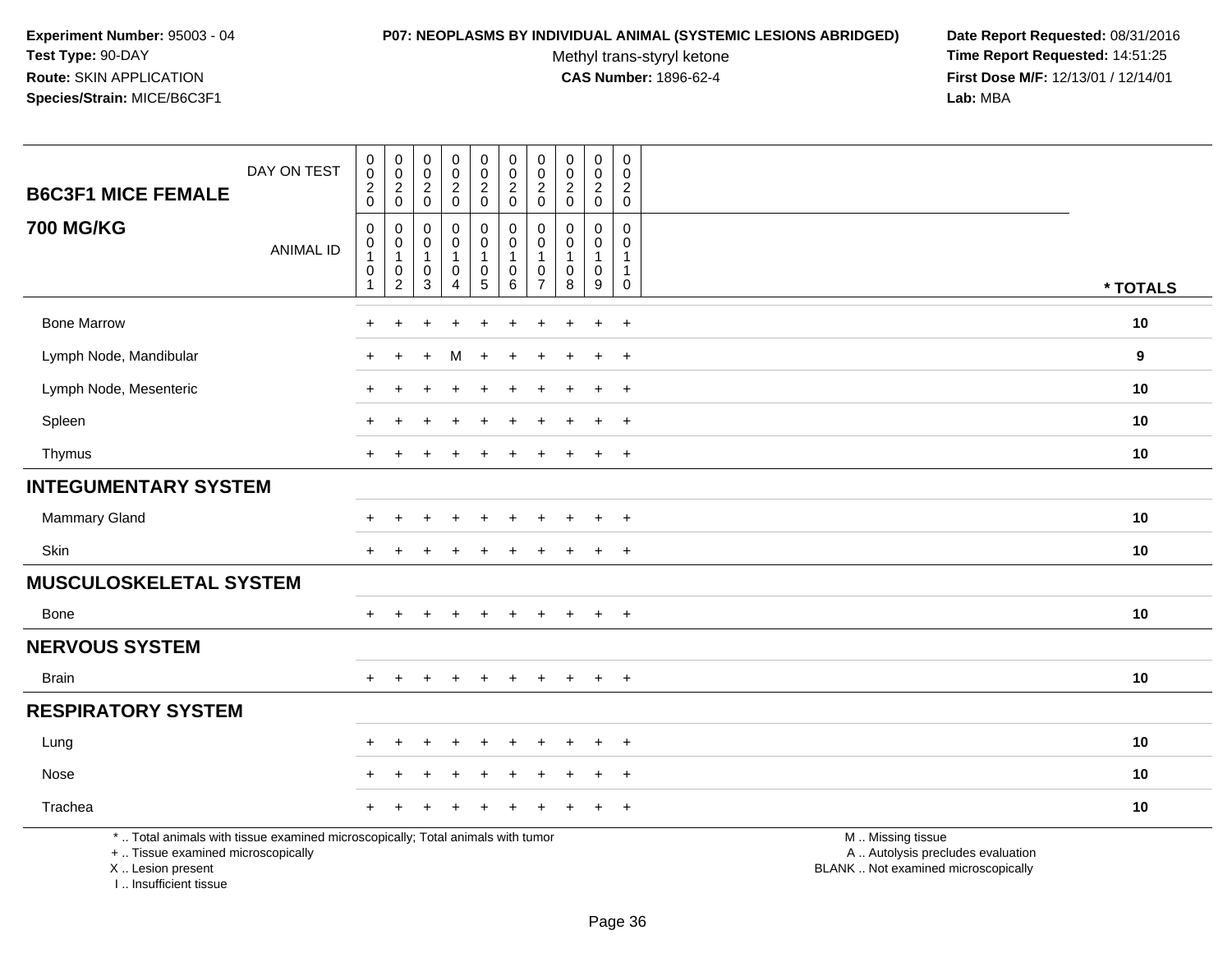### **P07: NEOPLASMS BY INDIVIDUAL ANIMAL (SYSTEMIC LESIONS ABRIDGED) Date Report Requested:** 08/31/2016

Methyl trans-styryl ketone<br>CAS Number: 1896-62-4

 **Time Report Requested:** 14:51:25 **First Dose M/F:** 12/13/01 / 12/14/01<br>**Lab:** MBA **Lab:** MBA

| <b>B6C3F1 MICE FEMALE</b>    | DAY ON TEST | $\begin{smallmatrix} 0\\0\\2 \end{smallmatrix}$<br>$\boldsymbol{0}$    | $_{\rm 0}^{\rm 0}$<br>$\sqrt{2}$<br>$\mathbf 0$ | 00020                              | $\begin{matrix} 0 \\ 0 \\ 2 \\ 0 \end{matrix}$ | $\begin{matrix} 0 \\ 0 \\ 2 \\ 0 \end{matrix}$                    | $\begin{matrix}0\\0\\2\\0\end{matrix}$                                    | $_0^0$<br>$\boldsymbol{2}$<br>$\Omega$ | $_{\rm 0}^{\rm 0}$<br>$\overline{\mathbf{c}}$ | $_{\rm 0}^{\rm 0}$<br>$\overline{c}$<br>0 | 0<br>$\mathbf 0$<br>$\boldsymbol{2}$<br>$\mathbf 0$ |          |
|------------------------------|-------------|------------------------------------------------------------------------|-------------------------------------------------|------------------------------------|------------------------------------------------|-------------------------------------------------------------------|---------------------------------------------------------------------------|----------------------------------------|-----------------------------------------------|-------------------------------------------|-----------------------------------------------------|----------|
| <b>700 MG/KG</b>             | ANIMAL ID   | $\mathbf 0$<br>$\begin{smallmatrix}0\\1\end{smallmatrix}$<br>$\pmb{0}$ | 0<br>$\pmb{0}$<br>$\pmb{0}$<br>$\overline{2}$   | 0<br>0<br>$\overline{A}$<br>0<br>3 | 0<br>0<br>0<br>$\overline{4}$                  | $\mathbf 0$<br>$\pmb{0}$<br>$\begin{array}{c} 0 \\ 5 \end{array}$ | $\pmb{0}$<br>$\begin{smallmatrix}0\\1\end{smallmatrix}$<br>$\pmb{0}$<br>6 | 0<br>0                                 | 8                                             | 0<br>0<br>9                               | $\mathbf 0$<br>0<br>0                               | * TOTALS |
| <b>SPECIAL SENSES SYSTEM</b> |             |                                                                        |                                                 |                                    |                                                |                                                                   |                                                                           |                                        |                                               |                                           |                                                     |          |
| Eye                          |             | $+$                                                                    |                                                 |                                    | $\pm$                                          | $+$                                                               | $\pm$                                                                     | ÷                                      |                                               | $+$                                       | $+$                                                 | 10       |
| <b>Harderian Gland</b>       |             | $+$                                                                    |                                                 |                                    | $\ddot{}$                                      | $\pm$                                                             | $+$                                                                       | $\pm$                                  | $+$                                           | $+$ $+$                                   |                                                     | 10       |
| <b>URINARY SYSTEM</b>        |             |                                                                        |                                                 |                                    |                                                |                                                                   |                                                                           |                                        |                                               |                                           |                                                     |          |
| Kidney                       |             |                                                                        |                                                 |                                    | $\ddot{}$                                      | $+$                                                               |                                                                           |                                        |                                               | $+$                                       | $+$                                                 | 10       |
| <b>Urinary Bladder</b>       |             |                                                                        |                                                 |                                    |                                                |                                                                   | $\pm$                                                                     |                                        |                                               | $+$                                       | $+$                                                 | 10       |
| <b>SYSTEMIC LESIONS</b>      |             |                                                                        |                                                 |                                    |                                                |                                                                   |                                                                           |                                        |                                               |                                           |                                                     |          |
| Multiple Organ               |             |                                                                        |                                                 |                                    | $\div$                                         | $+$                                                               | $+$                                                                       | $\pm$                                  |                                               | $+$                                       | $+$                                                 | 10       |

\* .. Total animals with tissue examined microscopically; Total animals with tumor

+ .. Tissue examined microscopically

- X .. Lesion present
- I .. Insufficient tissue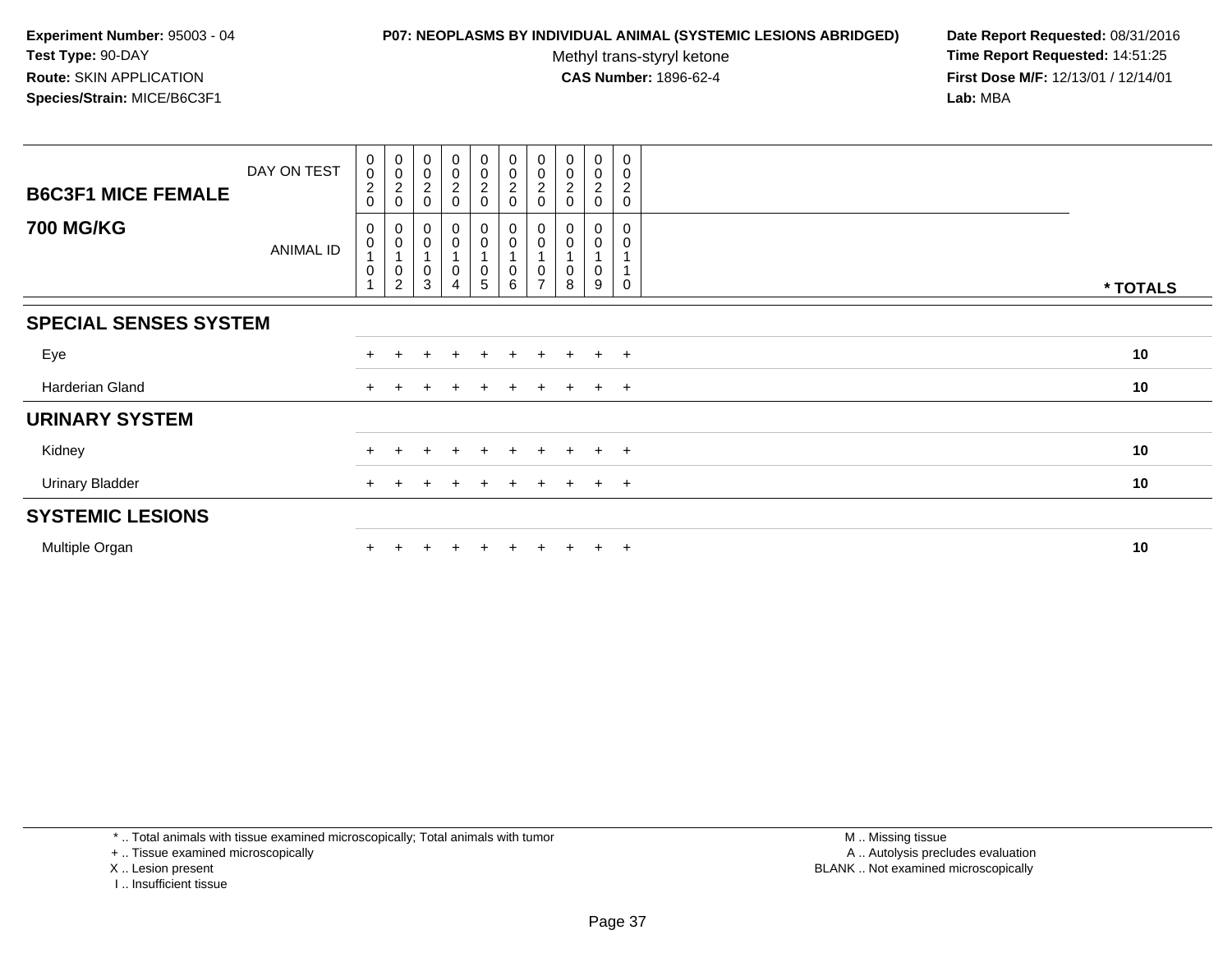#### **P07: NEOPLASMS BY INDIVIDUAL ANIMAL (SYSTEMIC LESIONS ABRIDGED) Date Report Requested:** 08/31/2016

Methyl trans-styryl ketone<br>CAS Number: 1896-62-4

 **Time Report Requested:** 14:51:25 **First Dose M/F:** 12/13/01 / 12/14/01<br>**Lab:** MBA **Lab:** MBA

| <b>B6C3F1 MICE FEMALE</b> | DAY ON TEST      | $\begin{smallmatrix}0\\0\end{smallmatrix}$<br>$\frac{2}{0}$                    | $_{\rm 0}^{\rm 0}$<br>$\frac{2}{0}$                   | $\pmb{0}$<br>$\pmb{0}$<br>$\frac{2}{0}$                       | $\begin{matrix} 0 \\ 0 \\ 2 \\ 0 \end{matrix}$                           | $\pmb{0}$<br>$\mathbf 0$<br>$\frac{0}{5}$                                    | $\begin{smallmatrix} 0\\0 \end{smallmatrix}$<br>$\frac{2}{0}$   | $\pmb{0}$<br>$\mathbf 0$<br>$\frac{2}{0}$ | $\pmb{0}$<br>0<br>$\frac{2}{0}$ | $_{\rm 0}^{\rm 0}$<br>$\frac{2}{0}$         | $\mathbf 0$<br>$\mathbf 0$<br>$^2_{\rm 0}$                              |                         |
|---------------------------|------------------|--------------------------------------------------------------------------------|-------------------------------------------------------|---------------------------------------------------------------|--------------------------------------------------------------------------|------------------------------------------------------------------------------|-----------------------------------------------------------------|-------------------------------------------|---------------------------------|---------------------------------------------|-------------------------------------------------------------------------|-------------------------|
| <b>1400 MG/KG</b>         | <b>ANIMAL ID</b> | $\mathbf 0$<br>$\begin{smallmatrix}0\\1\end{smallmatrix}$<br>$\mathbf{1}$<br>1 | 0<br>$\pmb{0}$<br>$\mathbf{1}$<br>1<br>$\overline{c}$ | $\mathbf 0$<br>$\pmb{0}$<br>$\mathbf{1}$<br>$\mathbf{1}$<br>3 | $\pmb{0}$<br>$\pmb{0}$<br>$\mathbf{1}$<br>$\mathbf{1}$<br>$\overline{4}$ | $\mathbf 0$<br>$\mathbf 0$<br>$\overline{1}$<br>$\overline{1}$<br>$\sqrt{5}$ | $\pmb{0}$<br>$\mathbf 0$<br>$\overline{1}$<br>$\mathbf{1}$<br>6 | 0<br>0<br>$\overline{7}$                  | $\mathbf 0$<br>0<br>1<br>1<br>8 | 0<br>0<br>$\mathbf{1}$<br>$\mathbf{1}$<br>9 | $\mathbf 0$<br>$\mathbf 0$<br>$\mathbf{1}$<br>$\sqrt{2}$<br>$\mathbf 0$ | * TOTALS                |
| <b>ALIMENTARY SYSTEM</b>  |                  |                                                                                |                                                       |                                                               |                                                                          |                                                                              |                                                                 |                                           |                                 |                                             |                                                                         |                         |
| Esophagus                 |                  | $\pm$                                                                          |                                                       |                                                               |                                                                          |                                                                              |                                                                 |                                           |                                 |                                             | $+$                                                                     | 10                      |
| Gallbladder               |                  |                                                                                |                                                       |                                                               |                                                                          | A                                                                            | M                                                               | M                                         |                                 | $\ddot{}$                                   | $+$                                                                     | $\overline{\mathbf{z}}$ |
| Intestine Large, Cecum    |                  |                                                                                |                                                       |                                                               |                                                                          |                                                                              |                                                                 |                                           |                                 |                                             | $\ddot{}$                                                               | 9                       |
| Intestine Large, Colon    |                  |                                                                                |                                                       |                                                               |                                                                          |                                                                              |                                                                 |                                           |                                 |                                             | $\overline{+}$                                                          | $\boldsymbol{9}$        |
| Intestine Large, Rectum   |                  |                                                                                |                                                       |                                                               |                                                                          | Α                                                                            |                                                                 |                                           |                                 | $\ddot{}$                                   | $+$                                                                     | 9                       |
| Intestine Small, Duodenum |                  |                                                                                |                                                       |                                                               |                                                                          | A                                                                            |                                                                 |                                           |                                 | $+$                                         | $+$                                                                     | 9                       |
| Intestine Small, Ileum    |                  |                                                                                |                                                       |                                                               |                                                                          | A                                                                            |                                                                 |                                           | $\ddot{}$                       | A                                           | $+$                                                                     | $\bf8$                  |
| Intestine Small, Jejunum  |                  |                                                                                |                                                       |                                                               |                                                                          | A                                                                            | $+$                                                             |                                           |                                 | $\pm$                                       | $+$                                                                     | 9                       |
| Liver                     |                  | $+$                                                                            |                                                       |                                                               |                                                                          |                                                                              |                                                                 |                                           |                                 | $\ddot{}$                                   | $+$                                                                     | 10                      |
| Pancreas                  |                  | $+$                                                                            |                                                       |                                                               |                                                                          |                                                                              |                                                                 |                                           |                                 | $\ddot{}$                                   | $+$                                                                     | 10                      |
| Salivary Glands           |                  |                                                                                |                                                       |                                                               |                                                                          |                                                                              |                                                                 |                                           |                                 |                                             | $+$                                                                     | 10                      |
| Stomach, Forestomach      |                  |                                                                                |                                                       |                                                               |                                                                          |                                                                              |                                                                 |                                           |                                 | A                                           | $+$                                                                     | 8                       |
| Stomach, Glandular        |                  |                                                                                |                                                       |                                                               |                                                                          | А                                                                            |                                                                 |                                           |                                 | A                                           | $+$                                                                     | 8                       |
| Tongue                    |                  |                                                                                |                                                       |                                                               |                                                                          |                                                                              |                                                                 |                                           |                                 |                                             | $\overline{+}$                                                          | 10                      |

# **CARDIOVASCULAR SYSTEM**

\* .. Total animals with tissue examined microscopically; Total animals with tumor

+ .. Tissue examined microscopically

X .. Lesion present

I .. Insufficient tissue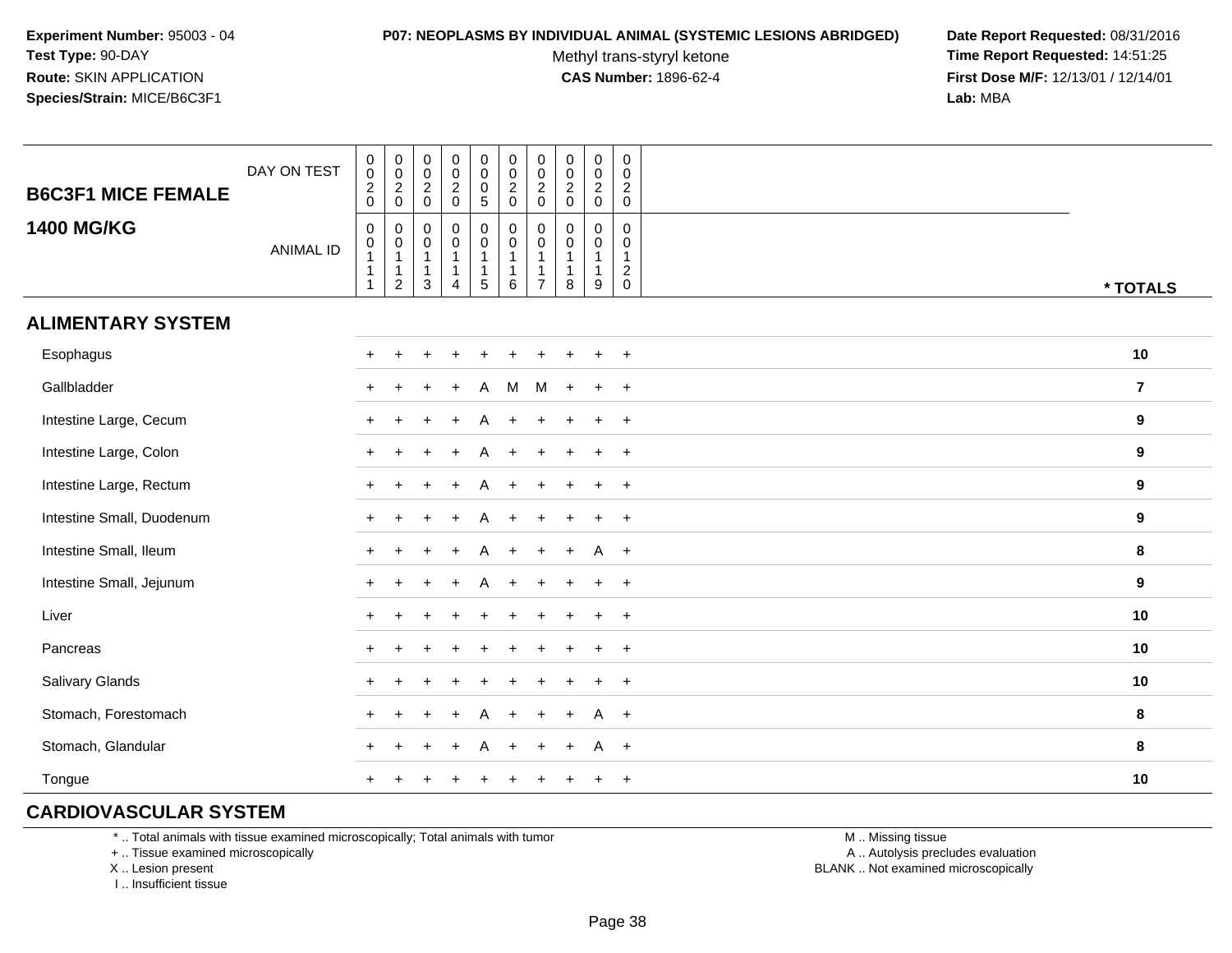#### **P07: NEOPLASMS BY INDIVIDUAL ANIMAL (SYSTEMIC LESIONS ABRIDGED) Date Report Requested:** 08/31/2016

Methyl trans-styryl ketone<br>CAS Number: 1896-62-4

 **Time Report Requested:** 14:51:25 **First Dose M/F:** 12/13/01 / 12/14/01<br>**Lab:** MBA **Lab:** MBA

| DAY ON TEST<br><b>B6C3F1 MICE FEMALE</b> | $\begin{smallmatrix}0\0\0\end{smallmatrix}$<br>$\overline{a}$<br>$\mathbf 0$ | $\begin{smallmatrix} 0\\0 \end{smallmatrix}$<br>$^2_{\rm 0}$     | $\begin{matrix} 0 \\ 0 \\ 2 \\ 0 \end{matrix}$                              | 0<br>$\frac{0}{2}$                 | $\pmb{0}$<br>$\mathbf 0$<br>$\mathbf 0$<br>$\sqrt{5}$         | $\pmb{0}$<br>$\pmb{0}$<br>$\frac{2}{0}$ | $\pmb{0}$<br>$\mathbf 0$<br>$^2_{\rm 0}$                   | $\begin{smallmatrix}0\\0\end{smallmatrix}$<br>$^2_{\rm 0}$ | $\pmb{0}$<br>$\frac{0}{2}$          | $\pmb{0}$<br>$\mathbf 0$<br>$\overline{c}$<br>$\mathbf 0$      |            |
|------------------------------------------|------------------------------------------------------------------------------|------------------------------------------------------------------|-----------------------------------------------------------------------------|------------------------------------|---------------------------------------------------------------|-----------------------------------------|------------------------------------------------------------|------------------------------------------------------------|-------------------------------------|----------------------------------------------------------------|------------|
| <b>1400 MG/KG</b><br><b>ANIMAL ID</b>    | $\mathbf 0$<br>0<br>1<br>1                                                   | $\pmb{0}$<br>0<br>$\mathbf{1}$<br>$\mathbf{1}$<br>$\overline{c}$ | $\pmb{0}$<br>$\boldsymbol{0}$<br>$\mathbf{1}$<br>$\mathbf{1}$<br>$\sqrt{3}$ | 0<br>0<br>$\overline{1}$<br>1<br>4 | $\pmb{0}$<br>$\mathbf 0$<br>$\mathbf{1}$<br>$\mathbf{1}$<br>5 | 0<br>0<br>1<br>1<br>6                   | 0<br>0<br>$\overline{1}$<br>$\mathbf{1}$<br>$\overline{7}$ | 0<br>$\mathbf 0$<br>$\mathbf{1}$<br>$\,8\,$                | 0<br>0<br>$\overline{1}$<br>-1<br>9 | 0<br>$\Omega$<br>$\mathbf{1}$<br>$\overline{c}$<br>$\mathbf 0$ | * TOTALS   |
| <b>Blood Vessel</b>                      | $\ddot{}$                                                                    | $\ddot{}$                                                        |                                                                             | ÷                                  |                                                               |                                         |                                                            |                                                            | $\ddot{}$                           | $+$                                                            | 10         |
| Heart                                    | $+$                                                                          |                                                                  |                                                                             |                                    |                                                               |                                         |                                                            | $\div$                                                     | $+$                                 | $+$                                                            | 10         |
| <b>ENDOCRINE SYSTEM</b>                  |                                                                              |                                                                  |                                                                             |                                    |                                                               |                                         |                                                            |                                                            |                                     |                                                                |            |
| <b>Adrenal Cortex</b>                    | $\ddot{}$                                                                    |                                                                  |                                                                             | $\ddot{}$                          |                                                               | $\ddot{}$                               |                                                            | $\div$                                                     | $\ddot{}$                           | $+$                                                            | 10         |
| Adrenal Medulla                          | $\ddot{}$                                                                    |                                                                  |                                                                             | $\ddot{}$                          |                                                               | $\ddot{}$                               | ÷                                                          | $\div$                                                     | $+$                                 | $+$                                                            | 10         |
| Islets, Pancreatic                       | $\ddot{}$                                                                    |                                                                  |                                                                             |                                    |                                                               |                                         |                                                            | $\div$                                                     | $+$                                 | $+$                                                            | 10         |
| Parathyroid Gland                        | $+$                                                                          | M                                                                | M                                                                           | $+$                                | M                                                             | M                                       | M                                                          | $+$                                                        | M +                                 |                                                                | 4          |
| <b>Pituitary Gland</b>                   |                                                                              | $+$                                                              |                                                                             | $\ddot{}$                          | $\ddot{}$                                                     | $+$                                     | M                                                          | $+$                                                        | $+$                                 | $+$                                                            | 8          |
| <b>Thyroid Gland</b>                     | $+$                                                                          | $\ddot{}$                                                        | $\ddot{}$                                                                   | $\ddot{}$                          |                                                               | $+$                                     | $+$                                                        | $+$                                                        |                                     | $+$                                                            | 8          |
| <b>GENERAL BODY SYSTEM</b>               |                                                                              |                                                                  |                                                                             |                                    |                                                               |                                         |                                                            |                                                            |                                     |                                                                |            |
| <b>NONE</b>                              |                                                                              |                                                                  |                                                                             |                                    |                                                               |                                         |                                                            |                                                            |                                     |                                                                |            |
| <b>GENITAL SYSTEM</b>                    |                                                                              |                                                                  |                                                                             |                                    |                                                               |                                         |                                                            |                                                            |                                     |                                                                |            |
| <b>Clitoral Gland</b>                    | $+$                                                                          |                                                                  | M M                                                                         | $+$                                | $\mathsf{A}$                                                  | M                                       | $+$                                                        | $+$                                                        | $A +$                               |                                                                | $\sqrt{5}$ |
| Ovary                                    | $\ddot{}$                                                                    |                                                                  |                                                                             | $\ddot{}$                          | A                                                             | $\ddot{}$                               |                                                            | $\div$                                                     | $+$                                 | $+$                                                            | 9          |
| Uterus                                   | $\ddot{}$                                                                    |                                                                  |                                                                             | $+$                                | A                                                             | $\ddot{}$                               |                                                            |                                                            | $\ddot{}$                           | $+$                                                            | 9          |

# **HEMATOPOIETIC SYSTEM**

\* .. Total animals with tissue examined microscopically; Total animals with tumor

Τ

┯

┯ ┱

+ .. Tissue examined microscopically

X .. Lesion present

I .. Insufficient tissue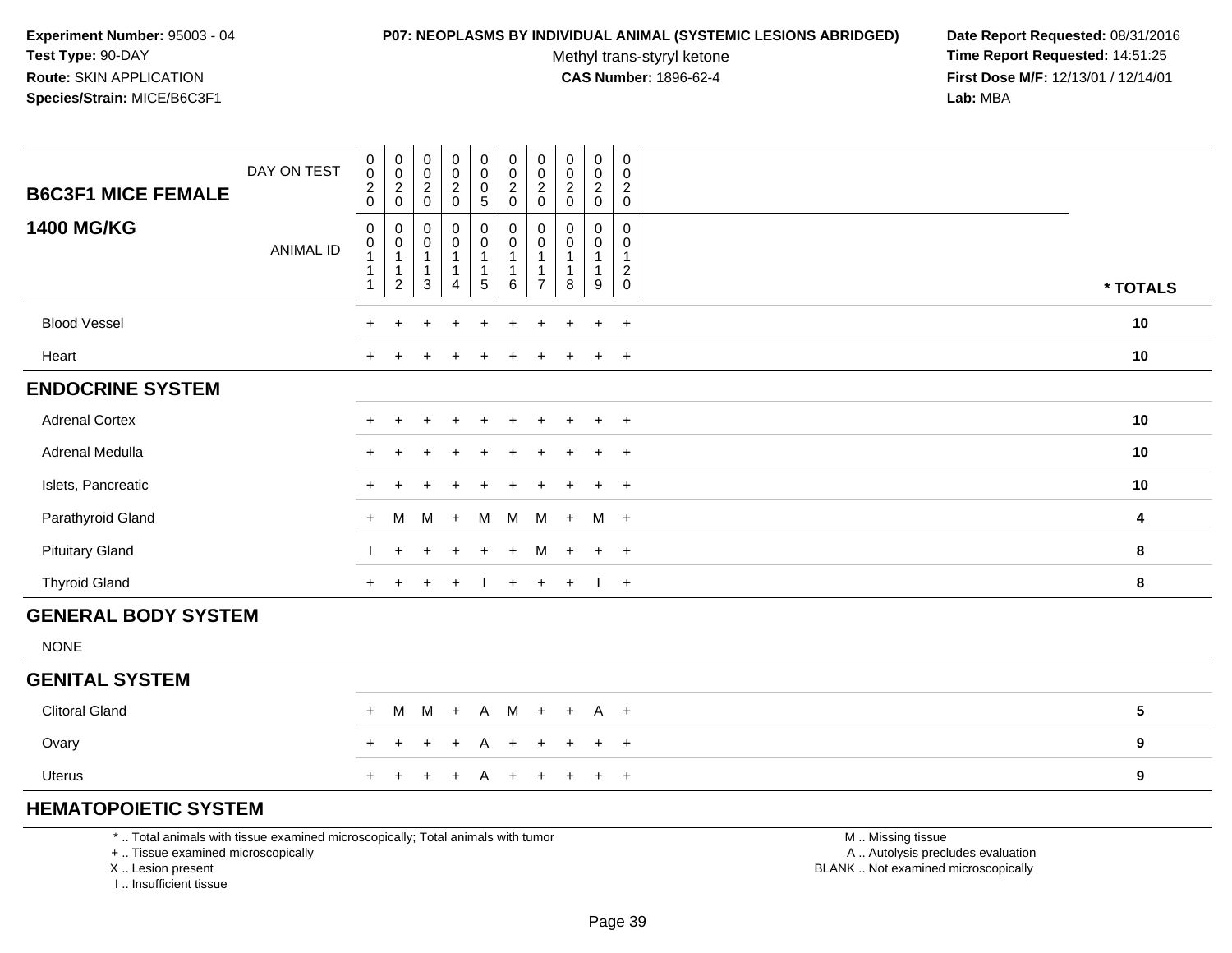#### **P07: NEOPLASMS BY INDIVIDUAL ANIMAL (SYSTEMIC LESIONS ABRIDGED) Date Report Requested:** 08/31/2016

Methyl trans-styryl ketone<br>CAS Number: 1896-62-4

| <b>B6C3F1 MICE FEMALE</b>                                                                                                                                           | DAY ON TEST      | $\begin{smallmatrix} 0\\0 \end{smallmatrix}$<br>$\boldsymbol{2}$<br>$\mathbf 0$ | $\pmb{0}$<br>$\mathbf 0$<br>$\overline{2}$<br>$\mathsf 0$  | $\pmb{0}$<br>$\mathsf{O}$<br>$\overline{2}$<br>$\mathsf{O}$     | $\pmb{0}$<br>$\mathbf 0$<br>$\overline{a}$<br>$\mathbf 0$ | $\mathsf 0$<br>$\mathbf 0$<br>$\mathbf 0$<br>$\overline{5}$                | $\pmb{0}$<br>$\mathbf 0$<br>$\boldsymbol{2}$<br>$\mathbf 0$ | $\pmb{0}$<br>$\mathbf 0$<br>$\sqrt{2}$<br>$\pmb{0}$                  | $\mathsf 0$<br>$\mathbf 0$<br>$\overline{2}$<br>$\mathbf 0$ | $\pmb{0}$<br>$\mathbf 0$<br>$\overline{c}$<br>$\mathbf 0$ | $\pmb{0}$<br>$\mathbf 0$<br>$\overline{2}$<br>$\mathbf 0$ |                                                                                               |                  |
|---------------------------------------------------------------------------------------------------------------------------------------------------------------------|------------------|---------------------------------------------------------------------------------|------------------------------------------------------------|-----------------------------------------------------------------|-----------------------------------------------------------|----------------------------------------------------------------------------|-------------------------------------------------------------|----------------------------------------------------------------------|-------------------------------------------------------------|-----------------------------------------------------------|-----------------------------------------------------------|-----------------------------------------------------------------------------------------------|------------------|
| <b>1400 MG/KG</b>                                                                                                                                                   | <b>ANIMAL ID</b> | $\pmb{0}$<br>$\mathbf 0$<br>$\overline{1}$<br>$\mathbf 1$<br>$\overline{1}$     | 0<br>0<br>$\mathbf{1}$<br>$\mathbf{1}$<br>$\boldsymbol{2}$ | $\mathbf 0$<br>0<br>$\mathbf{1}$<br>$\mathbf 1$<br>$\mathbf{3}$ | 0<br>0<br>$\mathbf{1}$<br>$\mathbf 1$<br>4                | $\pmb{0}$<br>$\pmb{0}$<br>$\overline{1}$<br>$\mathbf{1}$<br>$\overline{5}$ | $\pmb{0}$<br>$\pmb{0}$<br>-1<br>1<br>$\,6\,$                | $\mathbf 0$<br>$\mathbf 0$<br>$\overline{1}$<br>-1<br>$\overline{7}$ | $\mathbf 0$<br>0<br>$\mathbf{1}$<br>$\mathbf{1}$<br>8       | 0<br>0<br>1<br>9                                          | 0<br>$\mathbf 0$<br>$\mathbf{1}$<br>$^2_{\rm 0}$          |                                                                                               | * TOTALS         |
| <b>Bone Marrow</b>                                                                                                                                                  |                  |                                                                                 |                                                            |                                                                 |                                                           |                                                                            |                                                             |                                                                      |                                                             | ÷.                                                        | $\overline{+}$                                            |                                                                                               | $\boldsymbol{9}$ |
| Lymph Node, Mandibular                                                                                                                                              |                  |                                                                                 |                                                            |                                                                 |                                                           |                                                                            |                                                             |                                                                      |                                                             |                                                           | $\ddot{}$                                                 |                                                                                               | 9                |
| Lymph Node, Mesenteric                                                                                                                                              |                  | $\pm$                                                                           | $+$                                                        | м                                                               | $+$                                                       | M                                                                          | $\div$                                                      |                                                                      |                                                             | $\ddot{}$                                                 | $\overline{ }$                                            |                                                                                               | 8                |
| Spleen                                                                                                                                                              |                  |                                                                                 |                                                            |                                                                 |                                                           | A                                                                          |                                                             |                                                                      |                                                             | $\ddot{}$                                                 | $^{+}$                                                    |                                                                                               | 9                |
| Thymus                                                                                                                                                              |                  | $\div$                                                                          |                                                            |                                                                 | $\div$                                                    | A                                                                          | $\ddot{}$                                                   |                                                                      |                                                             | $\ddot{}$                                                 | $+$                                                       |                                                                                               | 9                |
| <b>INTEGUMENTARY SYSTEM</b>                                                                                                                                         |                  |                                                                                 |                                                            |                                                                 |                                                           |                                                                            |                                                             |                                                                      |                                                             |                                                           |                                                           |                                                                                               |                  |
| <b>Mammary Gland</b>                                                                                                                                                |                  |                                                                                 |                                                            |                                                                 |                                                           |                                                                            |                                                             |                                                                      |                                                             |                                                           | $\overline{+}$                                            |                                                                                               | 10               |
| Skin                                                                                                                                                                |                  | $\ddot{}$                                                                       | $\ddot{}$                                                  |                                                                 |                                                           |                                                                            |                                                             |                                                                      |                                                             | $\ddot{}$                                                 | $+$                                                       |                                                                                               | 10               |
| <b>MUSCULOSKELETAL SYSTEM</b>                                                                                                                                       |                  |                                                                                 |                                                            |                                                                 |                                                           |                                                                            |                                                             |                                                                      |                                                             |                                                           |                                                           |                                                                                               |                  |
| Bone                                                                                                                                                                |                  |                                                                                 |                                                            |                                                                 |                                                           |                                                                            |                                                             |                                                                      |                                                             |                                                           | $\overline{+}$                                            |                                                                                               | 10               |
| <b>NERVOUS SYSTEM</b>                                                                                                                                               |                  |                                                                                 |                                                            |                                                                 |                                                           |                                                                            |                                                             |                                                                      |                                                             |                                                           |                                                           |                                                                                               |                  |
| <b>Brain</b>                                                                                                                                                        |                  | $+$                                                                             | $+$                                                        | $\div$                                                          | $\overline{+}$                                            | A                                                                          | $+$                                                         | $\ddot{}$                                                            | $+$                                                         | $+$                                                       | $+$                                                       |                                                                                               | 9                |
| <b>RESPIRATORY SYSTEM</b>                                                                                                                                           |                  |                                                                                 |                                                            |                                                                 |                                                           |                                                                            |                                                             |                                                                      |                                                             |                                                           |                                                           |                                                                                               |                  |
| Lung                                                                                                                                                                |                  |                                                                                 |                                                            |                                                                 |                                                           |                                                                            |                                                             |                                                                      |                                                             |                                                           | $\pm$                                                     |                                                                                               | 10               |
| Nose                                                                                                                                                                |                  |                                                                                 |                                                            |                                                                 |                                                           |                                                                            |                                                             |                                                                      |                                                             |                                                           | $\ddot{}$                                                 |                                                                                               | 10               |
| Trachea                                                                                                                                                             |                  |                                                                                 |                                                            |                                                                 |                                                           | ÷.                                                                         | м                                                           | м                                                                    |                                                             | $\ddot{}$                                                 | $+$                                                       |                                                                                               | 8                |
| *  Total animals with tissue examined microscopically; Total animals with tumor<br>+  Tissue examined microscopically<br>X  Lesion present<br>I Insufficient tissue |                  |                                                                                 |                                                            |                                                                 |                                                           |                                                                            |                                                             |                                                                      |                                                             |                                                           |                                                           | M  Missing tissue<br>A  Autolysis precludes evaluation<br>BLANK  Not examined microscopically |                  |